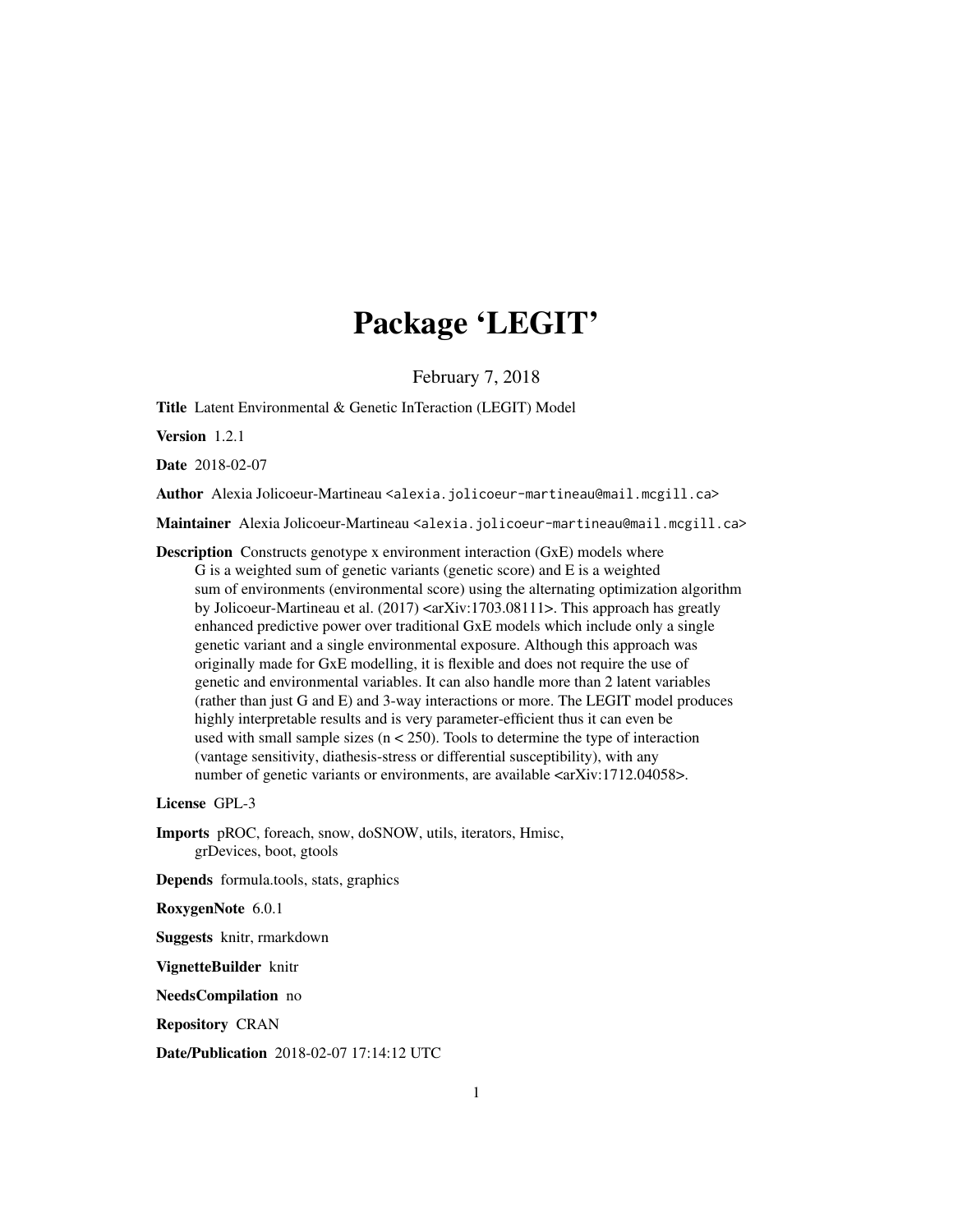# <span id="page-1-0"></span>R topics documented:

|       | bootstrap var select $\dots \dots \dots \dots \dots \dots \dots \dots \dots \dots \dots \dots \dots \dots$           | $\overline{2}$  |
|-------|----------------------------------------------------------------------------------------------------------------------|-----------------|
|       |                                                                                                                      | 5               |
|       |                                                                                                                      | 6               |
|       |                                                                                                                      | $\overline{7}$  |
|       |                                                                                                                      | 8               |
|       |                                                                                                                      | $\overline{9}$  |
|       |                                                                                                                      | -12             |
|       | $GxE_$ interaction_test $\ldots \ldots \ldots \ldots \ldots \ldots \ldots \ldots \ldots \ldots \ldots \ldots \ldots$ | $\overline{13}$ |
|       |                                                                                                                      | <b>16</b>       |
|       |                                                                                                                      |                 |
|       |                                                                                                                      | 20              |
|       |                                                                                                                      |                 |
|       |                                                                                                                      |                 |
|       |                                                                                                                      |                 |
|       |                                                                                                                      |                 |
|       |                                                                                                                      |                 |
|       |                                                                                                                      |                 |
|       |                                                                                                                      |                 |
|       |                                                                                                                      |                 |
|       |                                                                                                                      | 32              |
|       |                                                                                                                      | -33             |
|       |                                                                                                                      | -36             |
|       |                                                                                                                      | 39              |
|       |                                                                                                                      | 40              |
|       |                                                                                                                      |                 |
| Index |                                                                                                                      | 41              |
|       |                                                                                                                      |                 |

bootstrap\_var\_select *Bootstrap variable selection (for IMLEGIT)*

# Description

[Very slow, not recommended] Creates bootstrap samples, runs a stepwise search on all of them and then reports the percentage of times that each variable was selected. This is very computationally demanding. With small sample sizes, variable selection can be unstable and bootstrap can be used to give us an idea of the degree of certitude that a variable should be included or not.

#### Usage

```
bootstrap_var_select(data, formula, boot_iter = 1000, boot_size = NULL,
 boot_group = NULL, latent_var_original = NULL, latent_var_extra = NULL,
  search_type = "bidirectional-forward", search = 0,
  search_criterion = "AIC", forward_exclude_p_bigger = 0.2,
 backward_exclude_p_smaller = 0.01, exclude_worse_AIC = TRUE,
 max\_steps = 100, start\_latent\_var = NULL, eps = 0.01, maxiter = 100,
  family = gaussian, ylim = NULL, seed = NULL, progress = TRUE,
  n_cluster = 1, best_subsets = 5)
```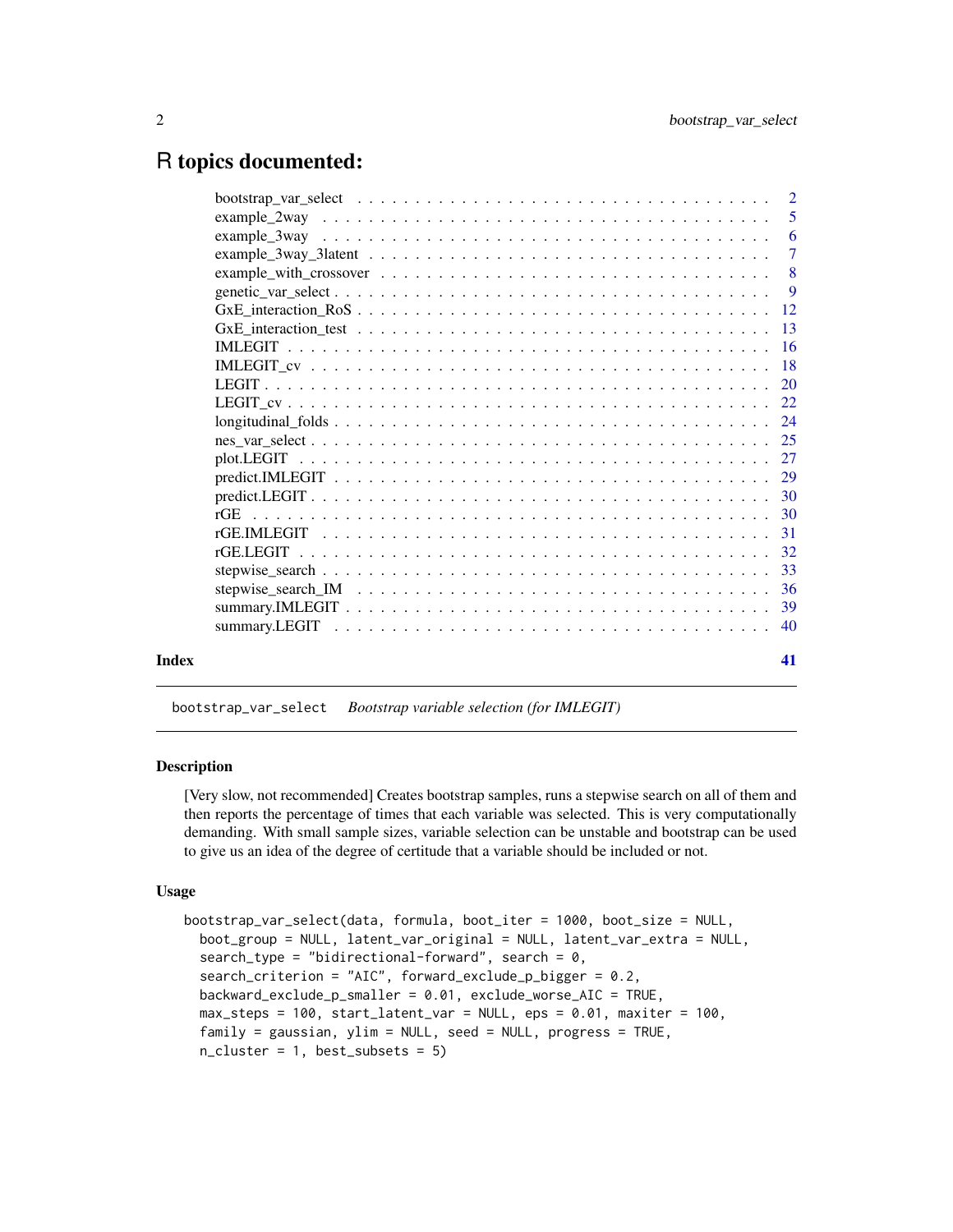| Model formula. The names of latent_var can be used in the formula to repre-<br>sent the latent variables. If names(latent_var) is NULL, then L1, L2,  can<br>be used in the formula to represent the latent variables. Do not manually code<br>interactions, write them in the formula instead (ex: G*E1*E2 or G:E1:E2).<br>number of bootstrap samples (Default = $1000$ ).<br>Optional size of the bootstrapped samples (Default = number of observations).<br>Optional vector which represents the group associated with each observation.<br>Sampling will be done by group instead of by observations (very important if<br>you have longitudinal data). The sample sizes of the bootstrap samples might<br>differ by up to "boot_size - maximum group size" observations.<br>latent_var_original<br>list of data.frame. The elements of the list are the datasets used to construct<br>each latent variable. For interpretability and proper convergence, not using the<br>same variable in more than one latent variable is highly recommended. It is<br>recommended to set names to the list elements to prevent confusion because<br>otherwise, the latent variables will be named L1, L2, |
|-----------------------------------------------------------------------------------------------------------------------------------------------------------------------------------------------------------------------------------------------------------------------------------------------------------------------------------------------------------------------------------------------------------------------------------------------------------------------------------------------------------------------------------------------------------------------------------------------------------------------------------------------------------------------------------------------------------------------------------------------------------------------------------------------------------------------------------------------------------------------------------------------------------------------------------------------------------------------------------------------------------------------------------------------------------------------------------------------------------------------------------------------------------------------------------------------------|
|                                                                                                                                                                                                                                                                                                                                                                                                                                                                                                                                                                                                                                                                                                                                                                                                                                                                                                                                                                                                                                                                                                                                                                                                     |
|                                                                                                                                                                                                                                                                                                                                                                                                                                                                                                                                                                                                                                                                                                                                                                                                                                                                                                                                                                                                                                                                                                                                                                                                     |
|                                                                                                                                                                                                                                                                                                                                                                                                                                                                                                                                                                                                                                                                                                                                                                                                                                                                                                                                                                                                                                                                                                                                                                                                     |
|                                                                                                                                                                                                                                                                                                                                                                                                                                                                                                                                                                                                                                                                                                                                                                                                                                                                                                                                                                                                                                                                                                                                                                                                     |
|                                                                                                                                                                                                                                                                                                                                                                                                                                                                                                                                                                                                                                                                                                                                                                                                                                                                                                                                                                                                                                                                                                                                                                                                     |
|                                                                                                                                                                                                                                                                                                                                                                                                                                                                                                                                                                                                                                                                                                                                                                                                                                                                                                                                                                                                                                                                                                                                                                                                     |
| latent_var_extra                                                                                                                                                                                                                                                                                                                                                                                                                                                                                                                                                                                                                                                                                                                                                                                                                                                                                                                                                                                                                                                                                                                                                                                    |
| list of data.frame (with the same structure as latent_var_original) containing the<br>additional elements to try including inside the latent variables. Set to NULL if<br>using a backward search.                                                                                                                                                                                                                                                                                                                                                                                                                                                                                                                                                                                                                                                                                                                                                                                                                                                                                                                                                                                                  |
| If search_type="forward", uses a forward search. If search_type="backward",<br>uses backward search. If search_type="bidirectional-forward", uses bidi-<br>rectional search (that starts as a forward search). If search_type="bidirectional-backward",<br>uses bidirectional search (that starts as a backward search).                                                                                                                                                                                                                                                                                                                                                                                                                                                                                                                                                                                                                                                                                                                                                                                                                                                                            |
| If search=0, uses a stepwise search for all latent variables. Otherwise, if search<br>$=$ i, uses a stepwise search on the i-th latent variable (Default = 0).                                                                                                                                                                                                                                                                                                                                                                                                                                                                                                                                                                                                                                                                                                                                                                                                                                                                                                                                                                                                                                      |
| search_criterion                                                                                                                                                                                                                                                                                                                                                                                                                                                                                                                                                                                                                                                                                                                                                                                                                                                                                                                                                                                                                                                                                                                                                                                    |
| Criterion used to determine which variable is the best to add or worst to drop. If<br>search_criterion="AIC", uses the AIC, if search_criterion="AICc", uses<br>the AICc, if search_criterion="BIC", uses the BIC (Default = "AIC").                                                                                                                                                                                                                                                                                                                                                                                                                                                                                                                                                                                                                                                                                                                                                                                                                                                                                                                                                                |
| forward_exclude_p_bigger                                                                                                                                                                                                                                                                                                                                                                                                                                                                                                                                                                                                                                                                                                                                                                                                                                                                                                                                                                                                                                                                                                                                                                            |
| If p-value > forward_exclude_p_bigger, we do not consider the variable for<br>inclusion in the forward steps (Default = .20). This is an exclusion option which<br>purpose is skipping variables that are likely not worth looking to make the algo-<br>rithm faster, especially with cross-validation. Set to 1 to prevent any exclusion<br>here.                                                                                                                                                                                                                                                                                                                                                                                                                                                                                                                                                                                                                                                                                                                                                                                                                                                  |
| backward_exclude_p_smaller                                                                                                                                                                                                                                                                                                                                                                                                                                                                                                                                                                                                                                                                                                                                                                                                                                                                                                                                                                                                                                                                                                                                                                          |
| If p-value < backward_exclude_p_smaller, we do not consider the variable<br>for removal in the backward steps (Default = .01). This is an exclusion option<br>which purpose is skipping variables that are likely not worth looking to make<br>the algorithm faster, especially with cross-validation. Set to 0 to prevent any<br>exclusion here.                                                                                                                                                                                                                                                                                                                                                                                                                                                                                                                                                                                                                                                                                                                                                                                                                                                   |
|                                                                                                                                                                                                                                                                                                                                                                                                                                                                                                                                                                                                                                                                                                                                                                                                                                                                                                                                                                                                                                                                                                                                                                                                     |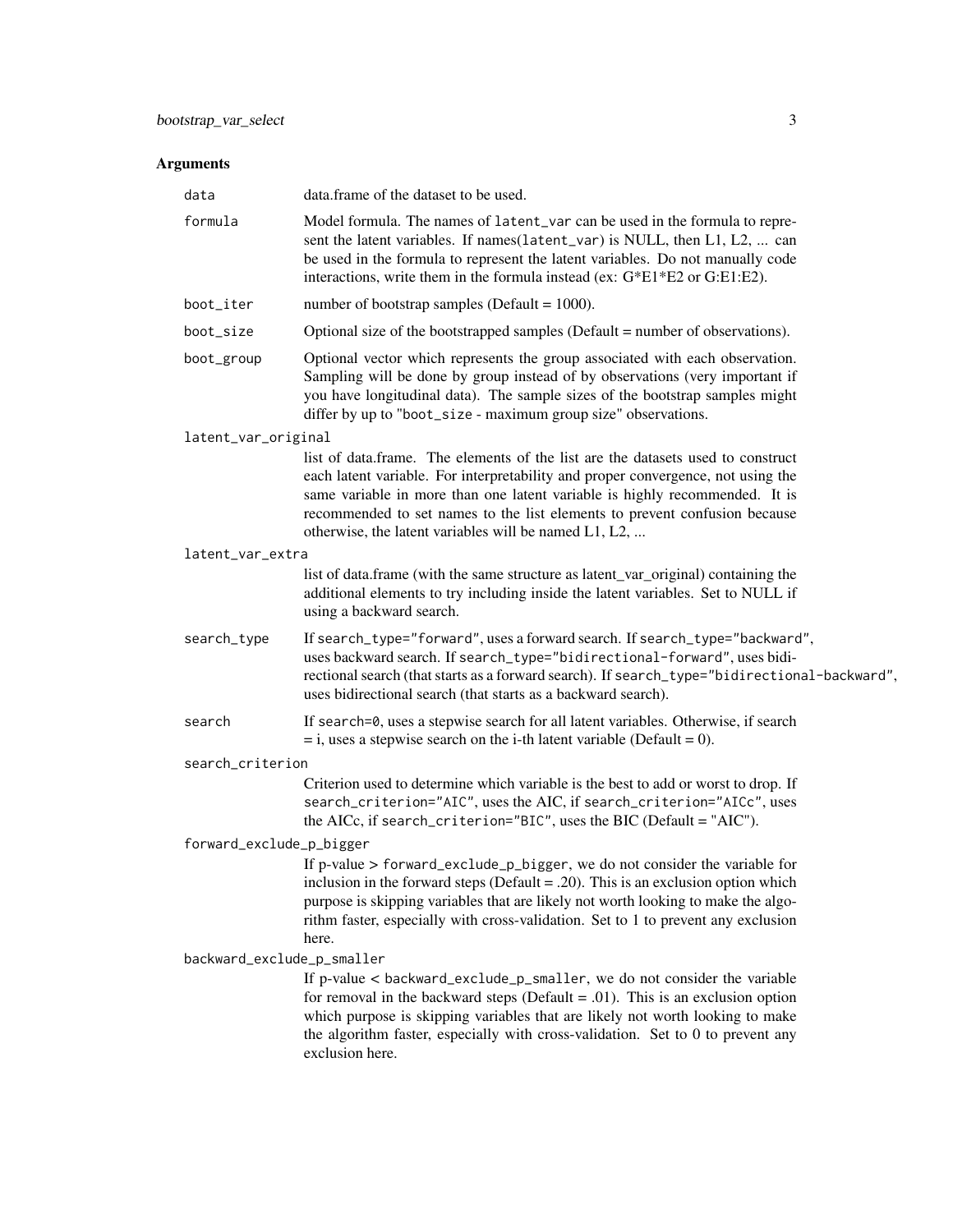| exclude_worse_AIC |                                                                                                                                                                                                                                                                                                                                                                                                          |  |
|-------------------|----------------------------------------------------------------------------------------------------------------------------------------------------------------------------------------------------------------------------------------------------------------------------------------------------------------------------------------------------------------------------------------------------------|--|
|                   | If AIC with variable $>$ AIC without variable, we ignore the variable (Default<br>= TRUE). This is an exclusion option which purpose is skipping variables that<br>are likely not worth looking to make the algorithm faster, especially with cross-<br>validation. Set to FALSE to prevent any exclusion here.                                                                                          |  |
| max_steps         | Maximum number of steps taken (Default = $50$ ).                                                                                                                                                                                                                                                                                                                                                         |  |
| start_latent_var  |                                                                                                                                                                                                                                                                                                                                                                                                          |  |
|                   | Optional list of starting points for each latent variable (The list must have the<br>same length as the number of latent variables and each element of the list must<br>have the same length as the number of variables of the corresponding latent<br>variable).                                                                                                                                        |  |
| eps               | Threshold for convergence (.01 for quick batch simulations, .0001 for accurate<br>results).                                                                                                                                                                                                                                                                                                              |  |
| maxiter           | Maximum number of iterations.                                                                                                                                                                                                                                                                                                                                                                            |  |
| family            | Outcome distribution and link function (Default $=$ gaussian).                                                                                                                                                                                                                                                                                                                                           |  |
| ylim              | Optional vector containing the known min and max of the outcome variable.<br>Even if your outcome is known to be in [a,b], if you assume a Gaussian distri-<br>bution, predict() could return values outside this range. This parameter ensures<br>that this never happens. This is not necessary with a distribution that already<br>assumes the proper range (ex: $[0,1]$ with binomial distribution). |  |
| seed              | Optional seed for bootstrap.                                                                                                                                                                                                                                                                                                                                                                             |  |
| progress          | If TRUE, shows the progress done (Default=TRUE).                                                                                                                                                                                                                                                                                                                                                         |  |
| n_cluster         | Number of parallel clusters, I recommend using the number of CPU cores - 1<br>(Default = $1$ ).                                                                                                                                                                                                                                                                                                          |  |
| best_subsets      | If best_subsets = $k$ , the output will show the $k$ most frequently chosen subsets<br>of variables (Default = $5$ )                                                                                                                                                                                                                                                                                     |  |

Returns a list of vectors containing the percentage of times that each variable was selected within each latent variable.

# References

Peter C Austin and Jack V Tu. *Bootstrap Methods for Developing Predictive Models* (2012). dx.doi.org/10.1198/0003130043277.

Mark Reiser, Lanlan Yao, Xiao Wang, Jeanne Wilcox and Shelley Gray. *A Comparison of Bootstrap Confidence Intervals for Multi-level Longitudinal Data Using Monte-Carlo Simulation* (2017). 10.1007/978-981-10-3307-0\_17.

# Examples

```
## Not run:
## Example
train = example_3way_3latent(250, 2, seed=777)
# Bootstrap with Bidirectional-backward search for everything based on AIC
```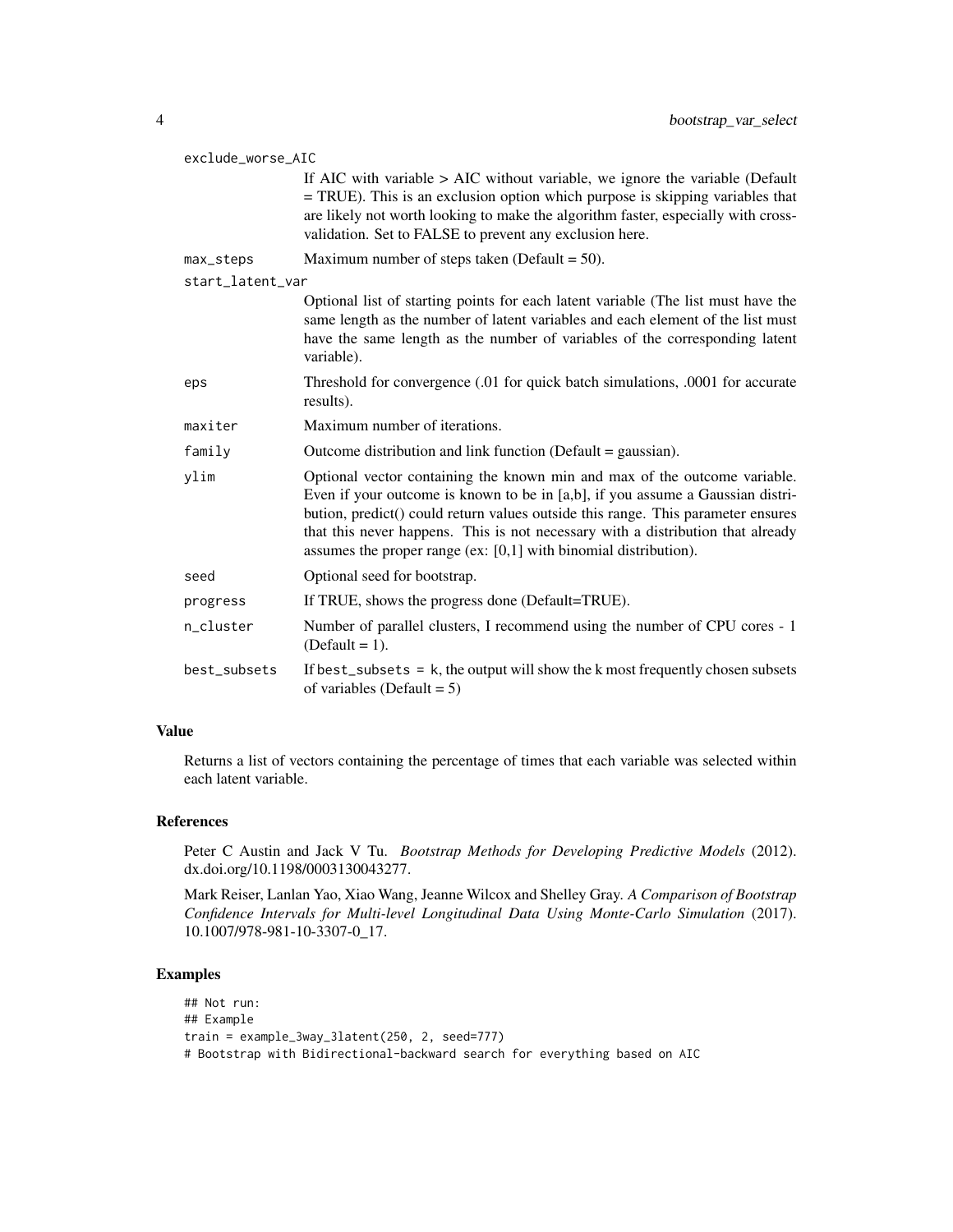# <span id="page-4-0"></span>example\_2way 5

```
# Normally you should use a lot more than 10 iterations and extra CPUs (n_cluster)
boot = bootstrap_var_select(train$data, latent_var_extra=NULL,
latent_var_original=train$latent_var,
formula=y ~ E*G*Z,search_type="bidirectional-backward", search=0,
search_criterion="AIC", boot_iter=10, n_cluster=1)
# Assuming it's longitudinal with 5 timepoints, even though it's not
id = factor(rep(1:50, each=5))boot_longitudinal = bootstrap_var_select(train$data, latent_var_extra=NULL,
latent_var_original=train$latent_var,
formula=y ~ E*G*Z,search_type="bidirectional-backward", search=0,
search_criterion="AIC", boot_iter=10, n_cluster=1, boot_group=id)
```
## End(Not run)

example\_2way *Simulated example of a 2 way interaction GxE model.*

# Description

Simulated example of a 2 way interaction GxE model (where G and E are latent variables).

```
g_i \sim Binomial(n = 1, p = .30)j = 1, 2, 3, 4e_l \sim Normal(\mu = 0, \sigma = 1.5)l = 1, 2, 3g = .2g_1 + .15g_2 - .3g_3 + .1g_4 + .05g_1g_3 + .2g_2g_3e = -0.45e_1 + 0.35e_2 + 0.2e_3\mu = -1 + 2q + 3e + 4qe
```
 $y \sim Normal(\mu = \mu, \sigma = \text{sigma})$  if logit=FALSE  $y \sim Binomial(n = 1, p = logit(\mu))$  if logit=TRUE

#### Usage

```
example_2way(N, sigma = 1, logit = FALSE, seed = NULL)
```

| И     | Sample size.                                                     |
|-------|------------------------------------------------------------------|
| sigma | Standard deviation of the gaussian noise (if logit=FALSE).       |
| logit | If TRUE, the outcome is transformed to binary with a logit link. |
| seed  | RNG seed.                                                        |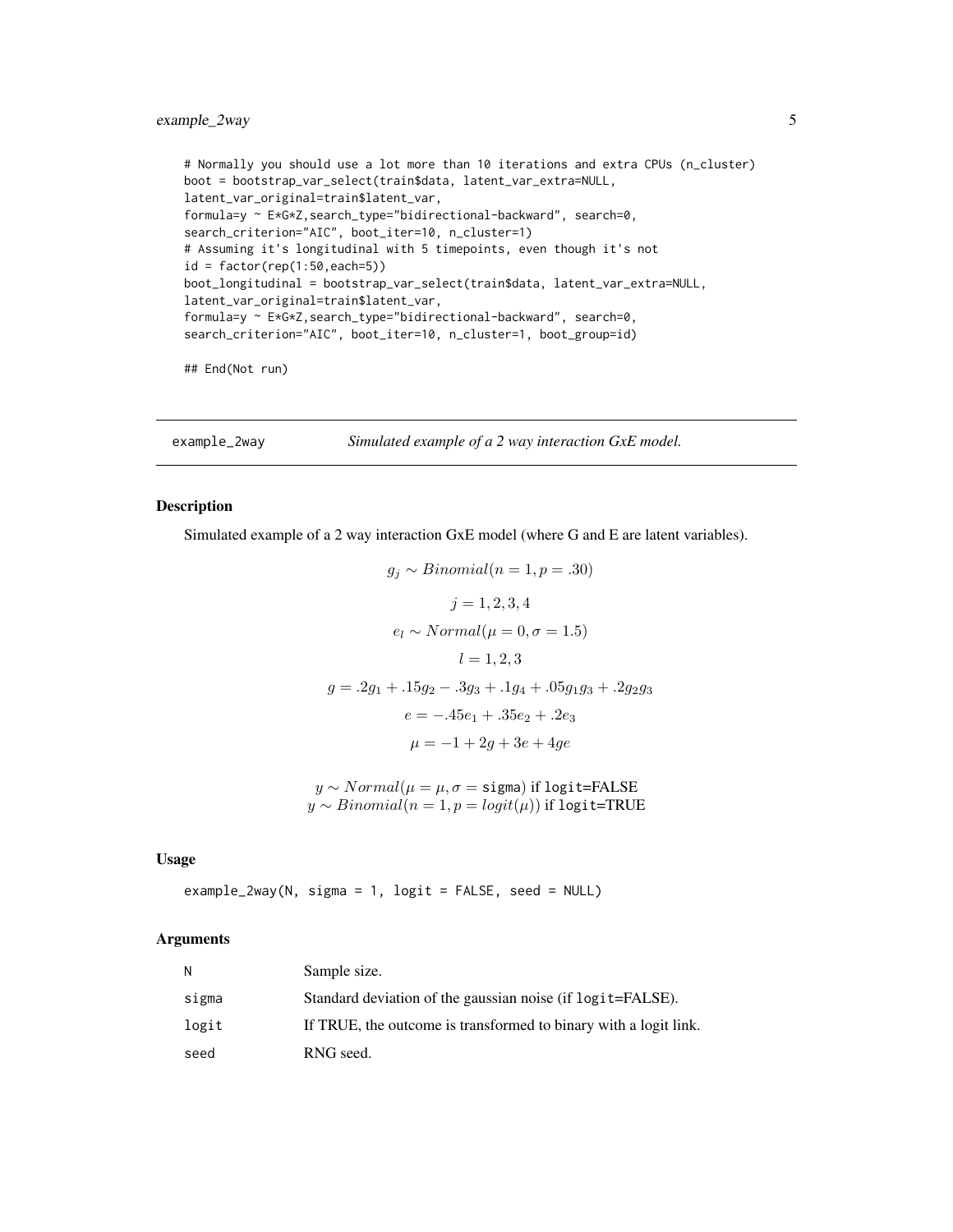Returns a list containing, in the following order: data.frame with the observed outcome (with noise) and the true outcome (without noise), data.frame of the genetic variants (G), data.frame of the environments (E), vector of the true genetic coefficients, vector of the true environmental coefficients, vector of the true main model coefficients

# Examples

```
example_2way(5,1,logit=FALSE)
example_2way(5,0,logit=TRUE)
```
example\_3way *Simulated example of a 3 way interaction GxExz model*

# Description

Simulated example of a 3 way interaction GxExz model (where G and E are latent variables).

$$
g_j \sim Binomial(n = 1, p = .30)
$$
  
\n $j = 1, 2, 3, 4$   
\n $e_l \sim Normal(\mu = 0, \sigma = 1.5)$   
\n $l = 1, 2, 3$   
\n $z \sim Normal(\mu = 3, \sigma = 1)$   
\n $g = .2g_1 + .15g_2 - .3g_3 + .1g_4 + .05g_1g_3 + .2g_2g_3$   
\n $e = -.45e_1 + .35e_2 + .2e_3$   
\n $\mu = -2 + 2g + 3e + z + 5ge - 1.5ez + 2gz + 2gez$ 

 $y \sim Normal(\mu = \mu, \sigma = \text{sigma})$  if logit=FALSE  $y \sim Binomial(n = 1, p = logit(\mu))$  if logit=TRUE

# Usage

example\_3way(N, sigma = 2.5, logit = FALSE, seed = NULL)

| N     | Sample size.                                                     |
|-------|------------------------------------------------------------------|
| sigma | Standard deviation of the gaussian noise (if logit=FALSE).       |
| logit | If TRUE, the outcome is transformed to binary with a logit link. |
| seed  | RNG seed.                                                        |

<span id="page-5-0"></span>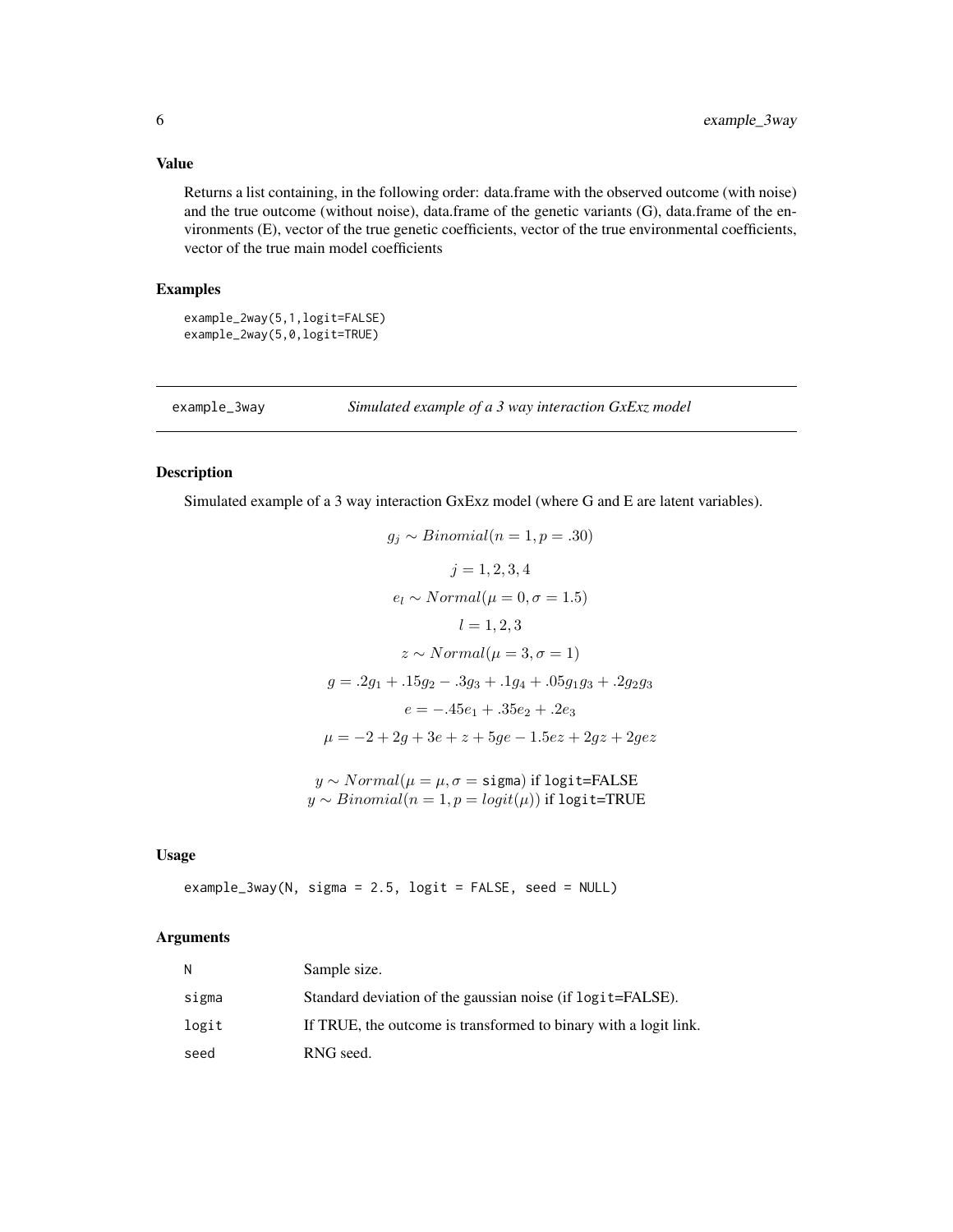<span id="page-6-0"></span>Returns a list containing, in the following order: data.frame with the observed outcome (with noise), the true outcome (without noise) and  $z$ , data.frame of the genetic variants (G), data.frame of the environments (E), vector of the true genetic coefficients, vector of the true environmental coefficients, vector of the true main model coefficients

# Examples

```
example_3way(5,2.5,logit=FALSE)
example_3way(5,0,logit=TRUE)
```
example\_3way\_3latent *Simulated example of a 3 way interaction GxExZ model*

# Description

Simulated example of a 3 way interaction GxExZ model (where G, E and Z are latent variables).

$$
g_j \sim Binomial(n = 1, p = .30)
$$
  
\n
$$
j = 1, 2, 3, 4
$$
  
\n
$$
e_k \sim Normal(\mu = 0, \sigma = 1.5)
$$
  
\n
$$
k = 1, 2, 3
$$
  
\n
$$
z_l \sim Normal(\mu = 3, \sigma = 1)
$$
  
\n
$$
l = 1, 2, 3
$$
  
\n
$$
g = .2g_1 + .15g_2 - .3g_3 + .1g_4 + .05g_1g_3 + .2g_2g_3
$$
  
\n
$$
e = -.45e_1 + .35e_2 + .2e_3
$$
  
\n
$$
z = .15z_1 + .60z_2 + .25z_3
$$
  
\n
$$
\mu = -2 + 2g + 3e + z + 5ge - 1.5ez + 2gz + 2gez
$$
  
\n
$$
y \sim Normal(\mu = \mu, \sigma = \text{sigma}) \text{ if } \text{logit} = \text{FALSE}
$$
  
\n
$$
y \sim Normal(n = 1, p = logit(\mu)) \text{ if } \text{logit} = \text{TRUE}
$$

Usage

example\_3way\_3latent(N, sigma = 1, logit = FALSE, seed = NULL)

| N     | Sample size.                                                     |
|-------|------------------------------------------------------------------|
| sigma | Standard deviation of the gaussian noise (if logit=FALSE).       |
| logit | If TRUE, the outcome is transformed to binary with a logit link. |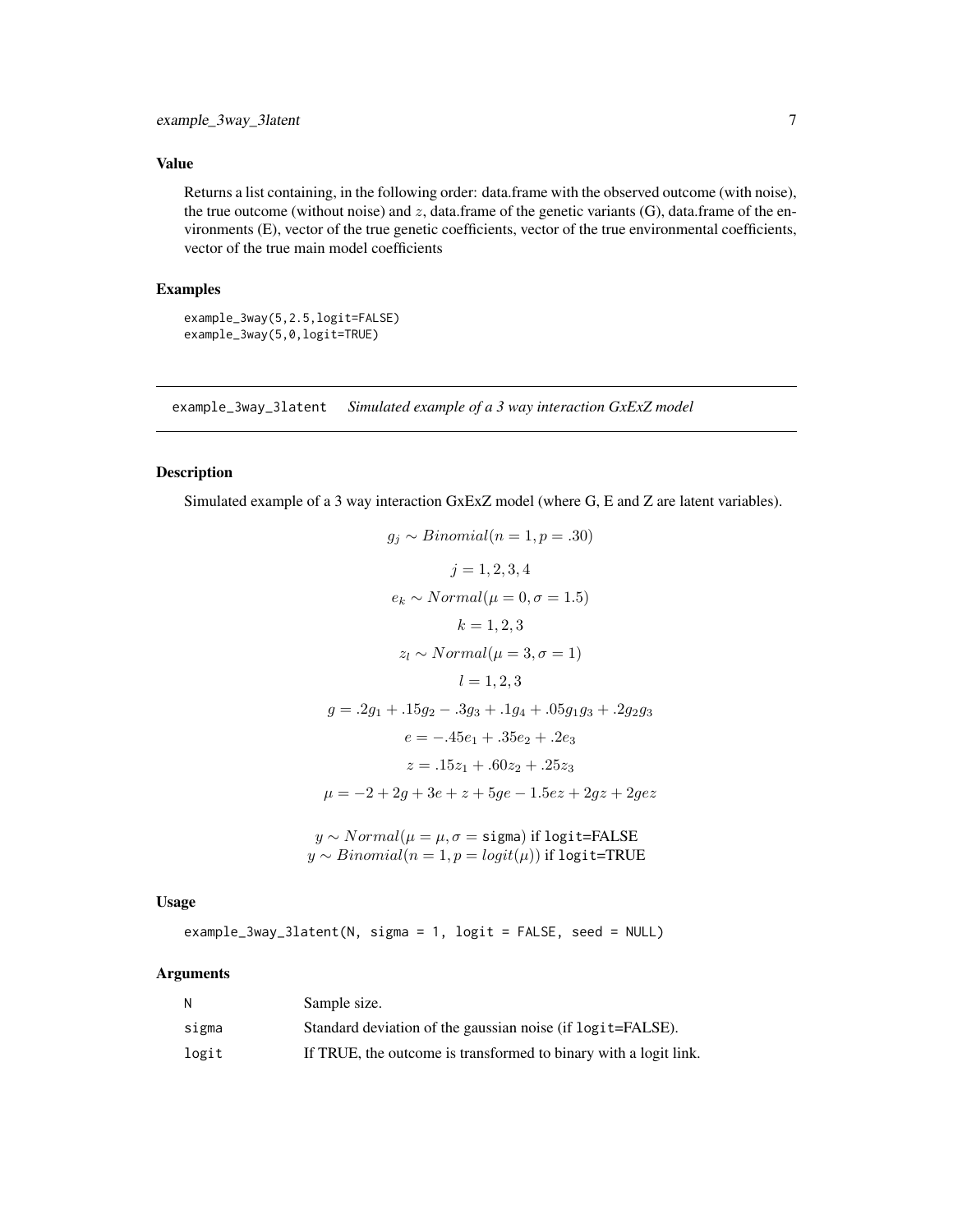<span id="page-7-0"></span>seed RNG seed.

#### Value

Returns a list containing, in the following order: data.frame with the observed outcome (with noise) and the true outcome (without noise), list containing the data.frame of the genetic variants (G), the data.frame of the e environments (E) and the data.frame of the  $z$  environments (Z), vector of the true genetic coefficients, vector of the true  $e$  environmental coefficients, vector of the true  $z$ environmental coefficients, vector of the true main model coefficients

#### Examples

example\_3way\_3latent(5,1,logit=FALSE) example\_3way\_3latent(5,0,logit=TRUE)

example\_with\_crossover

*Simulated example of a 2 way interaction GxE model with crossover point.*

#### Description

Simulated example of a 2 way interaction GxE model with crossover point (where G and E are latent variables).

$$
g_j \sim Binomial(n = 1, p = .30)
$$
  
\n
$$
j = 1, 2, 3, 4
$$
  
\n
$$
e_l \sim 10 Beta(\alpha, \beta))
$$
  
\n
$$
l = 1, 2, 3
$$
  
\n
$$
g = .30g_1 + .10g_2 + .20g_3 + .40g_4
$$
  
\n
$$
e = .45e_1 + .35e_2 + .2e_3
$$
  
\n
$$
\mu = coef[1] + coef[2]e + coef[3]ge
$$

 $y \sim Normal(\mu = \mu, \sigma = \text{sigma})$  if logit=FALSE  $y \sim Binomial(n = 1, p = logit(\mu))$  if logit=TRUE

Usage

```
example_with_crossover(N, sigma = 1, c = 0, coef_main = c(0, 1, 2),
  coef_G = c(0.3, 0.1, 0.2, 0.4), coef_E = c(0.45, 0.35, 0.2),logit = FALSE, seed = NULL, beta\_param = c(2, 2)
```
#### Arguments

N Sample size.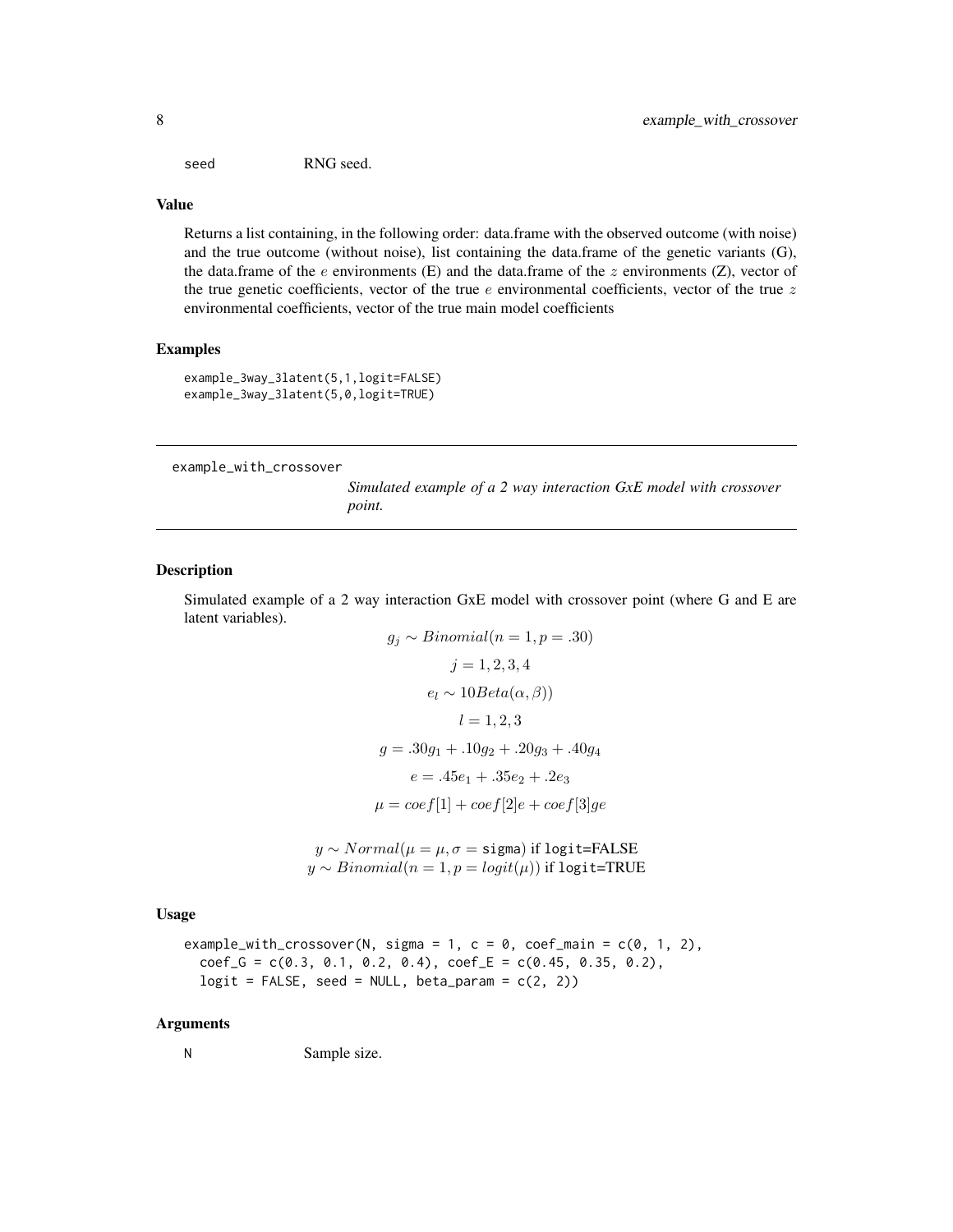<span id="page-8-0"></span>

| sigma      | Standard deviation of the gaussian noise (if logit=FALSE).                                                                         |
|------------|------------------------------------------------------------------------------------------------------------------------------------|
| C          | crossover point                                                                                                                    |
| coef_main  | Coefficients of the main model, must be a vector of size 3 for intercept, E main<br>effect and GxE effect (Default = $c(0,1,2)$ ). |
| coef G     | Coefficients of the 4 genes, must be a vector of size 4 (Default = $c(.30, .10, .20, )$ )<br>$.40)$ ).                             |
| $coef_E$   | Coefficients of the 3 environments, must be a vector of size 3 (Default = $c(.45, 10^{-12})$<br>$.35, .2)$ ).                      |
| logit      | If TRUE, the outcome is transformed to binary with a logit link.                                                                   |
| seed       | RNG seed.                                                                                                                          |
| beta_param | Vector of size two for the parameters of the beta distribution of the environmen-<br>tal variables (Default = $c(2,2)$ ).          |

Returns a list containing, in the following order: data.frame with the observed outcome (with noise) and the true outcome (without noise), data.frame of the genetic variants (G), data.frame of the environments (E), vector of the true genetic coefficients, vector of the true environmental coefficients, vector of the true main model coefficients, the crossover point.

#### Examples

```
## Examples
# Diathesis Stress WEAK
ex\_dia = example\_with\_crossover(250, c=10, coef\_main = c(3,1,2), sigma=1)# Diathesis Stress STRONG
ex\_dia_s = example\_with\_crossover(250, c=10, coef\_main = c(3,0,2), sigma=1)# Differential Susceptibility WEAK
ex\_ds = example\_with\_crossover(250, c=5, coef\_main = c(3+5,1,2), sigma=1)# Differential Susceptibility STRONG
ex\_ds\_s = example_with_crossover(250, c=5, coef_main = c(3+5,0,2), sigma=1)
```
genetic\_var\_select *Parallel genetic algorithm variable selection (for IMLEGIT)*

#### Description

[Very slow, recommended when the number of variables is large] Use a standard genetic algorithm with single-point crossover and a single mutation ran in parallel to find the best subset of variables. The percentage of times that each variable is included the final populations is also given. This is very computationally demanding but this finds much better solutions than either stepwise search or bootstrap variable selection.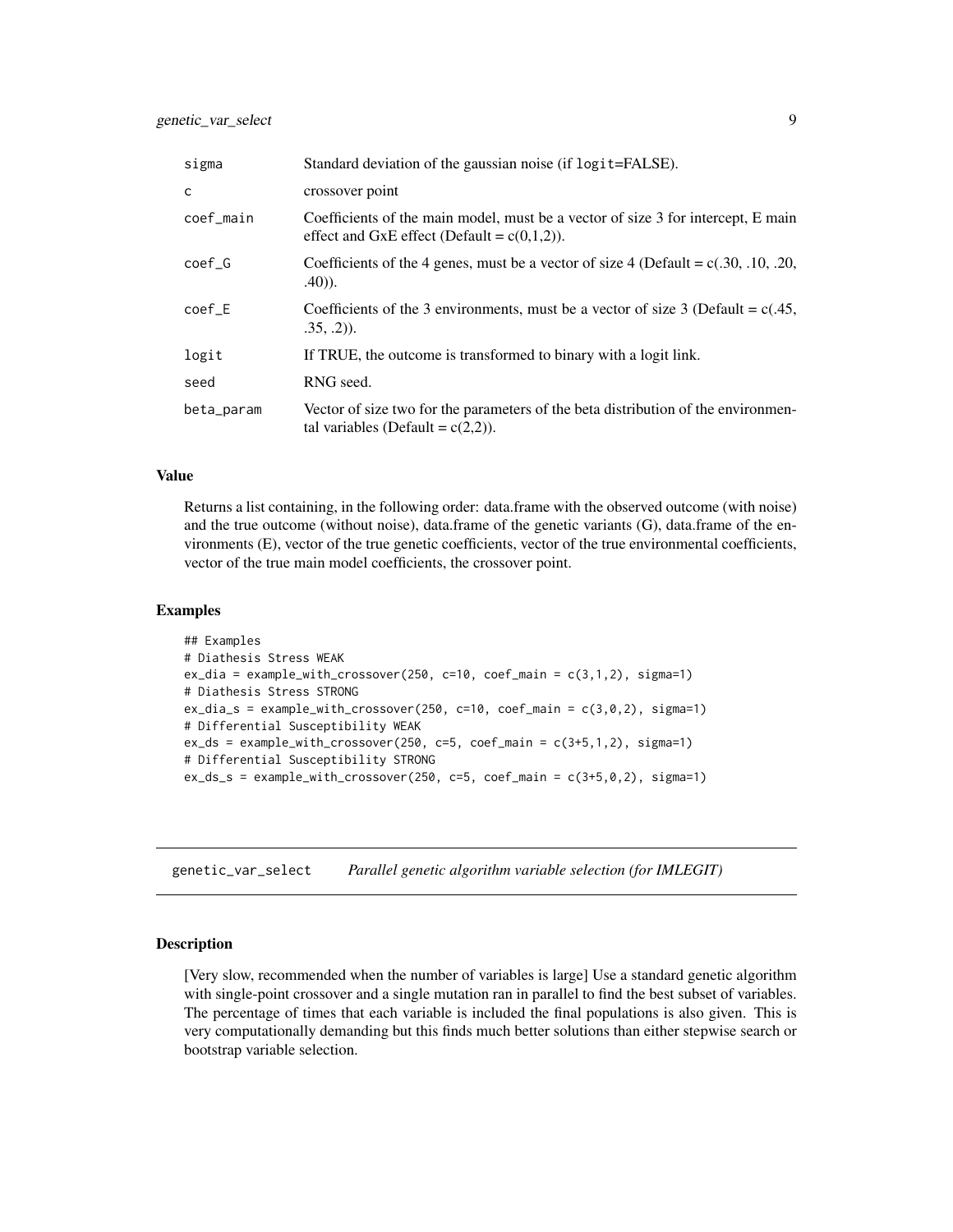# Usage

```
genetic_var_select(data, formula, parallel_iter = 10,
 entropy_threshold = 0.1, popsize = 25, mutation_prob = 0.5,
 first_pop = NULL, latent_var = NULL, search_criterion = "AIC",
 maxgen = 100, eps = 0.01, maxiter = 100, family = gaussian,
 ylim = NULL, seed = NULL, progress = TRUE, n_cluster = 1,
 best_subsets = 5, cv_iter = 5, cv_folds = 5, folds = NULL,
 Huber_p = 1.345, classification = FALSE)
```

| data              | data.frame of the dataset to be used.                                                                                                                                                                                                                                                                                                                                                                                                                                                                                                       |
|-------------------|---------------------------------------------------------------------------------------------------------------------------------------------------------------------------------------------------------------------------------------------------------------------------------------------------------------------------------------------------------------------------------------------------------------------------------------------------------------------------------------------------------------------------------------------|
| formula           | Model formula. The names of latent_var can be used in the formula to repre-<br>sent the latent variables. If names (latent_var) is NULL, then L1, L2,  can<br>be used in the formula to represent the latent variables. Do not manually code<br>interactions, write them in the formula instead (ex: G*E1*E2 or G:E1:E2).                                                                                                                                                                                                                   |
| parallel_iter     | number of parallel genetic algorithms (Default = 10). I recommend using $2-4$<br>times the number of CPU cores used.                                                                                                                                                                                                                                                                                                                                                                                                                        |
| entropy_threshold |                                                                                                                                                                                                                                                                                                                                                                                                                                                                                                                                             |
|                   | Entropy threshold for convergence of the population (Default $= .10$ ). Note that<br>not reaching the entropy threshold just means that the population has some diver-<br>sity, this is not necessarily a bad thing. Reaching the threshold is not necessary<br>but if a population reach the threshold, we want it to stop reproducing (rather<br>than continuing until maxgen) since the future generations won't change much.                                                                                                            |
| popsize           | Size of the population (Default = $25$ ). Between 25 and 100 is generally adequate.                                                                                                                                                                                                                                                                                                                                                                                                                                                         |
| mutation_prob     | Probability of mutation (Default = .50). A single variable is selected for muta-<br>tion and it is mutated with probability mutation_prob. If the mutation causes a<br>latent variable to become empty, no mutation is done. Using a small value (close<br>to .05) will lead to getting more stuck in suboptimal solutions but using a large<br>value (close to 1) will greatly increase the computing time because it will have<br>a hard time reaching the entropy threshold.                                                             |
| first_pop         | optional Starting initial population which is used instead of a fully random one.<br>Mutation is also done on the initial population to increase variability.                                                                                                                                                                                                                                                                                                                                                                               |
| latent_var        | list of data.frame. The elements of the list are the datasets used to construct<br>each latent variable. For interpretability and proper convergence, not using the<br>same variable in more than one latent variable is highly recommended. It is<br>recommended to set names to the list elements to prevent confusion because<br>otherwise, the latent variables will be named L1, L2,                                                                                                                                                   |
| search_criterion  |                                                                                                                                                                                                                                                                                                                                                                                                                                                                                                                                             |
|                   | Criterion used to determine which variable is the best to add or worst to drop. If<br>search_criterion="AIC", uses the AIC, if search_criterion="AICc", uses<br>the AICc, if search_criterion="BIC", uses the BIC, if search_criterion="cv",<br>uses the cross-validation error, if<br>search_criterion="cv_AUC", uses the cross-validated AUC, if search_criterion="cv_Huber",<br>uses the Huber cross-validation error, if search_criterion="cv_AUC", uses<br>the L1-norm cross-validation error (Default = "AIC"). The Huber and L1-norm |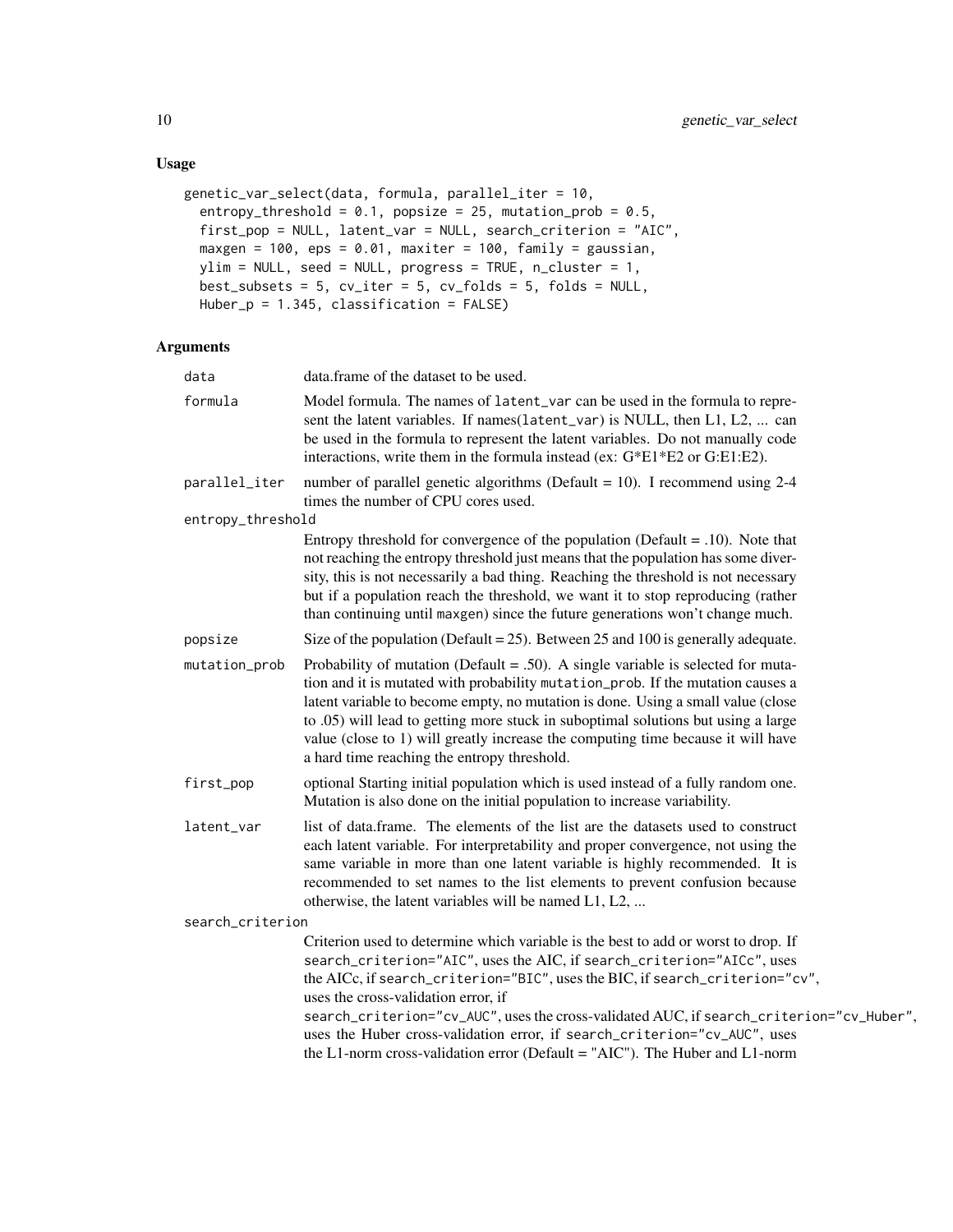|              | cross-validation errors are alternatives to the usual cross-validation L2-norm er-<br>ror (which the $R^2$ is based on) that are more resistant to outliers, the lower the<br>values the better.                                                                                                                                                                                                         |
|--------------|----------------------------------------------------------------------------------------------------------------------------------------------------------------------------------------------------------------------------------------------------------------------------------------------------------------------------------------------------------------------------------------------------------|
| maxgen       | Maximum number of generations (iterations) of the genetic algorithm (Default<br>$= 100$ ). Between 50 and 200 generations is generally adequate.                                                                                                                                                                                                                                                         |
| eps          | Threshold for convergence (.01 for quick batch simulations, .0001 for accurate<br>results). Note that using .001 rather than .01 (default) can more than double or<br>triple the computing time of genetic_var_select.                                                                                                                                                                                   |
| maxiter      | Maximum number of iterations.                                                                                                                                                                                                                                                                                                                                                                            |
| family       | Outcome distribution and link function (Default = gaussian).                                                                                                                                                                                                                                                                                                                                             |
| ylim         | Optional vector containing the known min and max of the outcome variable.<br>Even if your outcome is known to be in [a,b], if you assume a Gaussian distri-<br>bution, predict() could return values outside this range. This parameter ensures<br>that this never happens. This is not necessary with a distribution that already<br>assumes the proper range (ex: $[0,1]$ with binomial distribution). |
| seed         | Optional seed.                                                                                                                                                                                                                                                                                                                                                                                           |
| progress     | If TRUE, shows the progress done (Default=TRUE).                                                                                                                                                                                                                                                                                                                                                         |
| n_cluster    | Number of parallel clusters, I recommend using the number of CPU cores - 1<br>$(Default = 1).$                                                                                                                                                                                                                                                                                                           |
| best_subsets | If best_subsets = $k$ , the output will show the k best subsets of variables<br>$(Default = 5)$                                                                                                                                                                                                                                                                                                          |
| cv_iter      | Number of cross-validation iterations (Default $= 5$ ).                                                                                                                                                                                                                                                                                                                                                  |
| cv_folds     | Number of cross-validation folds (Default = 10). Using $cv_f$ olds=NROW(data)<br>will lead to leave-one-out cross-validation.                                                                                                                                                                                                                                                                            |
| folds        | Optional list of vectors containing the fold number for each observation. Bypass<br>cv_iter and cv_folds. Setting your own folds could be important for certain data<br>types like time series or longitudinal data.                                                                                                                                                                                     |
| Huber_p      | Parameter controlling the Huber cross-validation error (Default = $1.345$ ).                                                                                                                                                                                                                                                                                                                             |
|              | classification Set to TRUE if you are doing classification and cross-validation (binary out-<br>come).                                                                                                                                                                                                                                                                                                   |

Returns a list of vectors containing the percentage of times that each variable was included in the final populations, the criterion of the best k models, the starting points of the best k models (with the names of the best variables) and the entropy of the populations.

# References

Mu Zhu, & Hugh Chipman. *Darwinian evolution in parallel universes: A parallel genetic algorithm for variable selection* (2006). Technometrics, 48(4), 491-502.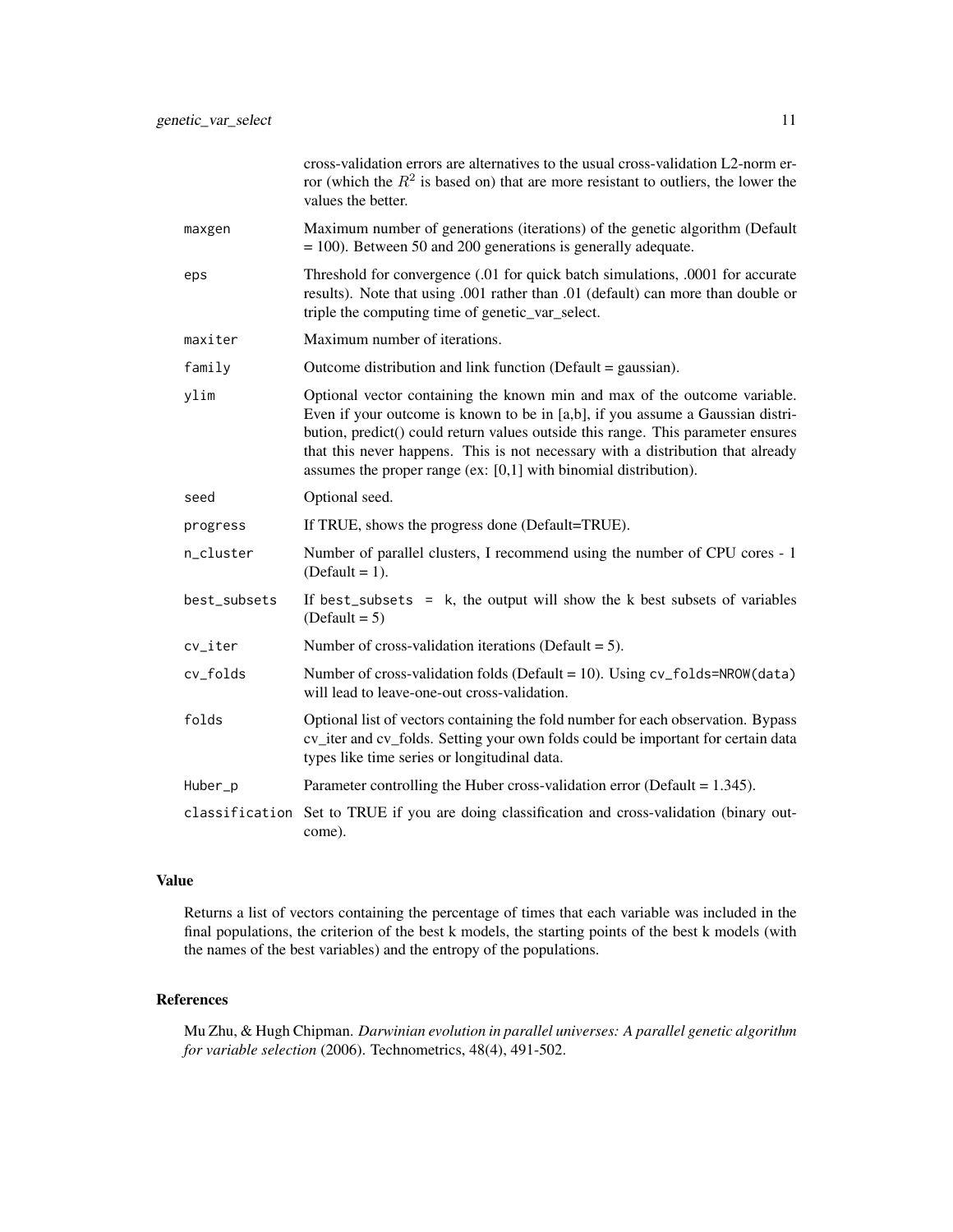#### Examples

```
## Not run:
## Example
train = example_3way_3latent(250, 2, seed=777)
# Genetic algorithm based on BIC
# Normally you should use a lot more than 2 populations with 10 generations
ga = genetic_var_select(train$data, latent_var=train$latent_var,
formula=y ~ E*G*Z, search_criterion="AIC", parallel_iter=2, maxgen = 10)
## End(Not run)
```
GxE\_interaction\_RoS *Regions of significance using Johnson-Neyman technique*

#### Description

Constructs a LEGIT model and returns the regions of significance (RoS) with the predicted type of interaction (diathesis-stress, vantage-sensitivity, or differential susceptibility). RoS is not recommended due to poor accuracy with small samples and small effect sizes, GxE\_interaction\_test has much better accuracy overall. Only implemented for family=gaussian.

#### Usage

```
GxE_interaction_RoS(data, genes, env, formula_noGxE, t_alpha = 0.05,
  start_genes = NULL, start_env = NULL, eps = 0.001, maxiter = 100,
 ylim = NULL, reverse_code = FALSE, rescale = FALSE)
```

| data          | data.frame of the dataset to be used.                                                                                                    |
|---------------|------------------------------------------------------------------------------------------------------------------------------------------|
| genes         | data. frame of the variables inside the genetic score $G$ (can be any sort of variable,<br>doesn't even have to be genetic).             |
| env           | data. frame of the variables inside the environmental score $E$ (can be any sort of<br>variable, doesn't even have to be environmental). |
| formula_noGxE | formula WITHOUT G or $E$ (y ~ covariates). G and E will automatically be<br>added.                                                       |
| t_alpha       | Alpha level of the student-t distribution for the regions of significance (Default<br>$=.05)$                                            |
| start_genes   | Optional starting points for genetic score (must be the same length as the number<br>of columns of genes).                               |
| start_env     | Optional starting points for environmental score (must be the same length as the<br>number of columns of env).                           |
| eps           | Threshold for convergence (.01 for quick batch simulations, .0001 for accurate<br>results).                                              |
| maxiter       | Maximum number of iterations.                                                                                                            |

<span id="page-11-0"></span>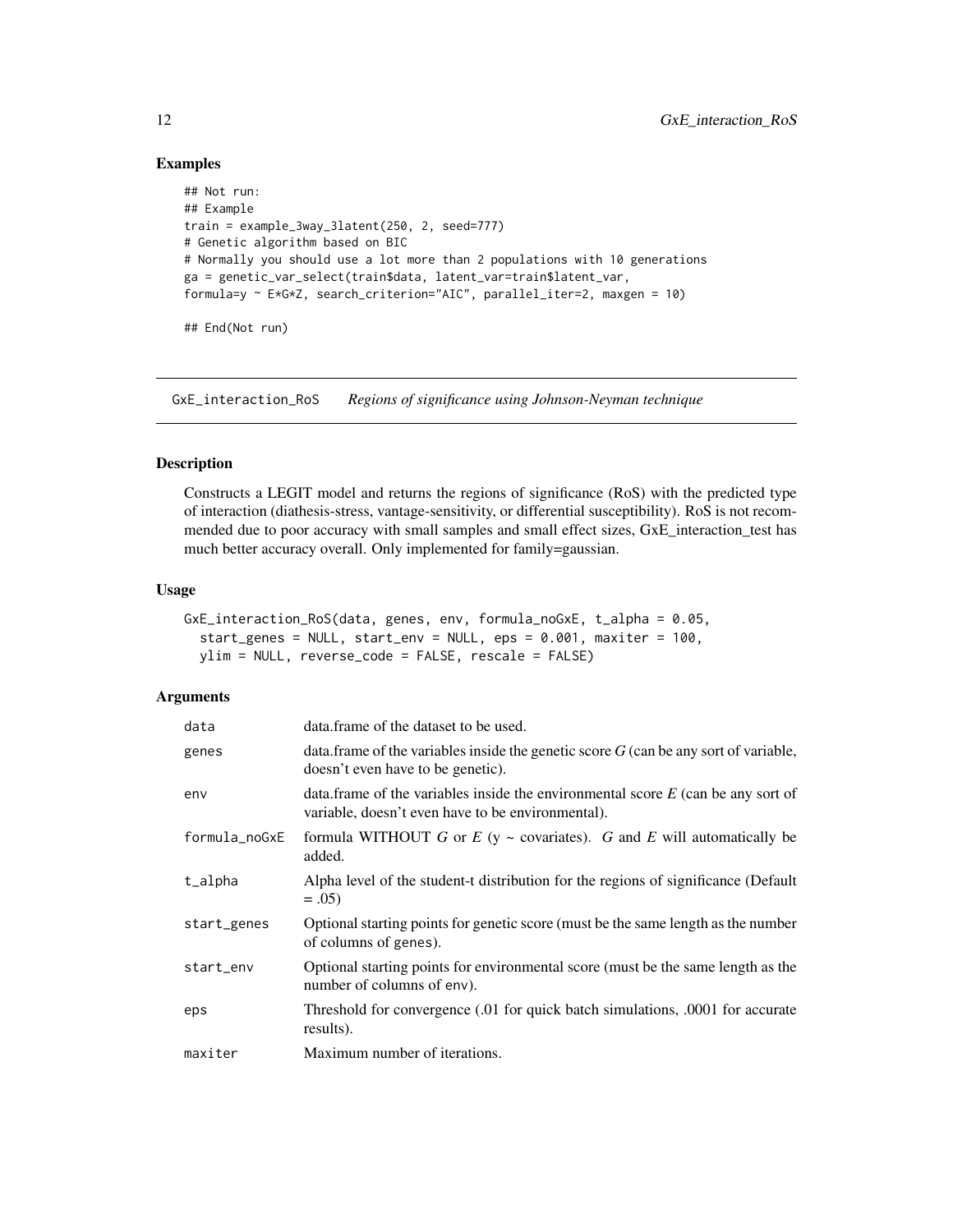<span id="page-12-0"></span>

| ylim         | Optional vector containing the known min and max of the outcome variable.<br>Even if your outcome is known to be in [a,b], if you assume a Gaussian distri-<br>bution, predict() could return values outside this range. This parameter ensures<br>that this never happens. This is not necessary with a distribution that already<br>assumes the proper range (ex: $[0,1]$ with binomial distribution).                                                                                                                                                                          |
|--------------|-----------------------------------------------------------------------------------------------------------------------------------------------------------------------------------------------------------------------------------------------------------------------------------------------------------------------------------------------------------------------------------------------------------------------------------------------------------------------------------------------------------------------------------------------------------------------------------|
| reverse_code | If TRUE, after fitting the model, the genes with negative weights are reverse<br>coded (ex: $q_r ev = 1 - q$ ). It assumes that the original coding is in [0,1]. The<br>purpose of this option is to prevent genes with negative weights which cause<br>interpretation problems (ex: depression normally decreases attention but with a<br>negative genetic score, it increases attention). Warning, using this option with<br>GxG interactions could cause nonsensical results since GxG could be inverted.<br>Also note that this may fail with certain models (Default=FALSE). |
| rescale      | If TRUE, the environmental variables are automatically rescaled to the range<br>[-1,1]. This improves interpretability (Default=FALSE).                                                                                                                                                                                                                                                                                                                                                                                                                                           |

Returns a list containing the RoS and the predicted type of interaction.

# References

Alexia Jolicoeur-Martineau, Jay Belsky, Eszter Szekely, Keith F. Widaman, Michael Pluess, Celia Greenwood and Ashley Wazana. *Distinguishing differential susceptibility, diathesis-stress and vantage sensitivity: beyond the single gene and environment model* (2017). psyarxiv.com/27uw8. 10.17605/OSF.IO/27UW8.

Daniel J. Bauer & Patrick J. Curran. *Probing Interactions in Fixed and Multilevel Regression: Inferential and Graphical Techniques* (2005). Multivariate Behavioral Research, 40:3, 373-400, DOI: 10.1207/s15327906mbr4003\_5.

# Examples

```
train = example_2way(500, 1, seed=777)
ros = GxE_interaction_RoS(train$data, train$G, train$E, y ~ 1)
ros
```
GxE\_interaction\_test *Testing of the GxE interaction*

# Description

Testing of the GxE interaction using the competitive-confirmatory approach adapted from Belsky, Pluess et Widaman (2013). Reports the different hypotheses (diathesis-stress, vantage-sensitivity, or differential susceptibility), assuming or not assuming a main effect for *E* (WEAK vs STRONG) using the LEGIT model.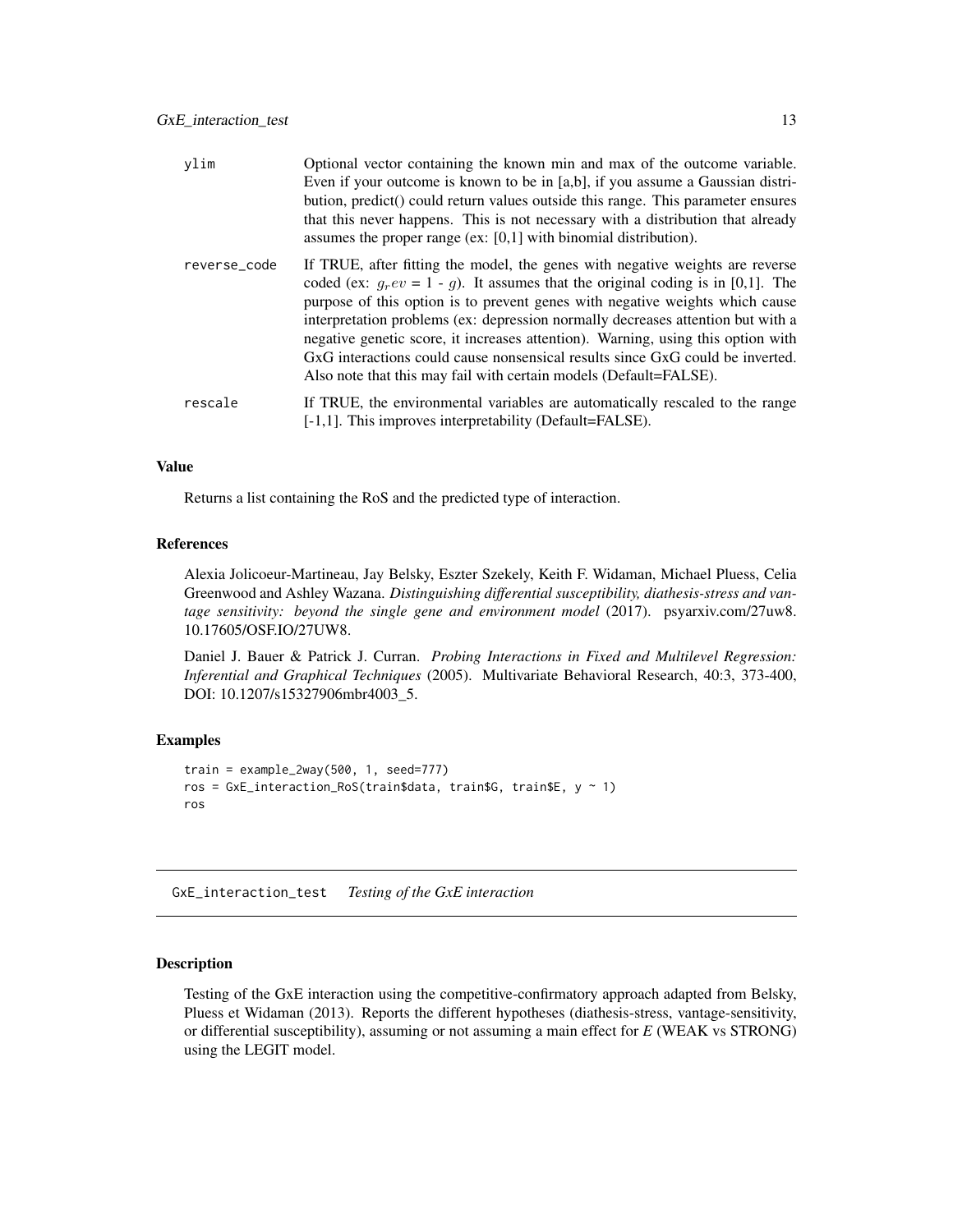```
GxE_interaction_test(data, genes, env, formula_noGxE, crossover = c("min",
  "max"), reverse_code = FALSE, rescale = FALSE, boot = NULL,
 criterion = "BIC", start_genes = NULL, start_env = NULL, eps = 0.001,
 maxiter = 100, family = gaussian, ylim = NULL, cv_iter = 5,
 cv_folds = 10, folds = NULL, Huber_p = 1.345, id = NULL,
 classification = FALSE, seed = NULL)
```

| data          | data.frame of the dataset to be used.                                                                                                                                                                                                                                                                                                                                                                                                                                                                                                                                              |
|---------------|------------------------------------------------------------------------------------------------------------------------------------------------------------------------------------------------------------------------------------------------------------------------------------------------------------------------------------------------------------------------------------------------------------------------------------------------------------------------------------------------------------------------------------------------------------------------------------|
| genes         | data.frame of the variables inside the genetic score $G$ (can be any sort of variable,<br>doesn't even have to be genetic).                                                                                                                                                                                                                                                                                                                                                                                                                                                        |
| env           | data.frame of the variables inside the environmental score $E$ (can be any sort of<br>variable, doesn't even have to be environmental).                                                                                                                                                                                                                                                                                                                                                                                                                                            |
| formula_noGxE | formula WITHOUT G or $E$ (y ~ covariates). G and E will automatically be<br>added properly based on the hypotheses tested.                                                                                                                                                                                                                                                                                                                                                                                                                                                         |
| crossover     | A tuple containting the minimum and maximum of the environment used as<br>crossover point of $E$ used in the vantage sensitivity and diathesis-stress mod-<br>els. Instead of providing two number, you can also write c("min","max") to<br>automatically choose the expected minimum or maximum of the environmental<br>score which is calculated based on the min/max of the environments and the<br>current weights.                                                                                                                                                            |
| reverse_code  | If TRUE, after fitting the model, the genes with negative weights are reverse<br>coded (ex: $g_{rev} = 1 - g$ ). It assumes that the original coding is in [0,1]. The<br>purpose of this option is to prevent genes with negative weights which cause<br>interpretation problems (ex: depression normally decreases attention but with a<br>negative genetic score, it increases attention). Warning, using this option with<br>GxG interactions could cause nonsensical results since GxG could be inverted.<br>Also note that this may fail with certain models (Default=FALSE). |
| rescale       | If TRUE, the environmental variables are automatically rescaled to the range<br>[-1,1]. This improves interpretability (Default=FALSE).                                                                                                                                                                                                                                                                                                                                                                                                                                            |
| boot          | Optional number of bootstrap samples. If not NULL, we use bootstrap to find<br>the confidence interval of the crossover point. This provides more realistic con-<br>fidence intervals. Make sure to use a bigger number $(>= 1000)$ to get good<br>precision; also note that a too small number could return an error ("estimated<br>adjustment 'a' is NA").                                                                                                                                                                                                                       |
| criterion     | Criterion used to assess which model is the best. It can be set to "AIC", "AICc",<br>"BIC", "cv", "cv_AUC", "cv_Huber" (Default="BIC").                                                                                                                                                                                                                                                                                                                                                                                                                                            |
| start_genes   | Optional starting points for genetic score (must be the same length as the number<br>of columns of genes).                                                                                                                                                                                                                                                                                                                                                                                                                                                                         |
| start_env     | Optional starting points for environmental score (must be the same length as the<br>number of columns of env).                                                                                                                                                                                                                                                                                                                                                                                                                                                                     |
| eps           | Threshold for convergence (.01 for quick batch simulations, .0001 for accurate<br>results).                                                                                                                                                                                                                                                                                                                                                                                                                                                                                        |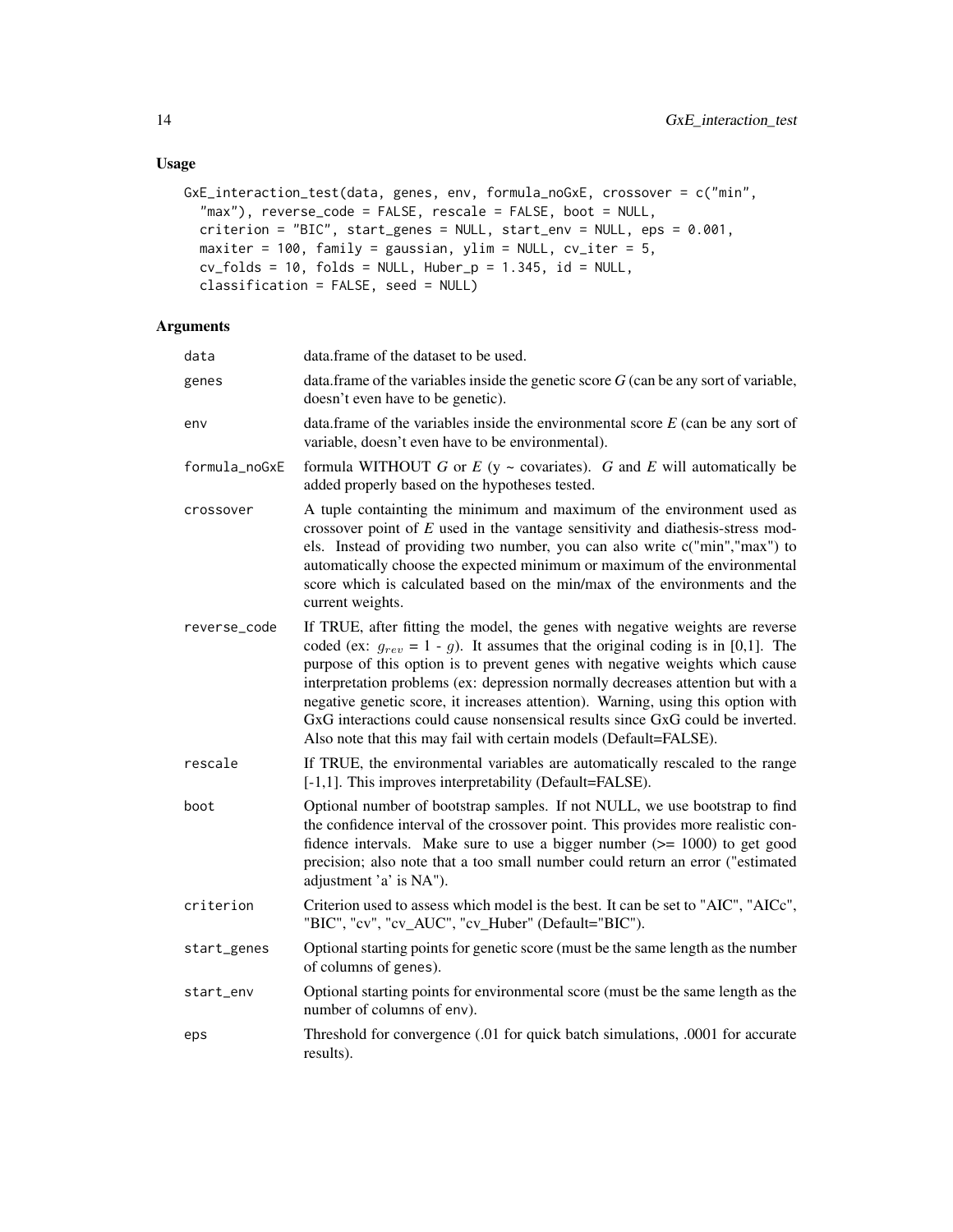| maxiter  | Maximum number of iterations.                                                                                                                                                                                                                                                                                                                                                                            |
|----------|----------------------------------------------------------------------------------------------------------------------------------------------------------------------------------------------------------------------------------------------------------------------------------------------------------------------------------------------------------------------------------------------------------|
| family   | Outcome distribution and link function (Default $=$ gaussian).                                                                                                                                                                                                                                                                                                                                           |
| ylim     | Optional vector containing the known min and max of the outcome variable.<br>Even if your outcome is known to be in [a,b], if you assume a Gaussian distri-<br>bution, predict() could return values outside this range. This parameter ensures<br>that this never happens. This is not necessary with a distribution that already<br>assumes the proper range (ex: $[0,1]$ with binomial distribution). |
| cv_iter  | Number of cross-validation iterations (Default $= 5$ ).                                                                                                                                                                                                                                                                                                                                                  |
| cv_folds | Number of cross-validation folds (Default = 10). Using $cv_f$ folds=NROW(data)<br>will lead to leave-one-out cross-validation.                                                                                                                                                                                                                                                                           |
| folds    | Optional list of vectors containing the fold number for each observation. Bypass<br>cv_iter and cv_folds. Setting your own folds could be important for certain data<br>types like time series or longitudinal data.                                                                                                                                                                                     |
| Huber_p  | Parameter controlling the Huber cross-validation error (Default = $1.345$ ).                                                                                                                                                                                                                                                                                                                             |
| id       | Optional id of observations, can be a vector or data.frame (only used when re-<br>turning list of possible outliers).                                                                                                                                                                                                                                                                                    |
|          | classification Set to TRUE if you are doing classification (binary outcome).                                                                                                                                                                                                                                                                                                                             |
| seed     | Seed for cross-validation folds.                                                                                                                                                                                                                                                                                                                                                                         |

Returns a list containing 1) the six models ordered from best to worse (vantage sensitivity WEAK/STRONG, diathesis-stress WEAK/STRONG, differential susceptibility WEAK/STRONG) and 2) a data frame with the criterion, the crossover, 95% coverage of the crossover, whether the crossover 95% interval is within the observable range and the percentage of observations below the crossover point in order from best to worst based on the selected criterion. Models not within the observable range should be rejected even if the criterion is slightly better. An extremely low percentage of observations below the crossover point is also evidence toward diathesis-stress. Note that we assume that the environmental score is from bad to good but if this is not the case, then the models labelled as "diathesis-stress" could actually reflect vantage sensitivity and vice-versa. If outcome is Good-to-Bad: C=min(E) is diathesis-stress, C=max(E) is vantage sensitivity. If outcome is Bad-to-Good:  $C = max(E)$  is diathesis-stress,  $C = min(E)$  is vantage sensitivity.

#### References

Alexia Jolicoeur-Martineau, Jay Belsky, Eszter Szekely, Keith F. Widaman, Michael Pluess, Celia Greenwood and Ashley Wazana. *Distinguishing differential susceptibility, diathesis-stress and vantage sensitivity: beyond the single gene and environment model* (2017). psyarxiv.com/27uw8. 10.17605/OSF.IO/27UW8.

Alexia Jolicoeur-Martineau, Ashley Wazana, Eszter Szekely, Meir Steiner, Alison S. Fleming, James L. Kennedy, Michael J. Meaney, Celia M.T. Greenwood and the MAVAN team. *Alternating optimization for GxE modelling with weighted genetic and environmental scores: examples from the MAVAN study* (2017). arXiv:1703.08111.

Jay Belsky, Michael Pluess and Keith F. Widaman. *Confirmatory and competitive evaluation of alternative gene-environment interaction hypotheses* (2013). Journal of Child Psychology and Psychiatry, 54(10), 1135-1143.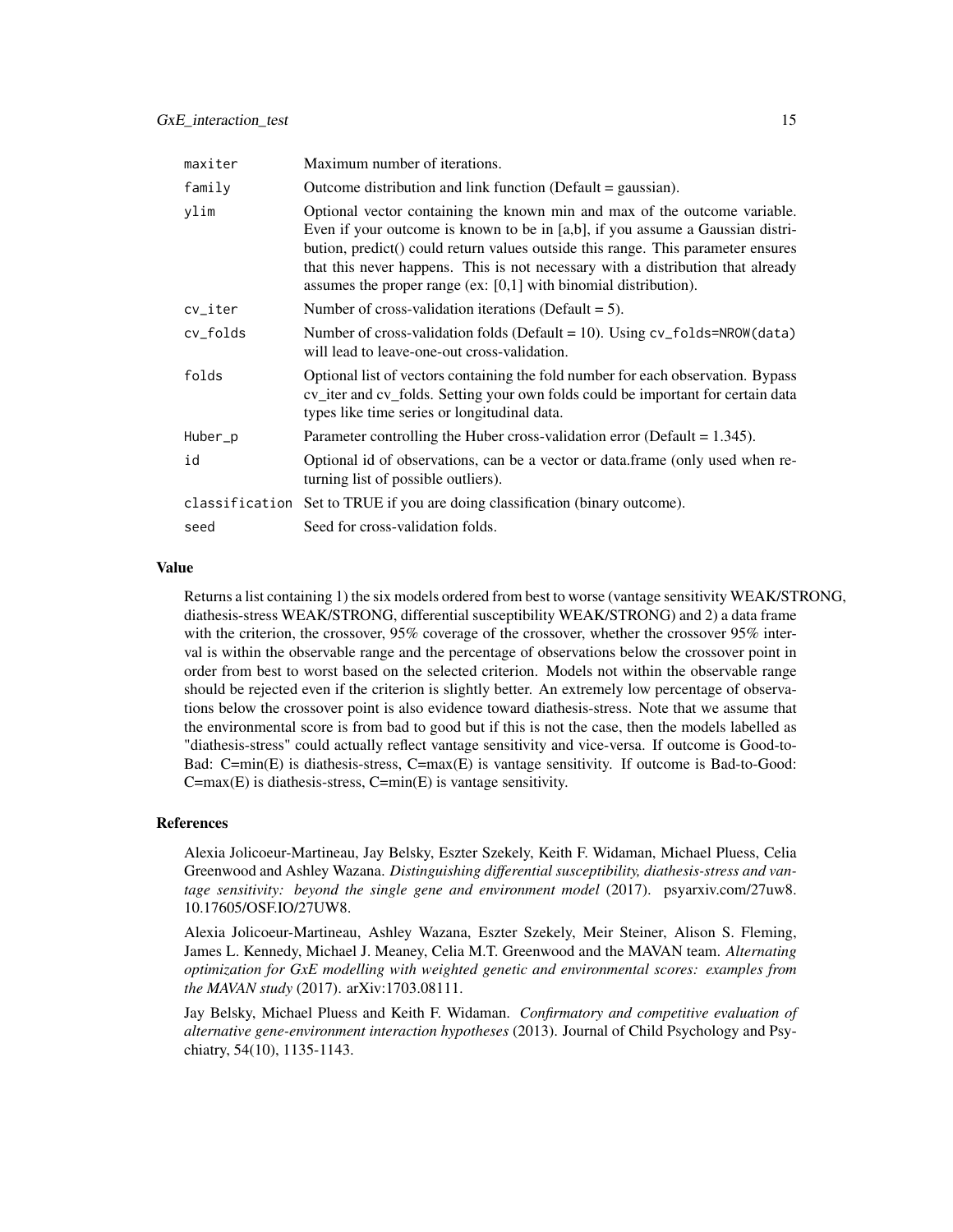# Examples

```
## Not run:
## Examples where x is in [0, 10]
# Diathesis Stress WEAK
ex\_dia = example\_with\_crossover(250, c=10, coef\_main = c(3,1,2), sigma=1)# Diathesis Stress STRONG
ex_dia_s = example_with_crossover(250, c=10, coef_main = c(3,0,2), sigma=1)
## Assuming there is a crossover point at x=5
# Differential Susceptibility WEAK
ex_d s = example_with_crossover(250, c=5, coef_main = c(3+5,1,2), sigma=1)# Differential Susceptibility STRONG
ex\_ds\_s = example\_with\_crossover(250, c=5, coef\_main = c(3+5,0,2), sigma=1)## If true model is "Diathesis Stress WEAK"
GxE_test_BIC = GxE_interaction_test(ex_dia$data, ex_dia$G, ex_dia$E,
formula_noGxE = y \sim 1, start_genes = ex_dia$coef_G, start_env = ex_dia$coef_E,
criterion="BIC")
GxE_test_BIC$results
## If true model is "Diathesis Stress STRONG"
GxE_test_BIC = GxE_interaction_test(ex_dia_s$data, ex_dia_s$G, ex_dia_s$E,
formula_noGxE = y \sim 1, start_genes = ex_dia_s$coef_G, start_env = ex_dia_s$coef_E,
criterion="BIC")
GxE_test_BIC$results
## If true model is "Differential susceptibility WEAK"
GxE_test_BIC = GxE_interaction_test(ex_ds$data, ex_ds$G, ex_ds$E,
formula\_noGxE = y \sim 1, start\_genes = ex\_ds\%coef_G, start\_env = ex\_ds\%coef_E,
criterion="BIC")
GxE_test_BIC$results
## If true model is "Differential susceptibility STRONG"
GxE_test_BIC = GxE_interaction_test(ex_ds_s$data, ex_ds_s$G, ex_ds_s$E,
formula_noGxE = y ~ 1, start_genes = ex_ds_s$coef_G, start_env = ex_ds_s$coef_E,
criterion="BIC")
GxE_test_BIC$results
# Example of plots
plot(GxE_test_BIC$fits$diff_suscept_STRONG, xlim=c(0,10), ylim=c(3,13))
plot(GxE_test_BIC$fits$diff_suscept_WEAK, xlim=c(0,10), ylim=c(3,13))
plot(GxE_test_BIC$fits$diathesis_stress_STRONG, xlim=c(0,10), ylim=c(3,13))
plot(GxE_test_BIC$fits$diathesis_stress_WEAK, xlim=c(0,10), ylim=c(3,13))
## End(Not run)
```
IMLEGIT *Independent Multiple Latent Environmental & Genetic InTeraction (IMLEGIT) model*

<span id="page-15-0"></span>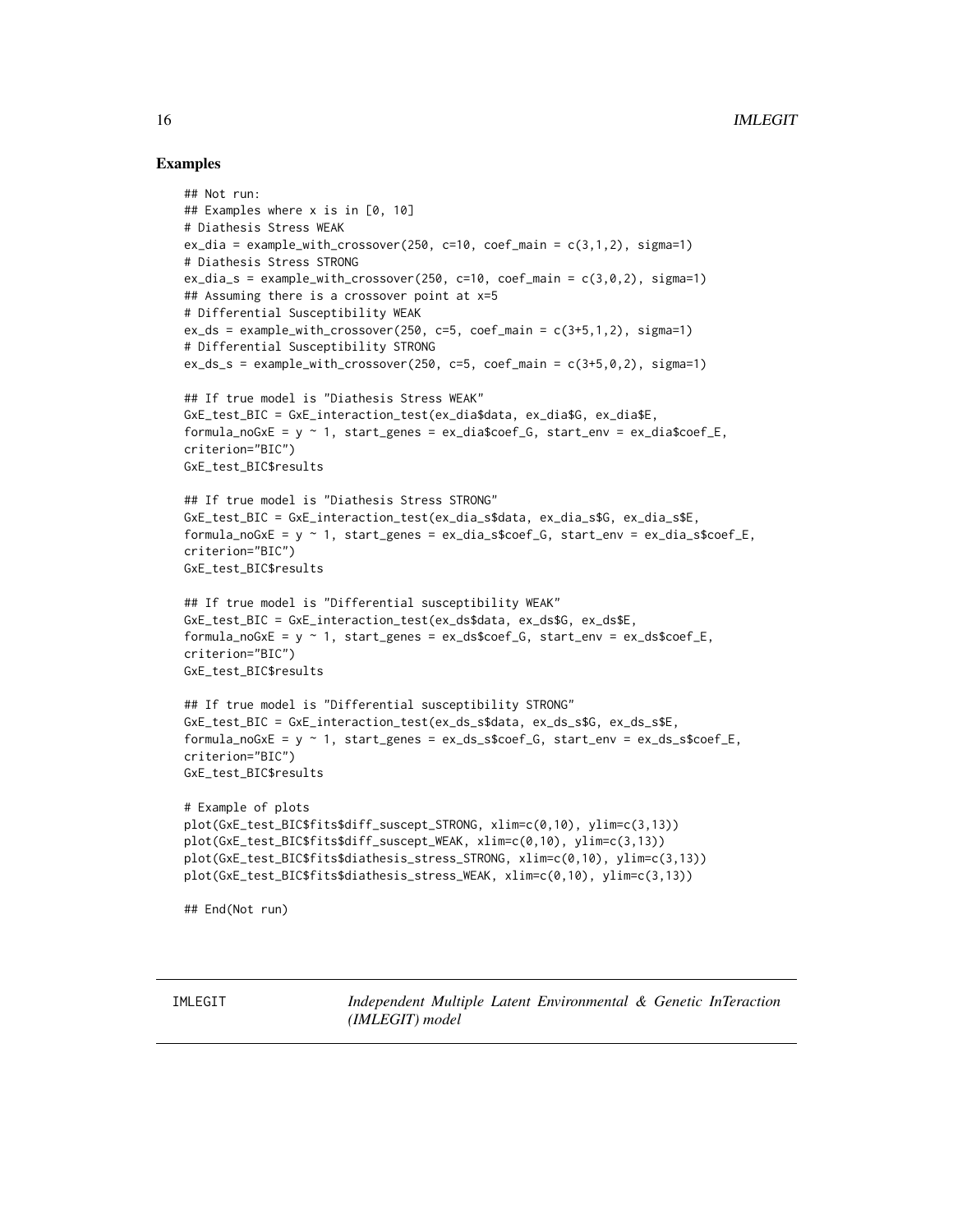#### IMLEGIT 17

# Description

Constructs a generalized linear model (glm) with latent variables using alternating optimization. This is an extension of the LEGIT model to accommodate more than 2 latent variables.

# Usage

```
IMLEGIT(data, latent_var, formula, start_latent_var = NULL, eps = 0.001,
 maxiter = 100, family = gaussian, ylim = NULL, print = TRUE)
```
#### Arguments

| data             | data.frame of the dataset to be used.                                                                                                                                                                                                                                                                                                                                                                                               |
|------------------|-------------------------------------------------------------------------------------------------------------------------------------------------------------------------------------------------------------------------------------------------------------------------------------------------------------------------------------------------------------------------------------------------------------------------------------|
| latent_var       | list of data.frame. The elements of the list are the datasets used to construct<br>each latent variable. For interpretability and proper convergence, not using the<br>same variable in more than one latent variable is highly recommended. It is<br>recommended to set names to the list elements to prevent confusion because<br>otherwise, the latent variables will be named L1, L2,  (See examples below<br>for more details) |
| formula          | Model formula. The names of latent_var can be used in the formula to repre-<br>sent the latent variables. If names(latent_var) is NULL, then L1, L2,  can<br>be used in the formula to represent the latent variables. Do not manually code<br>interactions, write them in the formula instead (ex: G*E1*E2 or G:E1:E2).                                                                                                            |
| start_latent_var |                                                                                                                                                                                                                                                                                                                                                                                                                                     |
|                  | Optional list of starting points for each latent variable (The list must have the<br>same length as the number of latent variables and each element of the list must<br>have the same length as the number of variables of the corresponding latent<br>variable).                                                                                                                                                                   |
| eps              | Threshold for convergence (.01 for quick batch simulations, .0001 for accurate<br>results).                                                                                                                                                                                                                                                                                                                                         |
| maxiter          | Maximum number of iterations.                                                                                                                                                                                                                                                                                                                                                                                                       |
| family           | Outcome distribution and link function (Default = gaussian).                                                                                                                                                                                                                                                                                                                                                                        |
| ylim             | Optional vector containing the known min and max of the outcome variable.<br>Even if your outcome is known to be in [a,b], if you assume a Gaussian distri-<br>bution, predict() could return values outside this range. This parameter ensures<br>that this never happens. This is not necessary with a distribution that already<br>assumes the proper range (ex: $[0,1]$ with binomial distribution).                            |
| print            | If FALSE, nothing except warnings will be printed. (Default = TRUE).                                                                                                                                                                                                                                                                                                                                                                |
|                  |                                                                                                                                                                                                                                                                                                                                                                                                                                     |

# Value

Returns an object of the class "IMLEGIT" which is list containing, in the following order: a glm fit of the main model, a list of the glm fits of the latent variables and a list of the true model parameters (AIC, BIC, rank, df.residual, null.deviance) for which the individual model parts (main, genetic, environmental) don't estimate properly.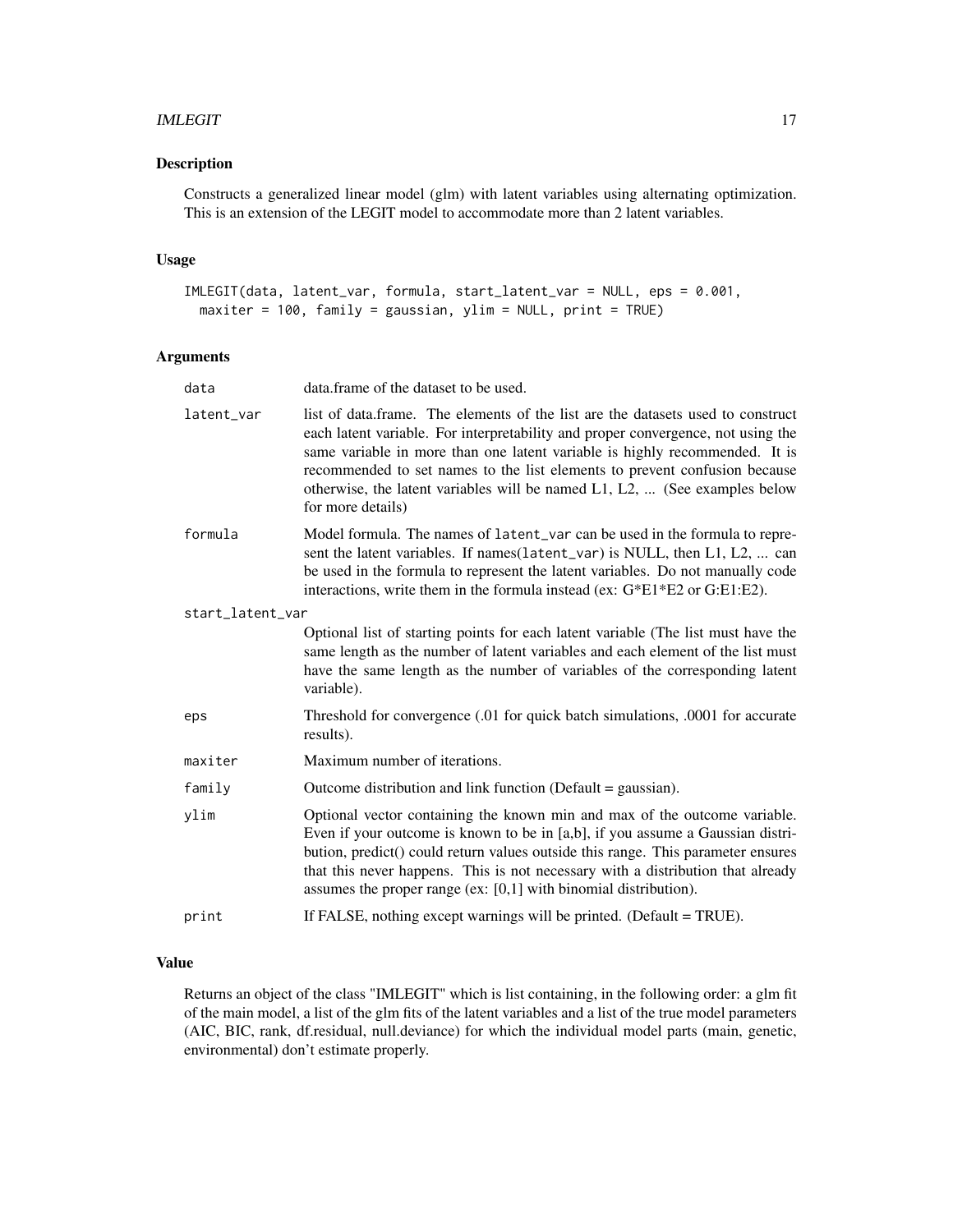#### <span id="page-17-0"></span>References

Alexia Jolicoeur-Martineau, Ashley Wazana, Eszter Szekely, Meir Steiner, Alison S. Fleming, James L. Kennedy, Michael J. Meaney, Celia M.T. Greenwood and the MAVAN team. *Alternating optimization for GxE modelling with weighted genetic and environmental scores: examples from the MAVAN study* (2017). arXiv:1703.08111.

## Examples

```
train = example_2way(500, 1, seed=777)
fit_best = IMLEGIT(train$data, list(G=train$G, E=train$E), y ~ G*E,
list(train$coef_G, train$coef_E))
fit_default = IMLEGIT(train$data, list(G=train$G, E=train$E), y ~ G*E)
summary(fit_default)
summary(fit_best)
train = example_3way_3latent(500, 1, seed=777)
fit_best = IMLEGIT(train$data, train$latent_var, y ~ G*E*Z,
list(train$coef_G, train$coef_E, train$coef_Z))
fit_default = IMLEGIT(train$data, train$latent_var, y ~ G*E*Z)
summary(fit_default)
summary(fit_best)
```
IMLEGIT\_cv *Cross-validation for the IMLEGIT model*

#### Description

Uses cross-validation on the IMLEGIT model. Note that this is not a very fast implementation since it was written in R.

#### Usage

```
IMLEGIT_cv(data, latent_var, formula, cv_iter = 5, cv_folds = 10,
  folds = NULL, Huber_p = 1.345, classification = FALSE,
  start<sup>1</sup>atent_var = NULL, eps = 0.001, maxiter = 100,
  family = gaussian, ylim = NULL, seed = NULL, id = NULL)
```

| data       | data.frame of the dataset to be used.                                                                                                                                                                                                                                                                                                                                                        |
|------------|----------------------------------------------------------------------------------------------------------------------------------------------------------------------------------------------------------------------------------------------------------------------------------------------------------------------------------------------------------------------------------------------|
| latent_var | list of data.frame. The elements of the list are the datasets used to construct<br>each latent variable. For interpretability and proper convergence, not using the<br>same variable in more than one latent variable is highly recommended. It is<br>recommended to set names to the list elements to prevent confusion because<br>otherwise, the latent variables will be named $L1, L2, $ |
| formula    | Model formula. The names of latent var can be used in the formula to repre-<br>sent the latent variables. If names (latent_var) is NULL, then L1, L2,  can<br>be used in the formula to represent the latent variables. Do not manually code<br>interactions, write them in the formula instead (ex: $G*E1*E2$ or $G:E1:E2$ ).                                                               |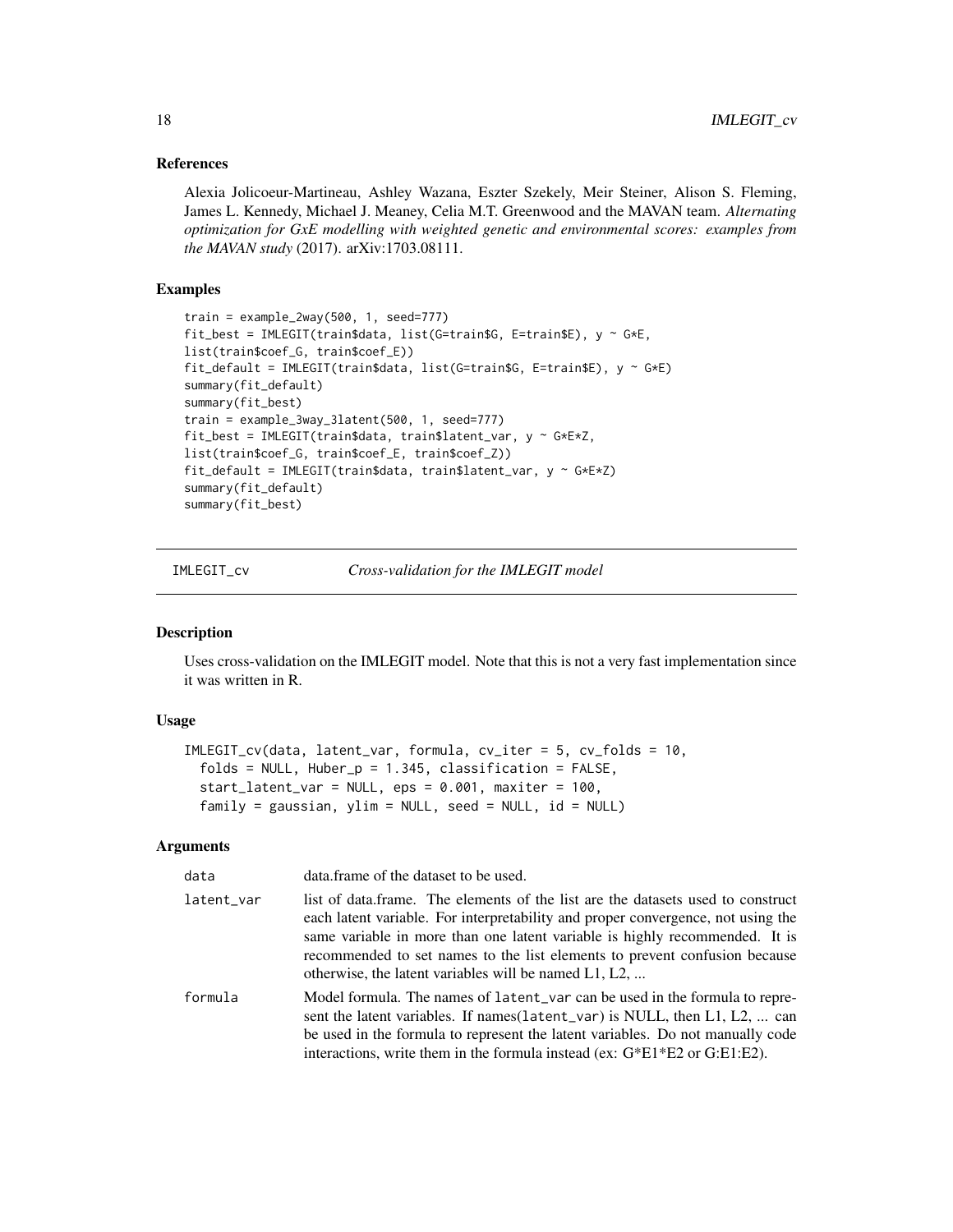| cv_iter          | Number of cross-validation iterations (Default $= 5$ ).                                                                                                                                                                                                                                                                                                                                                  |
|------------------|----------------------------------------------------------------------------------------------------------------------------------------------------------------------------------------------------------------------------------------------------------------------------------------------------------------------------------------------------------------------------------------------------------|
| cv_folds         | Number of cross-validation folds (Default = 10). Using cv_folds=NROW(data)<br>will lead to leave-one-out cross-validation.                                                                                                                                                                                                                                                                               |
| folds            | Optional list of vectors containing the fold number for each observation. Bypass<br>cv_iter and cv_folds. Setting your own folds could be important for certain data<br>types like time series or longitudinal data.                                                                                                                                                                                     |
| Huber_p          | Parameter controlling the Huber cross-validation error (Default = $1.345$ ).                                                                                                                                                                                                                                                                                                                             |
|                  | classification Set to TRUE if you are doing classification (binary outcome).                                                                                                                                                                                                                                                                                                                             |
| start_latent_var |                                                                                                                                                                                                                                                                                                                                                                                                          |
|                  | Optional list of starting points for each latent variable (The list must have the<br>same length as the number of latent variables and each element of the list must<br>have the same length as the number of variables of the corresponding latent<br>variable).                                                                                                                                        |
| eps              | Threshold for convergence (.01 for quick batch simulations, .0001 for accurate<br>results).                                                                                                                                                                                                                                                                                                              |
| maxiter          | Maximum number of iterations.                                                                                                                                                                                                                                                                                                                                                                            |
| family           | Outcome distribution and link function (Default = gaussian).                                                                                                                                                                                                                                                                                                                                             |
| ylim             | Optional vector containing the known min and max of the outcome variable.<br>Even if your outcome is known to be in [a,b], if you assume a Gaussian distri-<br>bution, predict() could return values outside this range. This parameter ensures<br>that this never happens. This is not necessary with a distribution that already<br>assumes the proper range (ex: $[0,1]$ with binomial distribution). |
| seed             | Seed for cross-validation folds.                                                                                                                                                                                                                                                                                                                                                                         |
| id               | Optional id of observations, can be a vector or data.frame (only used when re-<br>turning list of possible outliers).                                                                                                                                                                                                                                                                                    |

If classification = FALSE, returns a list containing, in the following order: a vector of the crossvalidated  $R^2$  at each iteration, a vector of the Huber cross-validation error at each iteration, a vector of the L1-norm cross-validation error at each iteration, a matrix of the possible outliers (standardized residuals > 2.5 or < -2.5) and their corresponding standardized residuals and standardized pearson residuals. If classification = TRUE, returns a list containing, in the following order: a vector of the cross-validated  $R^2$  at each iteration, a vector of the Huber cross-validation error at each iteration, a vector of the L1-norm cross-validation error at each iteration, a vector of the AUC at each iteration, a matrix of the best choice of threshold (based on Youden index) and the corresponding specificity and sensitivity at each iteration, and a list of objects of class "roc" (to be able to make roc curve plots) at each iteration. The Huber and L1-norm cross-validation errors are alternatives to the usual cross-validation L2-norm error (which the  $R^2$  is based on) that are more resistant to outliers, the lower the values the better.

#### References

Denis Heng-Yan Leung. *Cross-validation in nonparametric regression with outliers.* Annals of Statistics (2005): 2291-2310.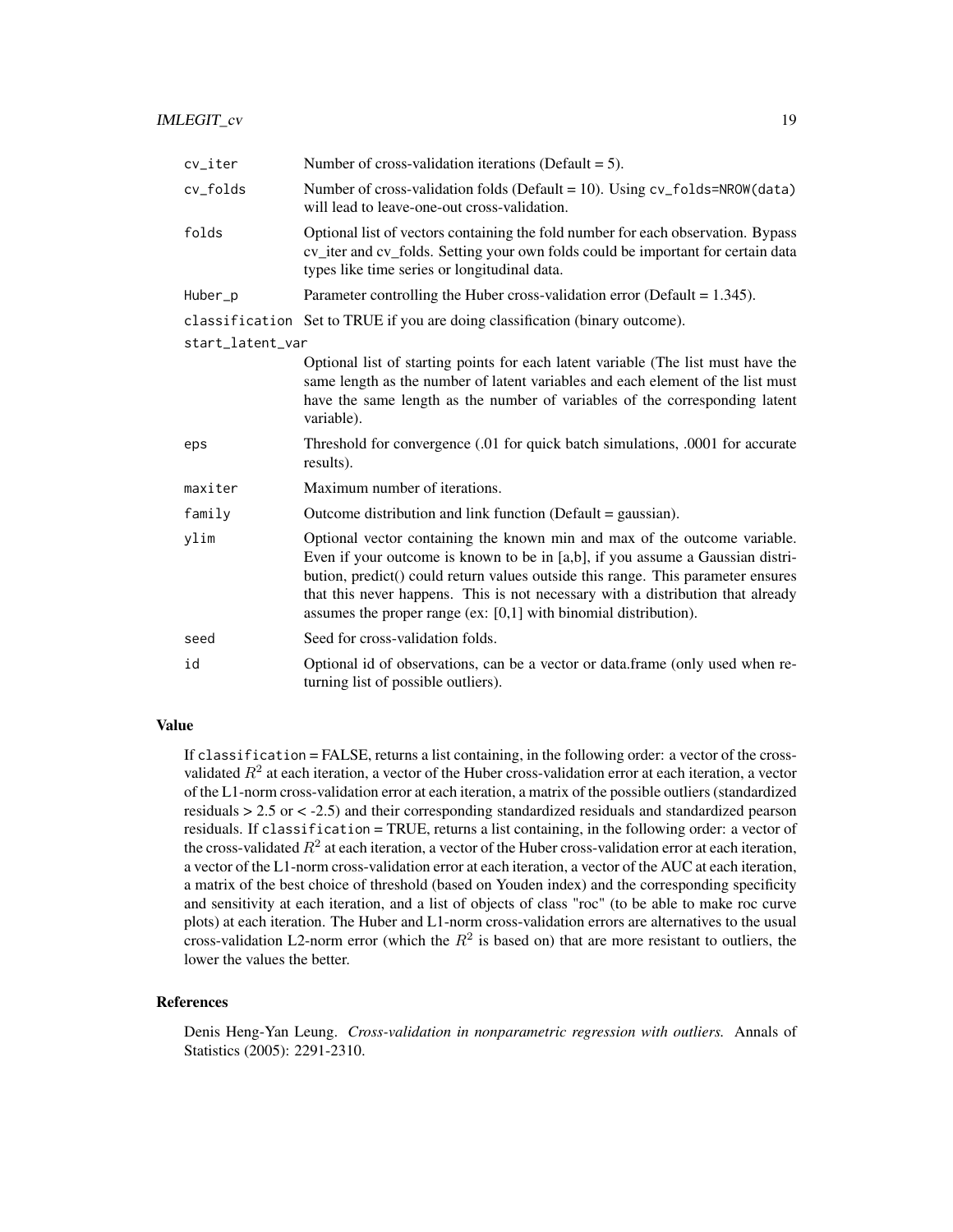# Examples

```
## Not run:
train = example_3way_3latent(250, 1, seed=777)
# Cross-validation 4 times with 5 Folds
cv_5folds = IMLEGIT_cv(train$data, train$latent_var, y ~ G*E*Z, cv_iter=4, cv_folds=5)
cv_5folds
# Leave-one-out cross-validation (Note: very slow)
cv_loo = IMLEGIT_cv(train$data, train$latent_var, y ~ G*E*Z, cv_iter=1, cv_folds=250)
cv_loo
# Cross-validation 4 times with 5 Folds (binary outcome)
train_bin = example_2way(500, 2.5, logit=TRUE, seed=777)
cv_5folds_bin = IMLEGIT_cv(train_bin$data, list(G=train_bin$G, E=train_bin$E), y ~ G*E,
cv_iter=4, cv_folds=5, classification=TRUE, family=binomial)
cv_5folds_bin
par(mfrow=c(2,2))
pROC::plot.roc(cv_5folds_bin$roc_curve[[1]])
pROC::plot.roc(cv_5folds_bin$roc_curve[[2]])
pROC::plot.roc(cv_5folds_bin$roc_curve[[3]])
pROC::plot.roc(cv_5folds_bin$roc_curve[[4]])
## End(Not run)
```
LEGIT *Latent Environmental & Genetic InTeraction (LEGIT) model*

#### Description

Constructs a generalized linear model (glm) with a weighted latent environmental score and weighted latent genetic score using alternating optimization.

#### Usage

```
LEGIT(data, genes, env, formula, start_genes = NULL, start_env = NULL,
  eps = 0.001, maxiter = 100, family = gaussian, ylim = NULL,
  print = TRUE, print_steps = FALSE, crossover = NULL,
  crossover_fixed = FALSE, reverse_code = FALSE, rescale = FALSE)
```

| data    | data.frame of the dataset to be used.                                                                                                                                                     |
|---------|-------------------------------------------------------------------------------------------------------------------------------------------------------------------------------------------|
| genes   | data. frame of the variables inside the genetic score $G$ (can be any sort of variable,<br>doesn't even have to be genetic).                                                              |
| env     | data. frame of the variables inside the environmental score $E$ (can be any sort of<br>variable, doesn't even have to be environmental).                                                  |
| formula | Model formula. Use $E$ for the environmental score and $G$ for the genetic score.<br>Do not manually code interactions, write them in the formula instead (ex: $G^*E^*z$<br>or $G.E:z$ ). |

<span id="page-19-0"></span>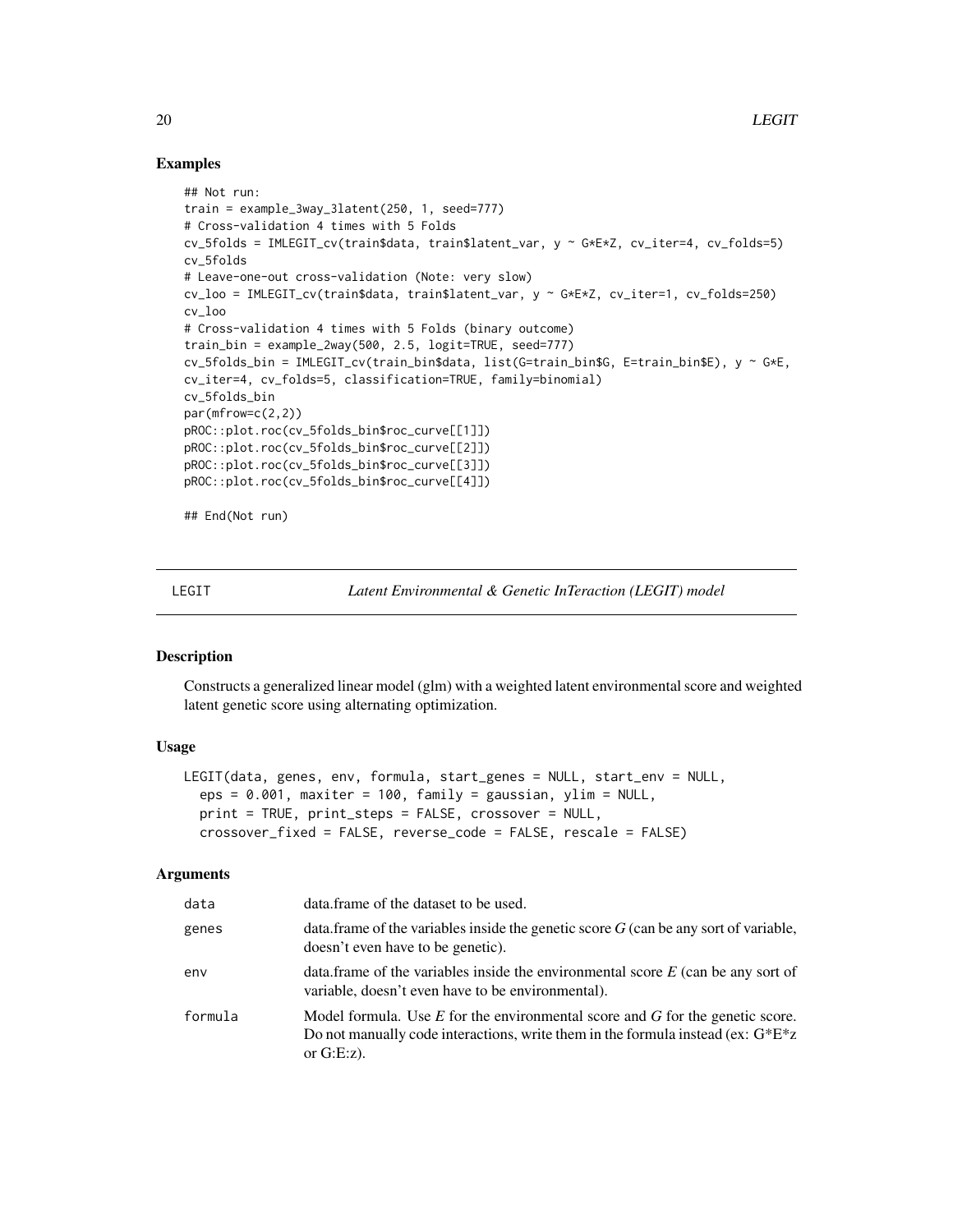#### $LEGIT$  21

| start_genes     | Optional starting points for genetic score (must be the same length as the number<br>of columns of genes).                                                                                                                                                                                                                                                                                                                                                                                                                                                                        |
|-----------------|-----------------------------------------------------------------------------------------------------------------------------------------------------------------------------------------------------------------------------------------------------------------------------------------------------------------------------------------------------------------------------------------------------------------------------------------------------------------------------------------------------------------------------------------------------------------------------------|
| start_env       | Optional starting points for environmental score (must be the same length as the<br>number of columns of env).                                                                                                                                                                                                                                                                                                                                                                                                                                                                    |
| eps             | Threshold for convergence (.01 for quick batch simulations, .0001 for accurate<br>results).                                                                                                                                                                                                                                                                                                                                                                                                                                                                                       |
| maxiter         | Maximum number of iterations.                                                                                                                                                                                                                                                                                                                                                                                                                                                                                                                                                     |
| family          | Outcome distribution and link function (Default = gaussian).                                                                                                                                                                                                                                                                                                                                                                                                                                                                                                                      |
| ylim            | Optional vector containing the known min and max of the outcome variable.<br>Even if your outcome is known to be in [a,b], if you assume a Gaussian distri-<br>bution, predict() could return values outside this range. This parameter ensures<br>that this never happens. This is not necessary with a distribution that already<br>assumes the proper range (ex: $[0,1]$ with binomial distribution).                                                                                                                                                                          |
| print           | If FALSE, nothing except warnings will be printed (Default = TRUE).                                                                                                                                                                                                                                                                                                                                                                                                                                                                                                               |
| print_steps     | If TRUE, print the parameters at all iterations, good for debugging (Default $=$<br>FALSE).                                                                                                                                                                                                                                                                                                                                                                                                                                                                                       |
| crossover       | If not NULL, estimates the crossover point of $E$ using the provided value as<br>starting point (To test for diathesis-stress vs differential susceptibility).                                                                                                                                                                                                                                                                                                                                                                                                                    |
| crossover_fixed |                                                                                                                                                                                                                                                                                                                                                                                                                                                                                                                                                                                   |
|                 | If TRUE, instead of estimating the crossover point of E, we force/fix it to the<br>value of "crossover". (Used when creating a diathes-stress model) (Default =<br>FALSE).                                                                                                                                                                                                                                                                                                                                                                                                        |
| reverse_code    | If TRUE, after fitting the model, the genes with negative weights are reverse<br>coded (ex: $g_r ev = 1 - g$ ). It assumes that the original coding is in [0,1]. The<br>purpose of this option is to prevent genes with negative weights which cause<br>interpretation problems (ex: depression normally decreases attention but with a<br>negative genetic score, it increases attention). Warning, using this option with<br>GxG interactions could cause nonsensical results since GxG could be inverted.<br>Also note that this may fail with certain models (Default=FALSE). |
| rescale         | If TRUE, the environmental variables are automatically rescaled to the range<br>[-1,1]. This improves interpretability (Default=FALSE).                                                                                                                                                                                                                                                                                                                                                                                                                                           |

# Value

Returns an object of the class "LEGIT" which is list containing, in the following order: a glm fit of the main model, a glm fit of the genetic score, a glm fit of the environmental score, a list of the true model parameters (AIC, BIC, rank, df.residual, null.deviance) for which the individual model parts (main, genetic, environmental) don't estimate properly and the formula.

#### References

Alexia Jolicoeur-Martineau, Ashley Wazana, Eszter Szekely, Meir Steiner, Alison S. Fleming, James L. Kennedy, Michael J. Meaney, Celia M.T. Greenwood and the MAVAN team. *Alternating optimization for GxE modelling with weighted genetic and environmental scores: examples from the MAVAN study* (2017). arXiv:1703.08111.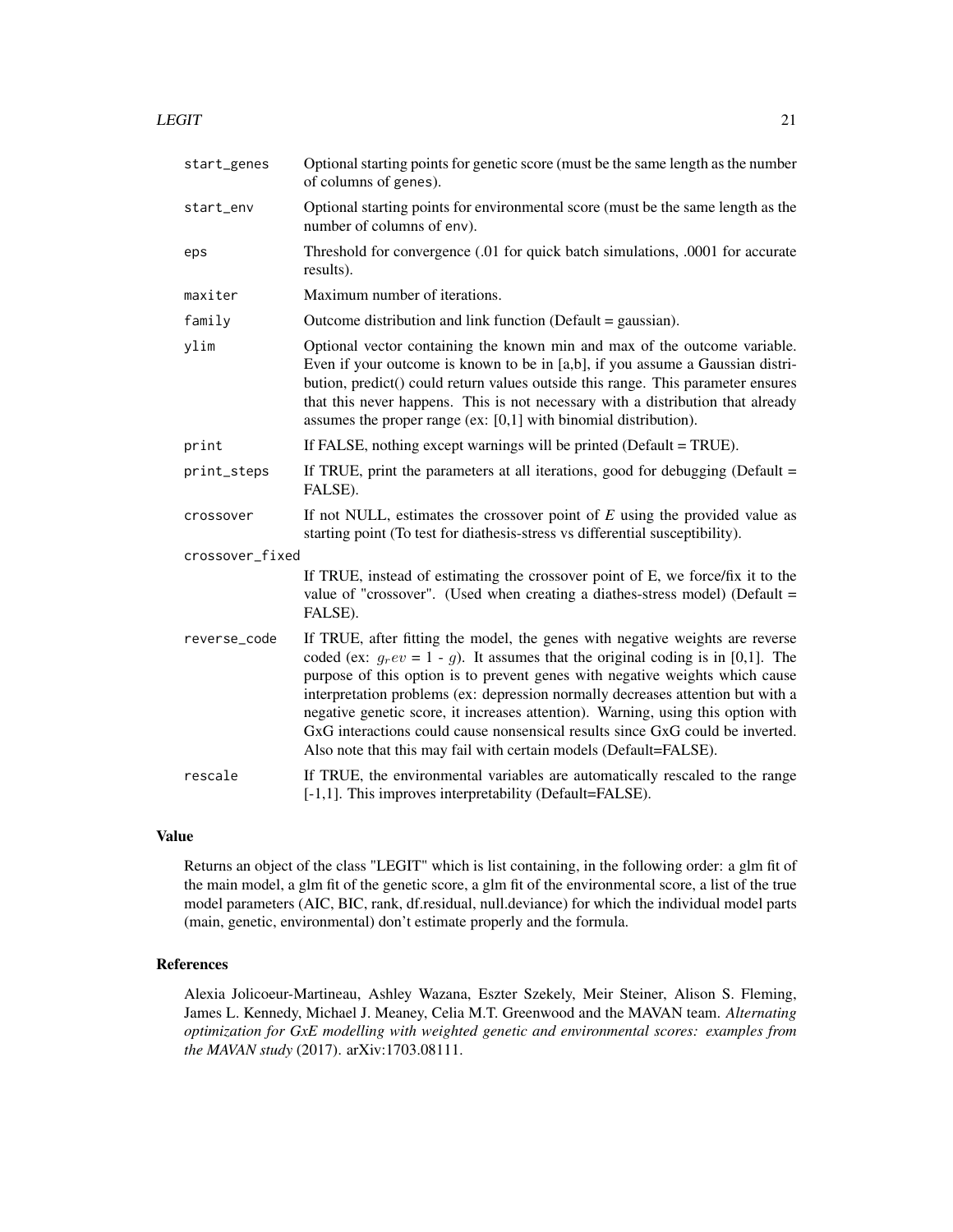#### <span id="page-21-0"></span>Examples

```
train = example_2way(500, 1, seed=777)
fit_best = LEGIT(train$data, train$G, train$E, y ~ G*E, train$coef_G, train$coef_E)
fit_default = LEGIT(train$data, train$G, train$E, y \sim G*E)
summary(fit_default)
summary(fit_best)
train = example_3way(500, 2.5, seed=777)
fit_best = LEGIT(train$data, train$G, train$E, y ~ G*E*z, train$coef_G, train$coef_E)
fit_default = LEGIT(train$data, train$G, train$E, y \sim G*E*z)
summary(fit_default)
summary(fit_best)
```
LEGIT\_cv *Cross-validation for the LEGIT model*

#### Description

Uses cross-validation on the LEGIT model. Note that this is not a very fast implementation since it was written in R.

# Usage

```
LEGIT_cv(data, genes, env, formula, cv_iter = 5, cv_folds = 10,
  folds = NULL, Huber_p = 1.345, classification = FALSE,
  start_genes = NULL, start_env = NULL, eps = 0.001, maxiter = 100,
  family = gaussian, ylim = NULL, seed = NULL, id = NULL,
  crossover = NULL, crossover_fixed = FALSE)
```

| data     | data.frame of the dataset to be used.                                                                                                                                                                                |
|----------|----------------------------------------------------------------------------------------------------------------------------------------------------------------------------------------------------------------------|
| genes    | data.frame of the variables inside the genetic score $G$ (can be any sort of variable,<br>doesn't even have to be genetic).                                                                                          |
| env      | data. frame of the variables inside the environmental score $E$ (can be any sort of<br>variable, doesn't even have to be environmental).                                                                             |
| formula  | Model formula. Use $E$ for the environmental score and $G$ for the genetic score.<br>Do not manually code interactions, write them in the formula instead (ex: $G^*E^*z$<br>or $G.E:z$ ).                            |
| cv_iter  | Number of cross-validation iterations (Default $= 5$ ).                                                                                                                                                              |
| cv_folds | Number of cross-validation folds (Default = 10). Using $cv_f$ olds=NROW(data)<br>will lead to leave-one-out cross-validation.                                                                                        |
| folds    | Optional list of vectors containing the fold number for each observation. Bypass<br>cv_iter and cv_folds. Setting your own folds could be important for certain data<br>types like time series or longitudinal data. |
| Huber_p  | Parameter controlling the Huber cross-validation error (Default = $1.345$ ).                                                                                                                                         |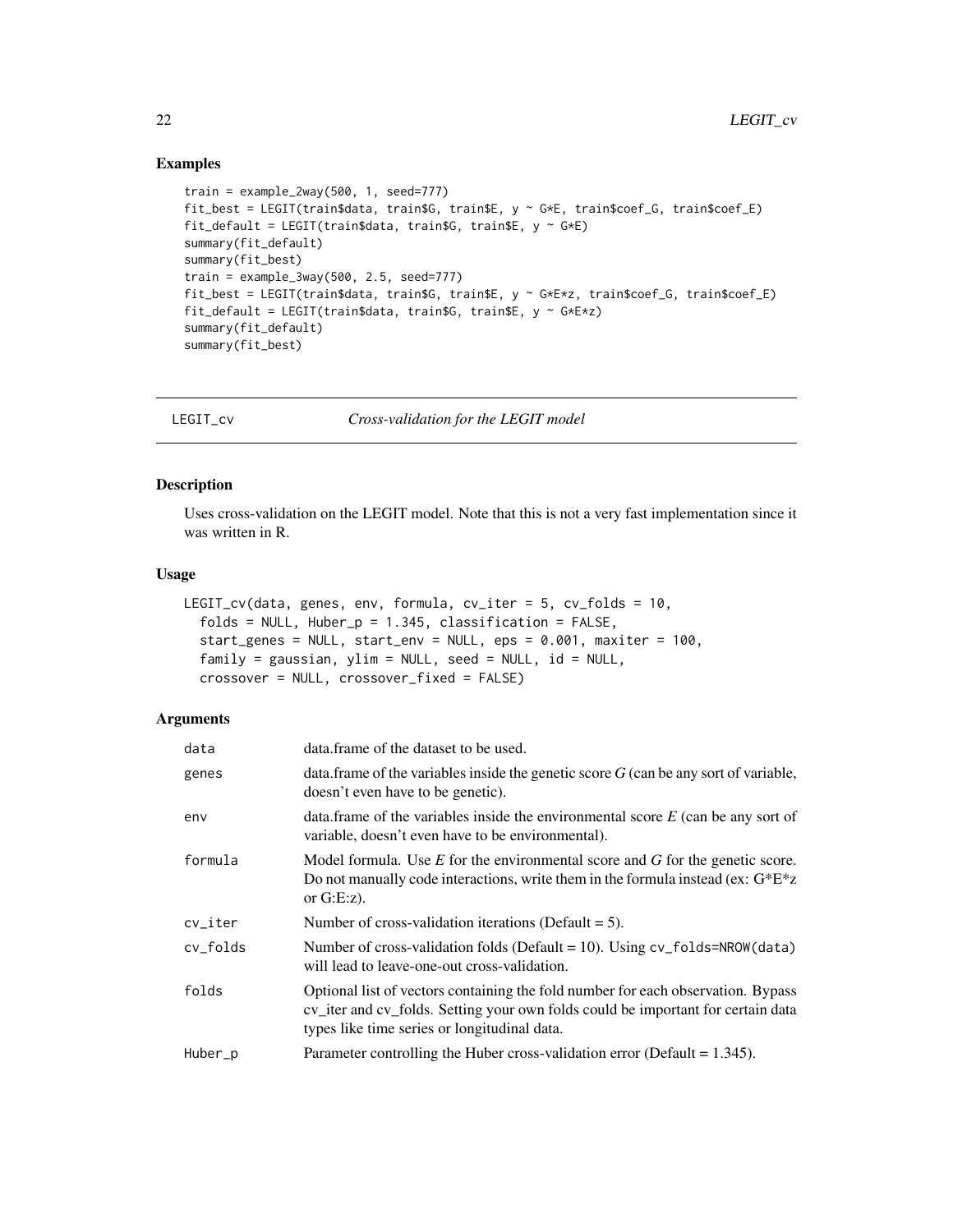|                 | classification Set to TRUE if you are doing classification (binary outcome).                                                                                                                                                                                                                                                                                                                             |
|-----------------|----------------------------------------------------------------------------------------------------------------------------------------------------------------------------------------------------------------------------------------------------------------------------------------------------------------------------------------------------------------------------------------------------------|
| start_genes     | Optional starting points for genetic score (must be the same length as the number<br>of columns of genes).                                                                                                                                                                                                                                                                                               |
| start_env       | Optional starting points for environmental score (must be the same length as the<br>number of columns of env).                                                                                                                                                                                                                                                                                           |
| eps             | Threshold for convergence (.01 for quick batch simulations, .0001 for accurate<br>results).                                                                                                                                                                                                                                                                                                              |
| maxiter         | Maximum number of iterations.                                                                                                                                                                                                                                                                                                                                                                            |
| family          | Outcome distribution and link function (Default $=$ gaussian).                                                                                                                                                                                                                                                                                                                                           |
| ylim            | Optional vector containing the known min and max of the outcome variable.<br>Even if your outcome is known to be in [a,b], if you assume a Gaussian distri-<br>bution, predict() could return values outside this range. This parameter ensures<br>that this never happens. This is not necessary with a distribution that already<br>assumes the proper range (ex: $[0,1]$ with binomial distribution). |
| seed            | Seed for cross-validation folds.                                                                                                                                                                                                                                                                                                                                                                         |
| id              | Optional id of observations, can be a vector or data.frame (only used when re-<br>turning list of possible outliers).                                                                                                                                                                                                                                                                                    |
| crossover       | If not NULL, estimates the crossover point of $E$ using the provided value as<br>starting point (To test for diathesis-stress vs differential susceptibility).                                                                                                                                                                                                                                           |
| crossover_fixed |                                                                                                                                                                                                                                                                                                                                                                                                          |
|                 | If TRUE, instead of estimating the crossover point of E, we force/fix it to the<br>value of "crossover". (Used when creating a diathes-stress model) (Default $=$<br>FALSE).                                                                                                                                                                                                                             |

If classification = FALSE, returns a list containing, in the following order: a vector of the crossvalidated  $R^2$  at each iteration, a vector of the Huber cross-validation error at each iteration, a vector of the L1-norm cross-validation error at each iteration, a matrix of the possible outliers (standardized residuals > 2.5 or < -2.5) and their corresponding standardized residuals and standardized pearson residuals. If classification = TRUE, returns a list containing, in the following order: a vector of the cross-validated  $R^2$  at each iteration, a vector of the Huber cross-validation error at each iteration, a vector of the L1-norm cross-validation error at each iteration, a vector of the AUC at each iteration, a matrix of the best choice of threshold (based on Youden index) and the corresponding specificity and sensitivity at each iteration, and a list of objects of class "roc" (to be able to make roc curve plots) at each iteration. The Huber and L1-norm cross-validation errors are alternatives to the usual cross-validation L2-norm error (which the  $R^2$  is based on) that are more resistant to outliers, the lower the values the better.

# References

Denis Heng-Yan Leung. *Cross-validation in nonparametric regression with outliers.* Annals of Statistics (2005): 2291-2310.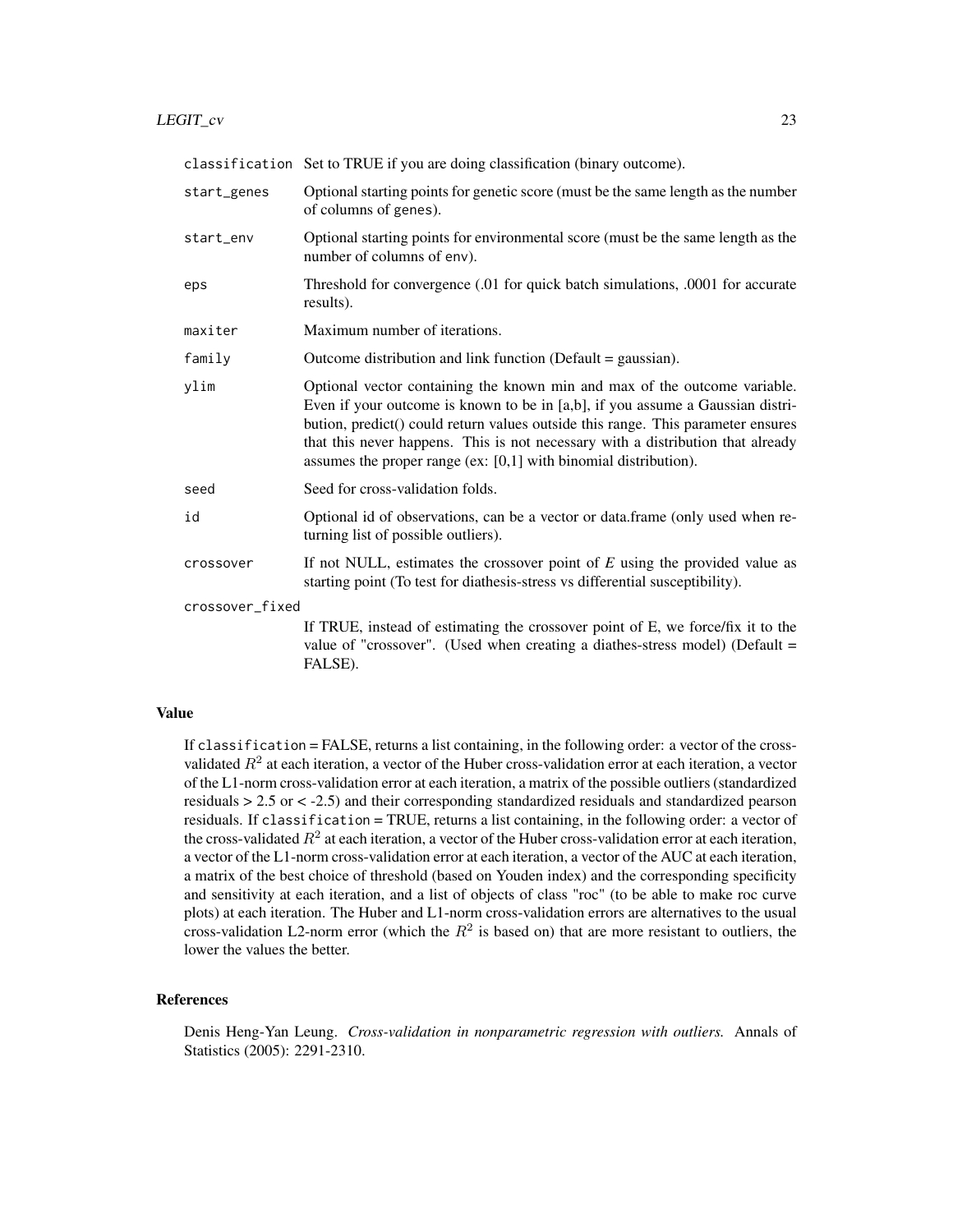#### Examples

```
## Not run:
train = example_3way(250, 2.5, seed=777)
# Cross-validation 4 times with 5 Folds
cv_5folds = LEGIT_cv(train$data, train$G, train$E, y ~ G*E*z, cv_iter=4, cv_folds=5)
cv_5folds
# Leave-one-out cross-validation (Note: very slow)
cv_loo = LEGIT_cv(train$data, train$G, train$E, y ~ G*E*z, cv_iter=1, cv_folds=250)
cv_loo
# Cross-validation 4 times with 5 Folds (binary outcome)
train_bin = example_2way(500, 2.5, logit=TRUE, seed=777)
cv_5folds_bin = LEGIT_cv(train_bin$data, train_bin$G, train_bin$E, y ~ G*E,
cv_iter=4, cv_folds=5, classification=TRUE, family=binomial)
cv_5folds_bin
par(mfrow=c(2,2))
pROC::plot.roc(cv_5folds_bin$roc_curve[[1]])
pROC::plot.roc(cv_5folds_bin$roc_curve[[2]])
pROC::plot.roc(cv_5folds_bin$roc_curve[[3]])
pROC::plot.roc(cv_5folds_bin$roc_curve[[4]])
## End(Not run)
```
longitudinal\_folds *Longitudinal folds*

#### Description

Function to create folds adequately for longitudinal datasets by forcing every observation with the same id to be in the same fold. Can be used with LEGIT\_cv to make sure that the cross-validation folds are appropriate when using longitudinal data.

# Usage

```
longitudinal_folds(cv_iter = 1, cv_folds = 10, id, formula = NULL,
  data = NULL, data\_needed = NULL, print = TRUE)
```

| cv_iter  | Number of cross-validation iterations (Default = 1).                                                                                                                                                  |
|----------|-------------------------------------------------------------------------------------------------------------------------------------------------------------------------------------------------------|
| cv_folds | Number of cross-validation folds (Default = $10$ ).                                                                                                                                                   |
| id       | Factor vector containing the id number of each observation.                                                                                                                                           |
| formula  | Optional Model formula. If data and formula are provided, only the non-missing<br>observations will be used when creating the folds (Put "formula" here if you have<br>missing data).                 |
| data     | Optional data. frame used for the formula. If data and formula are provided, only<br>the non-missing observations will be used when creating the folds (Put "data"<br>here if you have missing data). |

<span id="page-23-0"></span>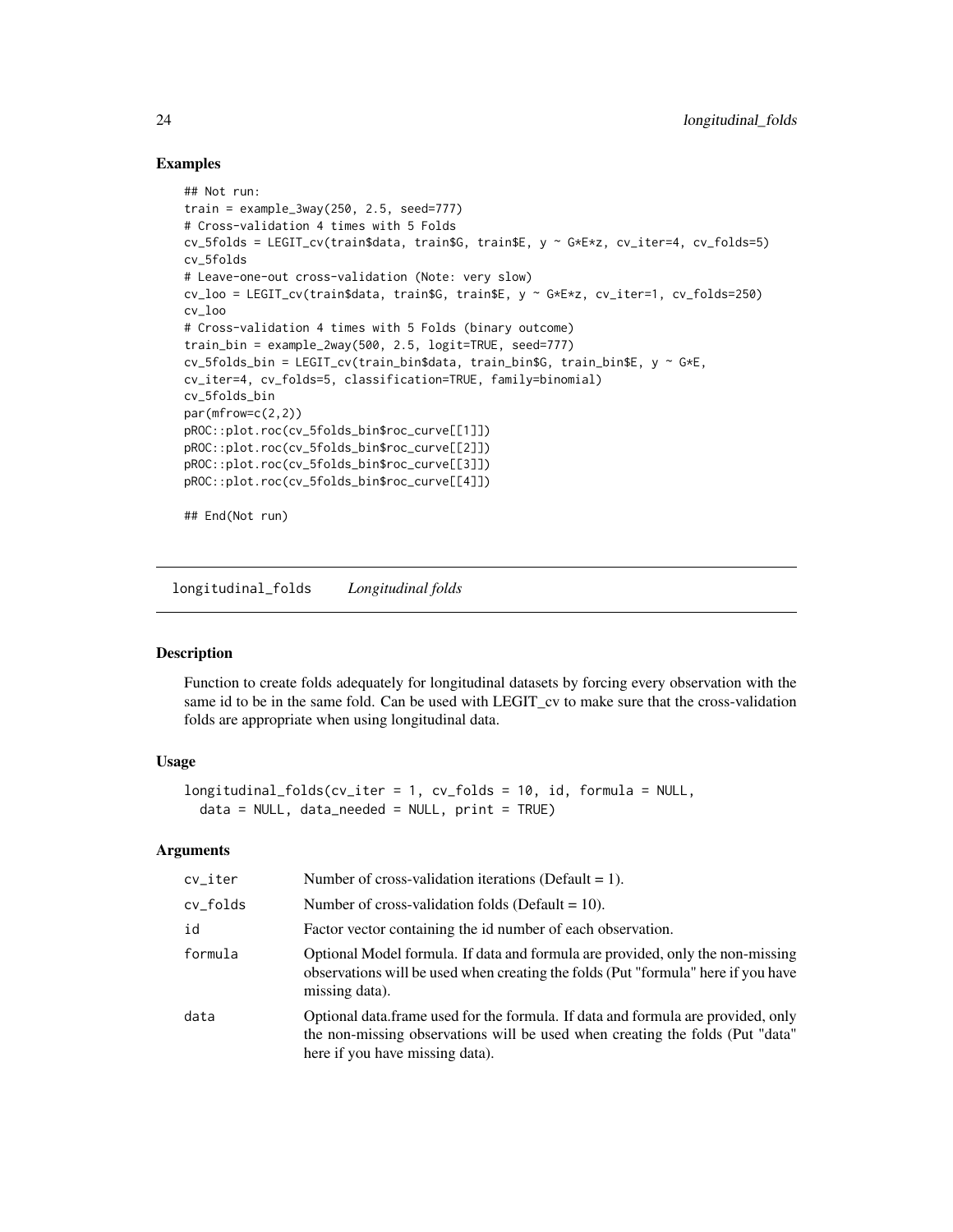#### <span id="page-24-0"></span>nes\_var\_select 25

| data_needed | Optional data frame with variables that have to be included (Put "cbind(genes,env)""<br>or "latent var" here if you have missing data). |
|-------------|-----------------------------------------------------------------------------------------------------------------------------------------|
| print       | If FALSE, nothing except warnings will be printed. (Default = TRUE).                                                                    |

#### Value

Returns a list of vectors containing the fold number for each observation

#### Examples

```
train = example_2way(500, 1, seed=777)
# Assuming it's longitudinal with 4 timepoints, even though it's not
id = factor(rep(1:125, each=4))fit_cv = LEGIT_cv(train$data, train$G, train$E, y ~ G*E, folds=longitudinal_folds(1,10, id))
```
nes\_var\_select *Parallel natural evolutionary variable selection (nes) (for IMLEGIT)*

#### Description

[Slow, highly recommended when the number of variables is large] Use natural evolution strategy (nes) gradient descent ran in parallel to find the best subset of variables. It is often as good as genetic algorithms but much faster so it is the recommended variable selection function to use as default. Note that this approach assumes that the inclusion of a variable does not depends on wether other variables are included (i.e. it assumes independent bernouilli distributions); this is generally not true but this approach still converge well and running it in parallel increases the probability of reaching the global optimum.

#### Usage

```
nes_var_select(data, formula, parallel_iter = 3, alpha = c(1, 5, 10),
  eps_nes = 0.001, popsize = 25, lr = 0.2, prop_ignored = 0.5,
  latent_var = NULL, search_criterion = "AICc", n_cluster = 3,
  eps = 0.01, maxiter = 100, family = gaussian, ylim = NULL,
  seed = NULL, progress = TRUE, cv\_iter = 5, cv\_folds = 5,
  folds = NULL, Huber_p = 1.345, classification = FALSE, print = TRUE)
```

| data          | data.frame of the dataset to be used.                                                                                                                                                                                                                                                                                          |
|---------------|--------------------------------------------------------------------------------------------------------------------------------------------------------------------------------------------------------------------------------------------------------------------------------------------------------------------------------|
| formula       | Model formula. The names of latent_var can be used in the formula to repre-<br>sent the latent variables. If names (latent_var) is NULL, then L1, L2,  can<br>be used in the formula to represent the latent variables. Do not manually code<br>interactions, write them in the formula instead (ex: $G*E1*E2$ or $G:E1:E2$ ). |
| parallel_iter | number of parallel tries (Default $=$ 3). For speed, I recommend using the number<br>of CPU cores.                                                                                                                                                                                                                             |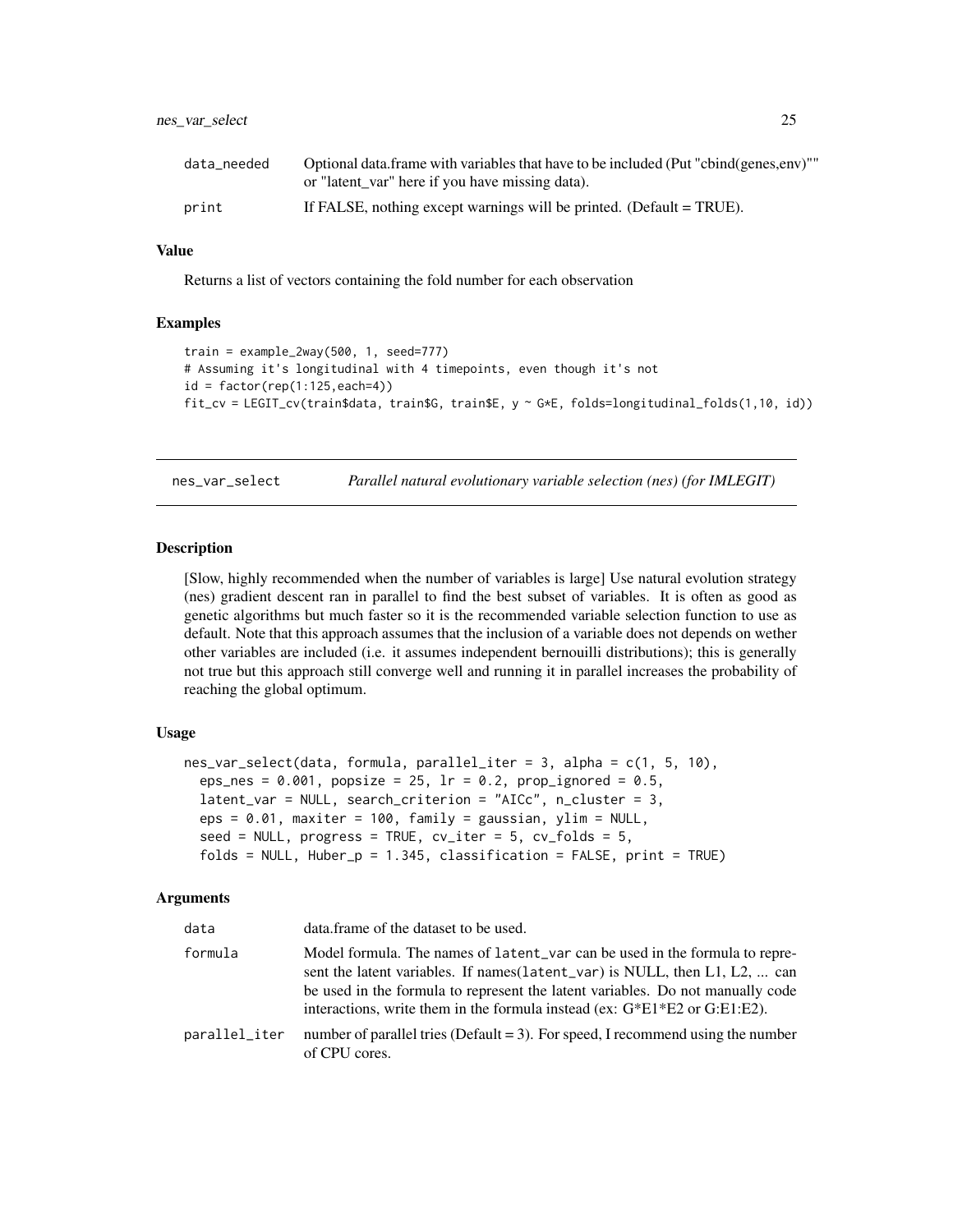| alpha            | vector of the parameter for the Dirichlet distribution of the starting points (As-<br>suming a symmetric Dirichlet distribution with only one parameter). If the vec-<br>tor has size N and parralel_iter=K, we use alpha[1], , alpha[N], alpha[1],<br>, alpha[N],  for parallel_iter 1 to K respectively. We assume a dirichlet dis-<br>tribution for the starting points to get a bit more variability and make sure we<br>are not missing on a great subset of variable that doesn't converge to the global<br>optimum with the default starting points. Use bigger values for less variability<br>and lower values for more variability (Default = $c(1,5,10)$ ).                                                       |
|------------------|-----------------------------------------------------------------------------------------------------------------------------------------------------------------------------------------------------------------------------------------------------------------------------------------------------------------------------------------------------------------------------------------------------------------------------------------------------------------------------------------------------------------------------------------------------------------------------------------------------------------------------------------------------------------------------------------------------------------------------|
| eps_nes          | Threshold for convergence, recommended not to change (Default = $.001$ ).                                                                                                                                                                                                                                                                                                                                                                                                                                                                                                                                                                                                                                                   |
| popsize          | Size of the population, the number of subsets of variables sampled at each iter-<br>ation (Default = $25$ ). Between 25 and 100 is generally adequate.                                                                                                                                                                                                                                                                                                                                                                                                                                                                                                                                                                      |
| lr               | learning rate of the gradient descent, higher will converge faster but more likely<br>to get stuck in local optium (Default = $.2$ ).                                                                                                                                                                                                                                                                                                                                                                                                                                                                                                                                                                                       |
| prop_ignored     | The proportion of the population that are given a fixed fitness value, thus their<br>importance is greatly reduce. The higher it is, the longer it takes to converge.<br>Highers values makes the algorithm focus more on favorizing the good subsets<br>of variables than penalizing the bad subsets (Default = .50).                                                                                                                                                                                                                                                                                                                                                                                                      |
| latent_var       | list of data.frame. The elements of the list are the datasets used to construct<br>each latent variable. For interpretability and proper convergence, not using the<br>same variable in more than one latent variable is highly recommended. It is<br>recommended to set names to the list elements to prevent confusion because<br>otherwise, the latent variables will be named L1, L2,                                                                                                                                                                                                                                                                                                                                   |
| search_criterion |                                                                                                                                                                                                                                                                                                                                                                                                                                                                                                                                                                                                                                                                                                                             |
|                  | Criterion used to determine which variable subset is the best. If search_criterion="AIC",<br>uses the AIC, if search_criterion="AICc", uses the AICc, if search_criterion="BIC",<br>uses the BIC, if search_criterion="cv", uses the cross-validation error, if<br>search_criterion="cv_AUC", uses the cross-validated AUC, if search_criterion="cv_Huber",<br>uses the Huber cross-validation error, if search_criterion="cv_AUC", uses<br>the L1-norm cross-validation error (Default = "AIC"). The Huber and L1-norm<br>cross-validation errors are alternatives to the usual cross-validation L2-norm er-<br>ror (which the $R^2$ is based on) that are more resistant to outliers, the lower the<br>values the better. |
| n_cluster        | Number of parallel clusters, I recommend using the number of CPU cores (De-<br>fault = $1$ ).                                                                                                                                                                                                                                                                                                                                                                                                                                                                                                                                                                                                                               |
| eps              | Threshold for convergence (.01 for quick batch simulations, .0001 for accurate<br>results). Note that using .001 rather than .01 (default) can more than double or<br>triple the computing time of genetic_var_select.                                                                                                                                                                                                                                                                                                                                                                                                                                                                                                      |
| maxiter          | Maximum number of iterations.                                                                                                                                                                                                                                                                                                                                                                                                                                                                                                                                                                                                                                                                                               |
| family           | Outcome distribution and link function (Default = gaussian).                                                                                                                                                                                                                                                                                                                                                                                                                                                                                                                                                                                                                                                                |
| ylim             | Optional vector containing the known min and max of the outcome variable.<br>Even if your outcome is known to be in [a,b], if you assume a Gaussian distri-<br>bution, predict() could return values outside this range. This parameter ensures<br>that this never happens. This is not necessary with a distribution that already<br>assumes the proper range (ex: [0,1] with binomial distribution).                                                                                                                                                                                                                                                                                                                      |
| seed             | Optional seed.                                                                                                                                                                                                                                                                                                                                                                                                                                                                                                                                                                                                                                                                                                              |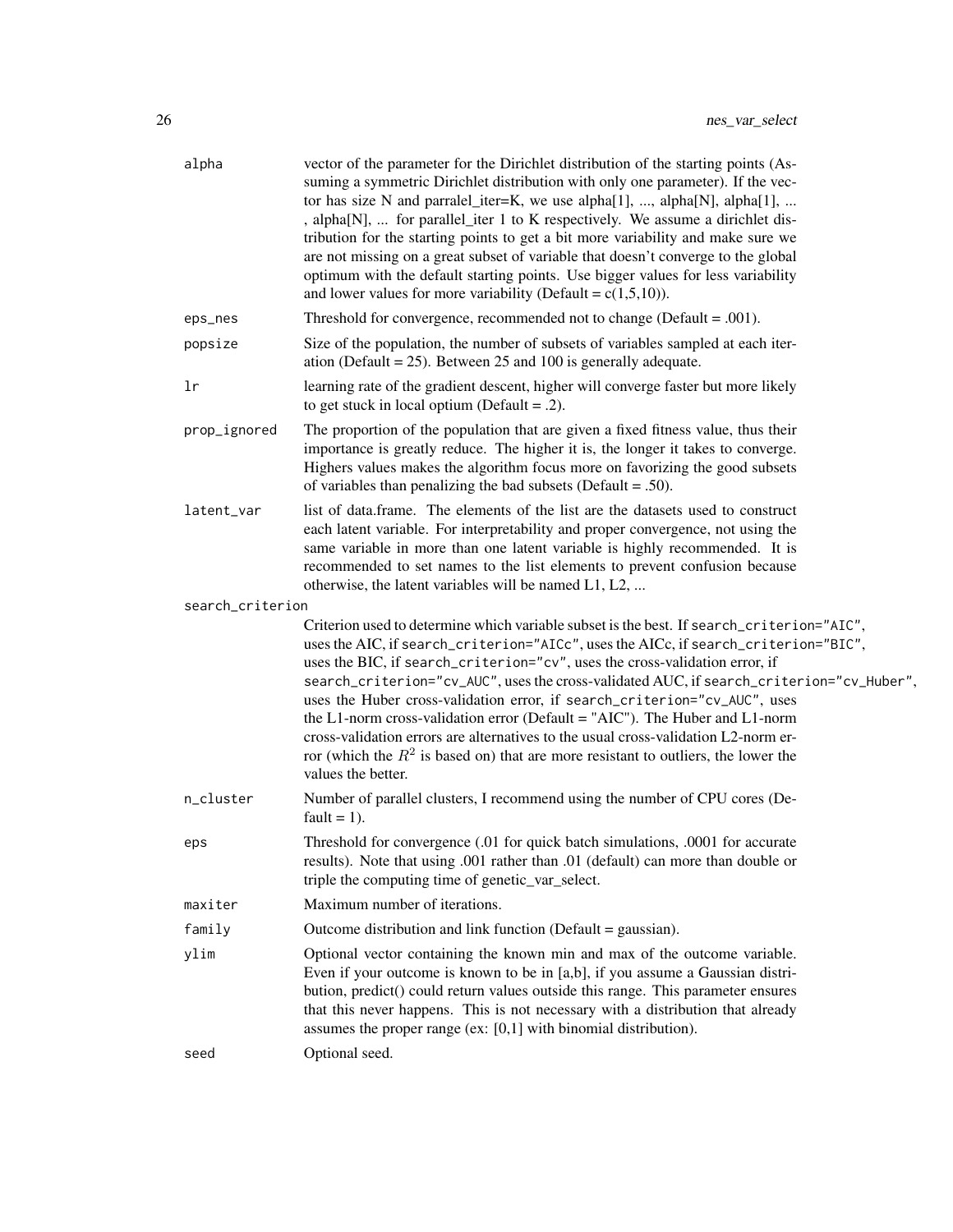<span id="page-26-0"></span>

| progress | If TRUE, shows the progress done (Default=TRUE).                                                                                                                                                                     |
|----------|----------------------------------------------------------------------------------------------------------------------------------------------------------------------------------------------------------------------|
| cv_iter  | Number of cross-validation iterations (Default $= 5$ ).                                                                                                                                                              |
| cv_folds | Number of cross-validation folds (Default = 10). Using $cv_f$ folds=NROW(data)<br>will lead to leave-one-out cross-validation.                                                                                       |
| folds    | Optional list of vectors containing the fold number for each observation. Bypass<br>cv_iter and cv_folds. Setting your own folds could be important for certain data<br>types like time series or longitudinal data. |
| Huber_p  | Parameter controlling the Huber cross-validation error (Default = $1.345$ ).                                                                                                                                         |
|          | classification Set to TRUE if you are doing classification and cross-validation (binary out-<br>come).                                                                                                               |
| print    | If TRUE, print the bernouilli probabilities of the variables at each iteration. (De-<br>$fault = TRUE$ ).                                                                                                            |

Returns a list containing the best subset's fit, cross-validation output, latent variables and starting points.

#### Examples

```
## Not run:
## Example
train = example_3way_3latent(250, 2, seed=777)
nes = nes_var_select(train$data, latent_var=train$latent_var,
formula=y \sim E*G*Z)
```
## End(Not run)

plot.LEGIT *Plot*

#### Description

Plot of LEGIT models. By default, variables that are not in *G* or *E* are fixed to the mean.

#### Usage

```
## S3 method for class 'LEGIT'
plot(x, cov_values = NULL, gene_quant = c(0.025, 0.5,0.975), env_quant = c(0.025, 0.5, 0.975), outcome_quant = c(0.025, 0.5, 0.5)0.975), cols = c("#3288BD", "#CAB176", "#D53E4F"), ylab = "Outcome",
 xlab = "Environment", legtitle = "Genetic score", leglab = NULL,
 xlim = NULL, ylim = NULL, x_at = NULL, y_at = NULL, cex-axis = 1.9,cex.lab = 2, cex.main = 2.2, cex.leg = 2.2, legend = "topleft", ...)
```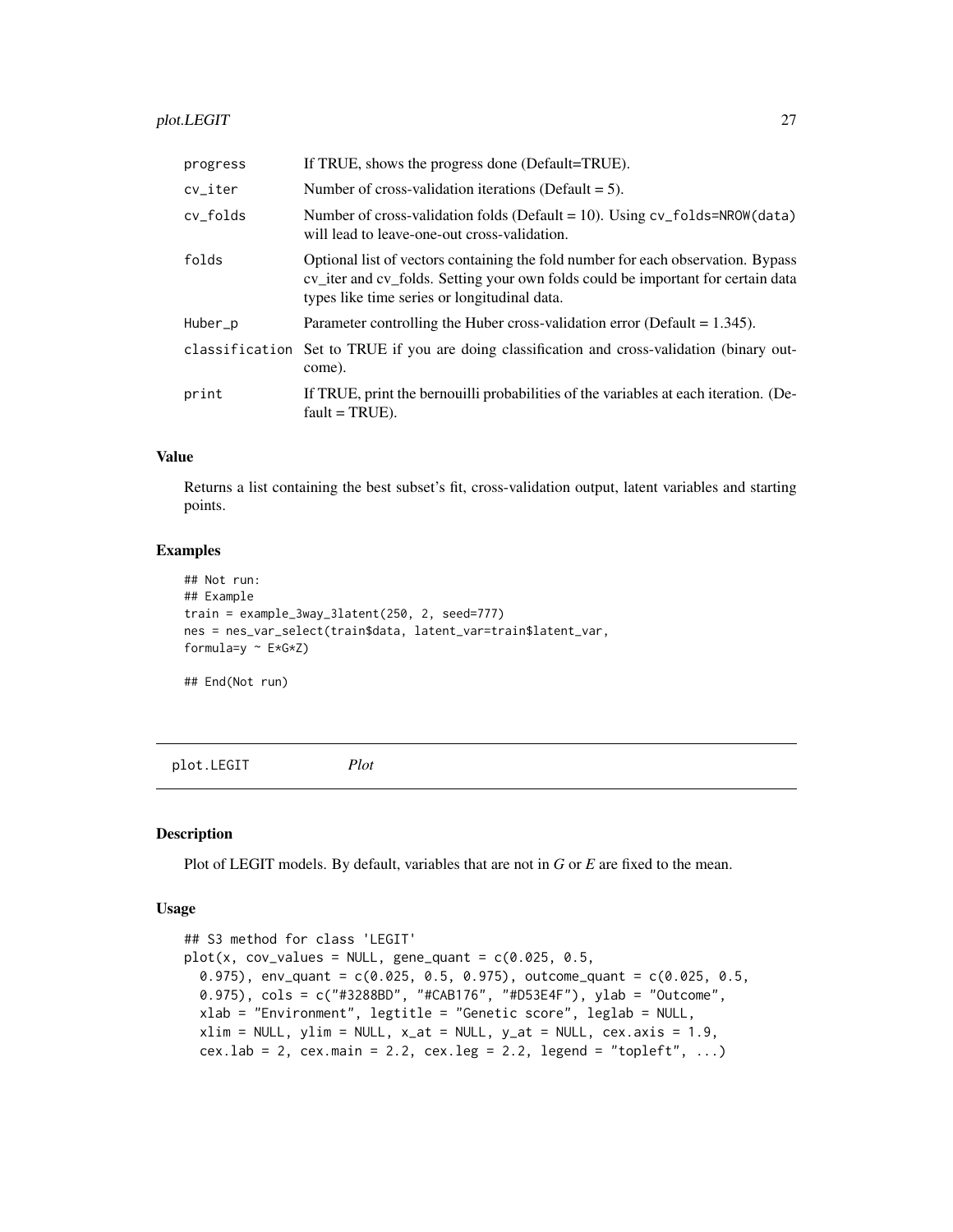# Arguments

| x             | An object of class "LEGIT", usually, a result of a call to LEGIT.                                                                                                                                                                                                                                           |
|---------------|-------------------------------------------------------------------------------------------------------------------------------------------------------------------------------------------------------------------------------------------------------------------------------------------------------------|
| cov_values    | Vector of the values, for each covariate, that will be used in the plotting, if there<br>are any covariates. It must contain the names of the variables. Covariates are the<br>variables that are not $G$ nor $E$ but still are adjusted for in the model. By default,<br>covariates are fixed to the mean. |
| gene_quant    | Vector of the genes quantiles used to make the plot. We use quantiles instead of<br>fixed values because genetic scores can vary widely depending on the weights,<br>thus looking at quantiles make this simpler. (Default = $c(.025, .50, .975)$ )                                                         |
| env_quant     | Vector of the environments quantiles used to make the plot. We use quantiles<br>instead of fixed values because environmental scores can vary widely depend-<br>ing on the weights, thus looking at quantiles make this simpler. (Default =<br>c(.025, .50, .975))                                          |
| outcome_quant | Vector of the outcome quantiles used to make the plot. We use quantiles in-<br>stead of fixed values because environmental scores can vary widely depend-<br>ing on the weights, thus looking at quantiles make this simpler. (Default =<br>c(.025, .50, .975))                                             |
| cols          | Colors for the slopes with different genetic score. Must be a vector same length<br>as "gene_range". (Default = c("#3288BD", "#CAB176", #D53E4F"))                                                                                                                                                          |
| ylab          | Y-axis label (Default = "Outcome")                                                                                                                                                                                                                                                                          |
| xlab          | X-axis label (Default = "Environment")                                                                                                                                                                                                                                                                      |
| legtitle      | Title of the Legend for the genes slopes label (Default = "Genetic score")                                                                                                                                                                                                                                  |
| leglab        | Optional vector of labels of the Legend for the genes slopes label                                                                                                                                                                                                                                          |
| xlim          | X-axis vector of size two with min and max (Default = NULL which leads to<br>min="2.5 percentile" and max="97.5 percentile").                                                                                                                                                                               |
| ylim          | Y-axis vector of size two with min and max (Default = NULL which leads to<br>min="2.5 percentile" and max="97.5 percentile").                                                                                                                                                                               |
| x_at          | specific ticks for the X-axis, first and last will be min and max respectively<br>(Default = NULL which leads to 2.5, 50 and 97.5 percentiles).                                                                                                                                                             |
| y_at          | specific ticks for the Y-axis, first and last will be min and max respectively (De-<br>fault = NULL which leads to $2.5$ , 50 and 97.5 percentiles).                                                                                                                                                        |
| cex.axis      | relative scale of axis (Default = $1.9$ )                                                                                                                                                                                                                                                                   |
| cex.lab       | relative scale of labels (Default = $2$ )                                                                                                                                                                                                                                                                   |
| cex.main      | relative scale overall (Default = $2.2$ )                                                                                                                                                                                                                                                                   |
| cex.leg       | relative scale of legend (Default = $2.2$ )                                                                                                                                                                                                                                                                 |
| legend        | The location may of the legend be specified by setting legend to a single key-<br>word from the list "bottomright", "bottom", "bottomleft", "left", "topleft", "top",<br>"topright", "right" and "center" (Default = "topleft").                                                                            |
|               | Further arguments passed to or from other methods.                                                                                                                                                                                                                                                          |

# Value

Returns a list containing the different models (diathesis-stress, differential susceptibility and vantage sensitivity WEAK or STRONG) in order from best to worst for each selected criterion.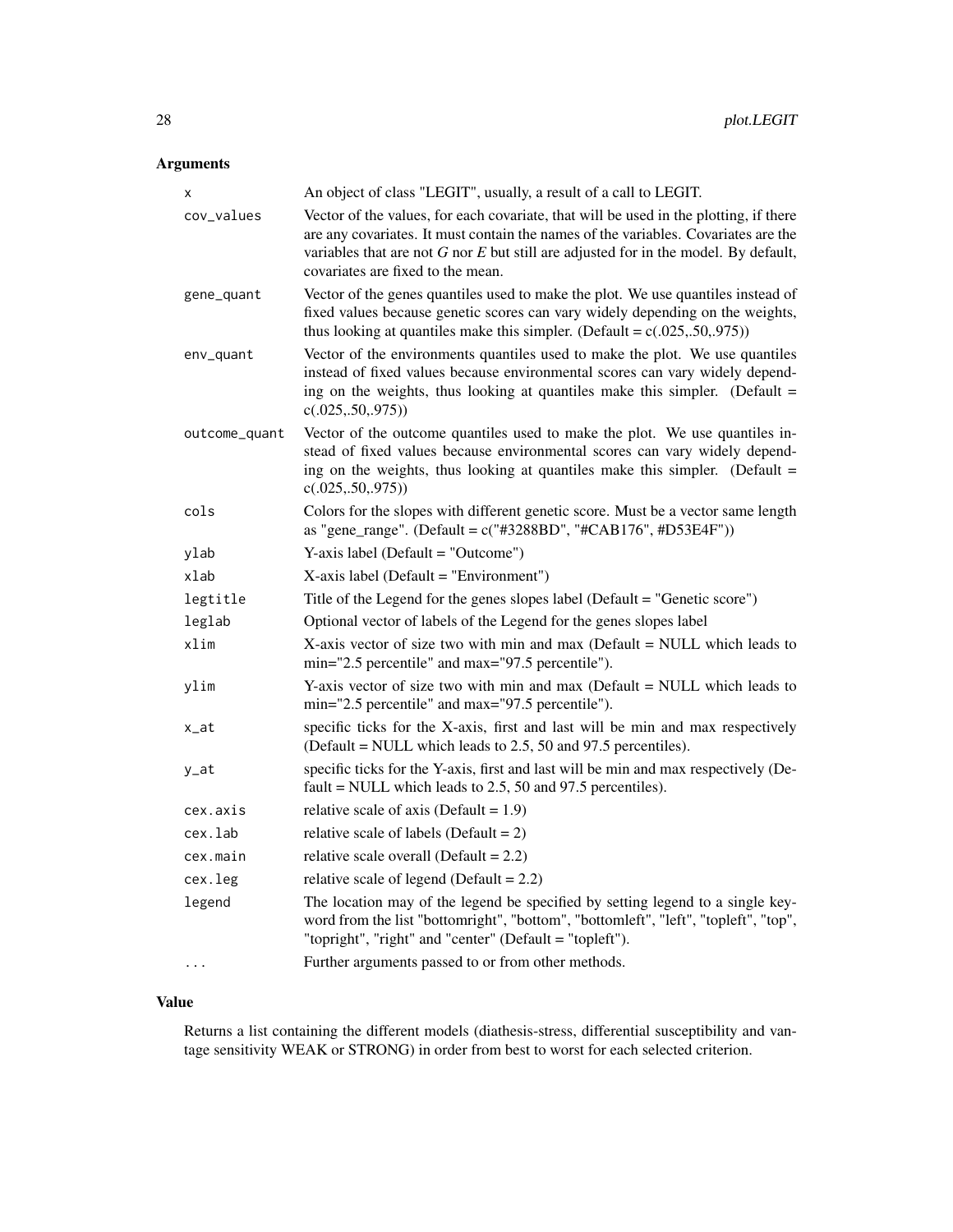# <span id="page-28-0"></span>predict.IMLEGIT 29

#### References

Alexia Jolicoeur-Martineau, Ashley Wazana, Eszter Szekely, Meir Steiner, Alison S. Fleming, James L. Kennedy, Michael J. Meaney, Celia M.T. Greenwood and the MAVAN team. *Alternating optimization for GxE modelling with weighted genetic and environmental scores: examples from the MAVAN study* (2017). arXiv:1703.08111.

#### Examples

```
train = example_2way(500, 1, seed=777)
fit = LEGIT(train$data, train$G, train$E, y ~ G*E, train$coef_G, train$coef_E)
plot(fit)
```
predict.IMLEGIT *Predictions of IMLEGIT fits*

#### Description

Predictions of IMLEGIT fits.

#### Usage

```
## S3 method for class 'IMLEGIT'
predict(object, data, latent_var, ...)
```
#### Arguments

| object     | An object of class "IMLEGIT", usually, a result of a call to IMLEGIT.                                                                                                                                                                                                                                                                                                                        |
|------------|----------------------------------------------------------------------------------------------------------------------------------------------------------------------------------------------------------------------------------------------------------------------------------------------------------------------------------------------------------------------------------------------|
| data       | data.frame of the dataset to be used.                                                                                                                                                                                                                                                                                                                                                        |
| latent_var | list of data.frame. The elements of the list are the datasets used to construct<br>each latent variable. For interpretability and proper convergence, not using the<br>same variable in more than one latent variable is highly recommended. It is<br>recommended to set names to the list elements to prevent confusion because<br>otherwise, the latent variables will be named $L1, L2, $ |
| $\cdots$   | Further arguments passed to or from other methods.                                                                                                                                                                                                                                                                                                                                           |
|            |                                                                                                                                                                                                                                                                                                                                                                                              |

#### Value

Returns a vector with the predicted values.

# Examples

```
train = example_2way(250, 1, seed=777)
test = example_2way(100, 1, seed=666)
fit = IMLEGIT(train$data, list(G=train$G, E=train$E), y ~ G*E)
ssres = sum((test$data$y - predict(fit, test$data, list(G=test$G, E=test$E)))^2)
sstotal = sum((test$data$y - mean(test$data$y))^2)
R2 = 1 - ssres/sstotal
R2
```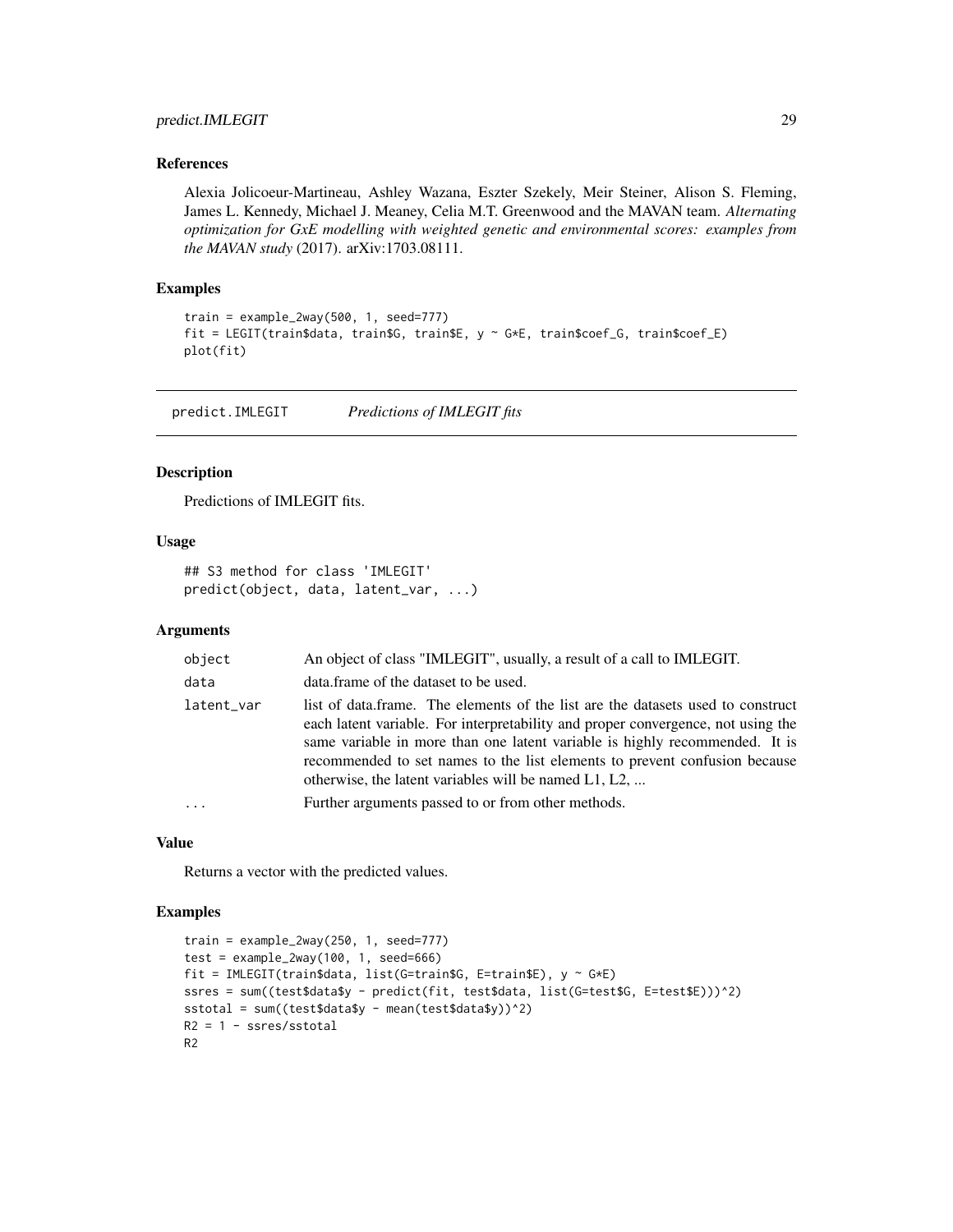<span id="page-29-0"></span>

#### Description

Predictions of LEGIT fits.

# Usage

```
## S3 method for class 'LEGIT'
predict(object, data, genes, env, ...)
```
#### Arguments

| object   | An object of class "LEGIT", usually, a result of a call to LEGIT.                                                                       |
|----------|-----------------------------------------------------------------------------------------------------------------------------------------|
| data     | data. frame of the dataset to be used.                                                                                                  |
| genes    | data. frame of the variables inside the genetic score $G$ (can be any sort of variable,<br>doesn't even have to be genetic).            |
| env      | data.frame of the variables inside the environmental score $E$ (can be any sort of<br>variable, doesn't even have to be environmental). |
| $\cdots$ | Further arguments passed to or from other methods.                                                                                      |

#### Value

Returns a vector with the predicted values.

#### Examples

```
train = example_2way(250, 1, seed=777)
test = example_2way(100, 1, seed=666)
fit = LEGIT(train$data, train$G, train$E, y \sim G*E)
ssres = sum((test$data$y - predict(fit, test$data, test$G, test$E))^2)
sstotal = sum((test$data$y - mean(test$data$y))^2)
R2 = 1 - ssres/sstotal
```
rGE *Gene-Environment correlation estimation and testing*

#### Description

Estimates the gene-environment correlation (rGE) and tests for a GxE using a residual environmental score. If there is an important correlation between G and E, the model is still valid predictionwise but the interpretation is affected as the question becomes: is it really a GxE or a GxG since E is partially caused by G? To account for this, we remove the influence of G on E (If  $E = b0 + b1*G$  $+ e$ , we use E\_resid = E - b1<sup>\*</sup>G) and refit the model to see if the model parameters changed. The residual environmental score (E\_resid) is uncorrelated with G. This does not account for passive rGE but only active rGE.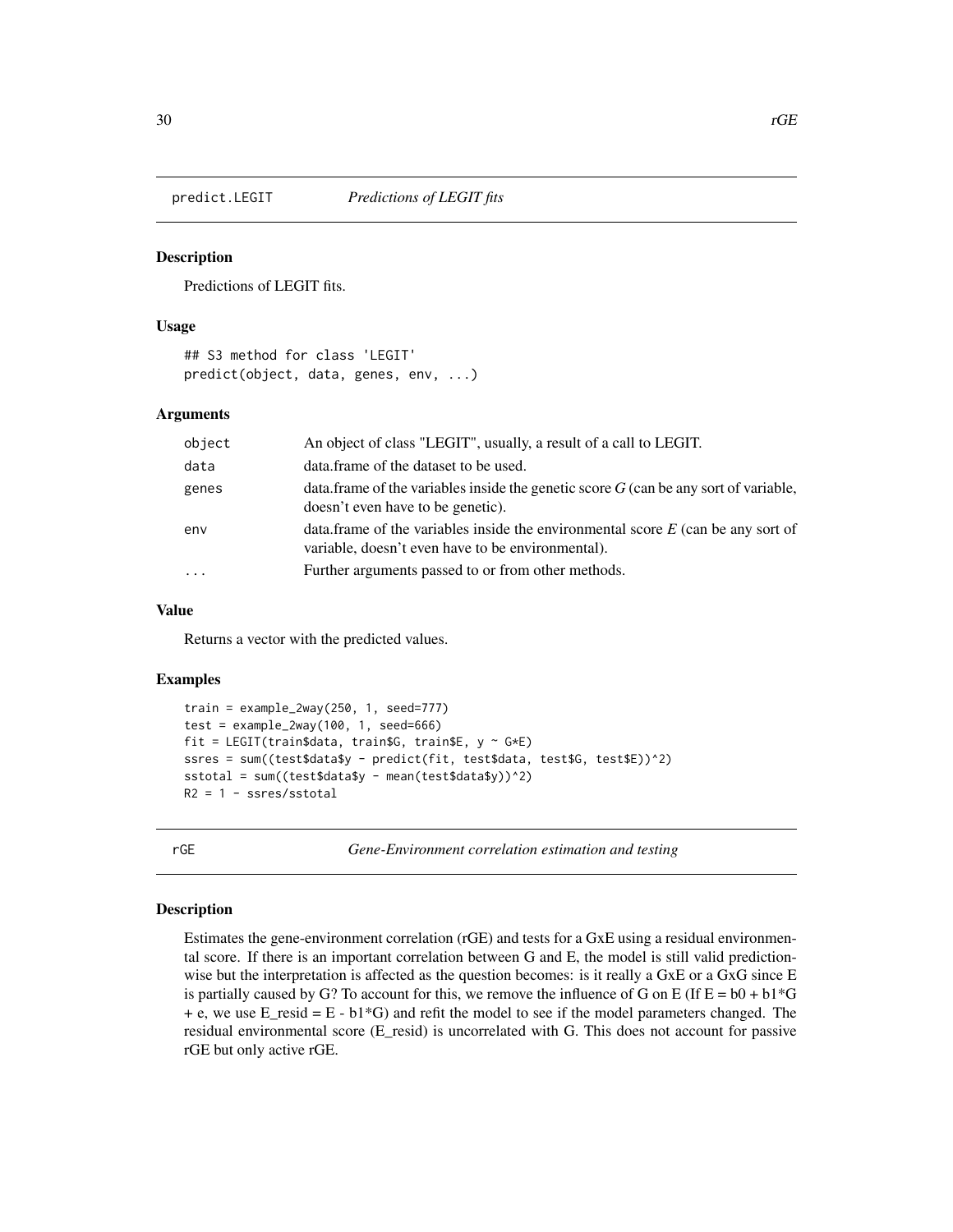### <span id="page-30-0"></span>rGE.IMLEGIT 31

# Usage

rGE(object, ...)

# Arguments

| object   | An object of class "LEGIT" or "IMLEGIT".           |
|----------|----------------------------------------------------|
| $\cdots$ | Further arguments passed to or from other methods. |

| rGE.IMLEGIT | Gene-Environment correlation estimation and testing of IMLEGIT |  |  |  |
|-------------|----------------------------------------------------------------|--|--|--|
|             | models                                                         |  |  |  |

# Description

Estimates the gene-environment correlation (rGE) and tests for a GxE using a residual environmental score. If there is an important correlation between G and E, the model is still valid predictionwise but the interpretation is affected as the question becomes: is it really a GxE or a GxG since E is partially caused by G? To account for this, we remove the influence of G on E (If  $E = b0 + b1*G$  $+ e$ , we use E\_resid = E - b1\*G) and refit the model to see if the model parameters changed. The residual environmental score (E\_resid) is uncorrelated with G. This does not account for passive rGE but only active rGE.

# Usage

## S3 method for class 'IMLEGIT' rGE(object, formula, latent\_var, index\_E, index\_G, ...)

| object     | An object of class "IMLEGIT", usually, a result of a call to IMLEGIT.                                                                                                                                                                                                                                                                                                                                                                |
|------------|--------------------------------------------------------------------------------------------------------------------------------------------------------------------------------------------------------------------------------------------------------------------------------------------------------------------------------------------------------------------------------------------------------------------------------------|
| formula    | Model formula. The names of latent_var can be used in the formula to rep-<br>resent the latent variables. If names (latent_var) is NULL, then L1, L2,<br>can be used in formula to represent the latent variables. Do not manually code<br>interactions, write them in the formula instead (ex: $G*E1*E2$ or $G:E1:E2$ ).                                                                                                            |
| latent_var | list of data.frame. The elements of the list are the datasets used to construct<br>each latent variable. For interpretability and proper convergence, not using the<br>same variable in more than one latent variable is highly recommended. It is<br>recommended to set names to the list elements to prevent confusion because<br>otherwise the latent variables will be named $L1, L2, $ (See examples below for<br>more details) |
| index_E    | vector or scalar representing the index of each latent variable that is part of the<br>"environment"                                                                                                                                                                                                                                                                                                                                 |
| index_G    | scalar representing the index of the latent variable for the "genetic" part                                                                                                                                                                                                                                                                                                                                                          |
|            | Further arguments passed to or from other methods.                                                                                                                                                                                                                                                                                                                                                                                   |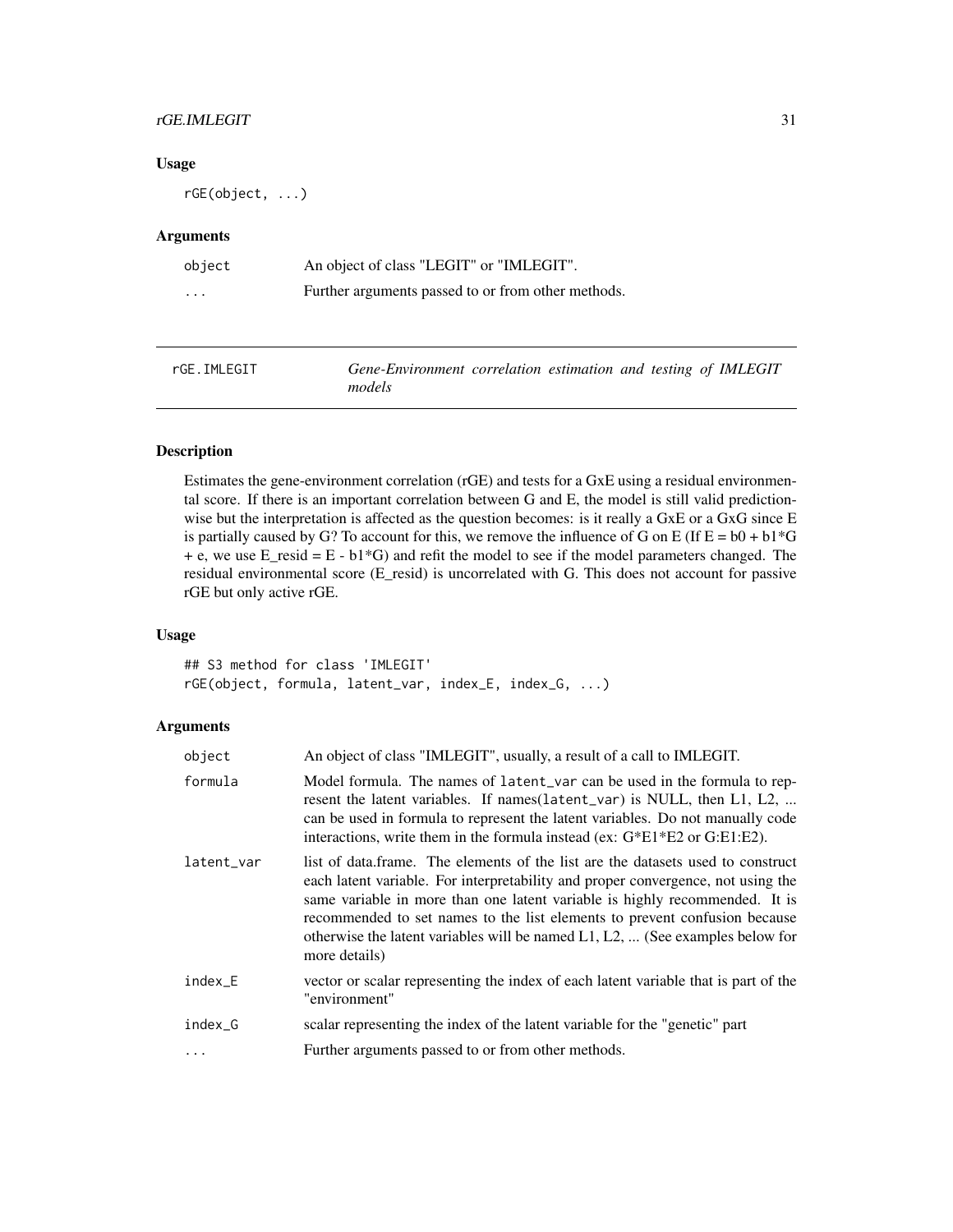<span id="page-31-0"></span>Returns a list containing the Pearson correlation and Kendall tau correlation of G and E and a glm fit of the main model part when removing the influence of G on E so that E and G are now uncorrelated.

# Examples

```
# Note: These examples don't have G and E correlation so the model fit doesn't change
# but this shows how to use the rGE function
train = example_3way_3latent(500, 1, seed=777)
fit = IMLEGIT(train$data, train$latent_var, y \sim G*ExZ)
# If we assume Z not to be an "environment"
fit_rGE1 = rGE(fit, y ~^cG*E, train$latent_var, 2, 1)fit_rGE1
summary(fit_rGE1$fit_main_resid)
# If we assume Z to be an "environment"
fit_rGE2 = rGE(fit, y ~ G*E, train$latent_var, c(2,3), 1)fit_rGE2
summary(fit_rGE2$fit_main_resid)
```
rGE.LEGIT *Gene-Environment correlation estimation and testing of LEGIT models*

#### Description

Estimates the gene-environment correlation (rGE) and tests for a GxE using a residual environmental score. If there is an important correlation between G and E, the model is still valid predictionwise but the interpretation is affected as the question becomes: is it really a GxE or a GxG since E is partially caused by G? To account for this, we remove the influence of G on E (If  $E = b0 + b1*G$  $+ e$ , we use E\_resid = E - b1<sup>\*</sup>G) and refit the model to see if the model parameters changed. The residual environmental score (E\_resid) is uncorrelated with G. This does not account for passive rGE but only active rGE.

#### Usage

```
## S3 method for class 'LEGIT'
rGE(object, formula, ...)
```

| object  | An object of class "LEGIT", usually, a result of a call to LEGIT.                                                                                                                                                                                                                                                           |
|---------|-----------------------------------------------------------------------------------------------------------------------------------------------------------------------------------------------------------------------------------------------------------------------------------------------------------------------------|
| formula | Model formula. The names of latent var can be used in the formula to rep-<br>resent the latent variables. If names (latent_var) is NULL, then L1, L2,<br>can be used in formula to represent the latent variables. Do not manually code<br>interactions, write them in the formula instead (ex: $G^*E1^*E2$ or $G.E1:E2$ ). |
| .       | Further arguments passed to or from other methods.                                                                                                                                                                                                                                                                          |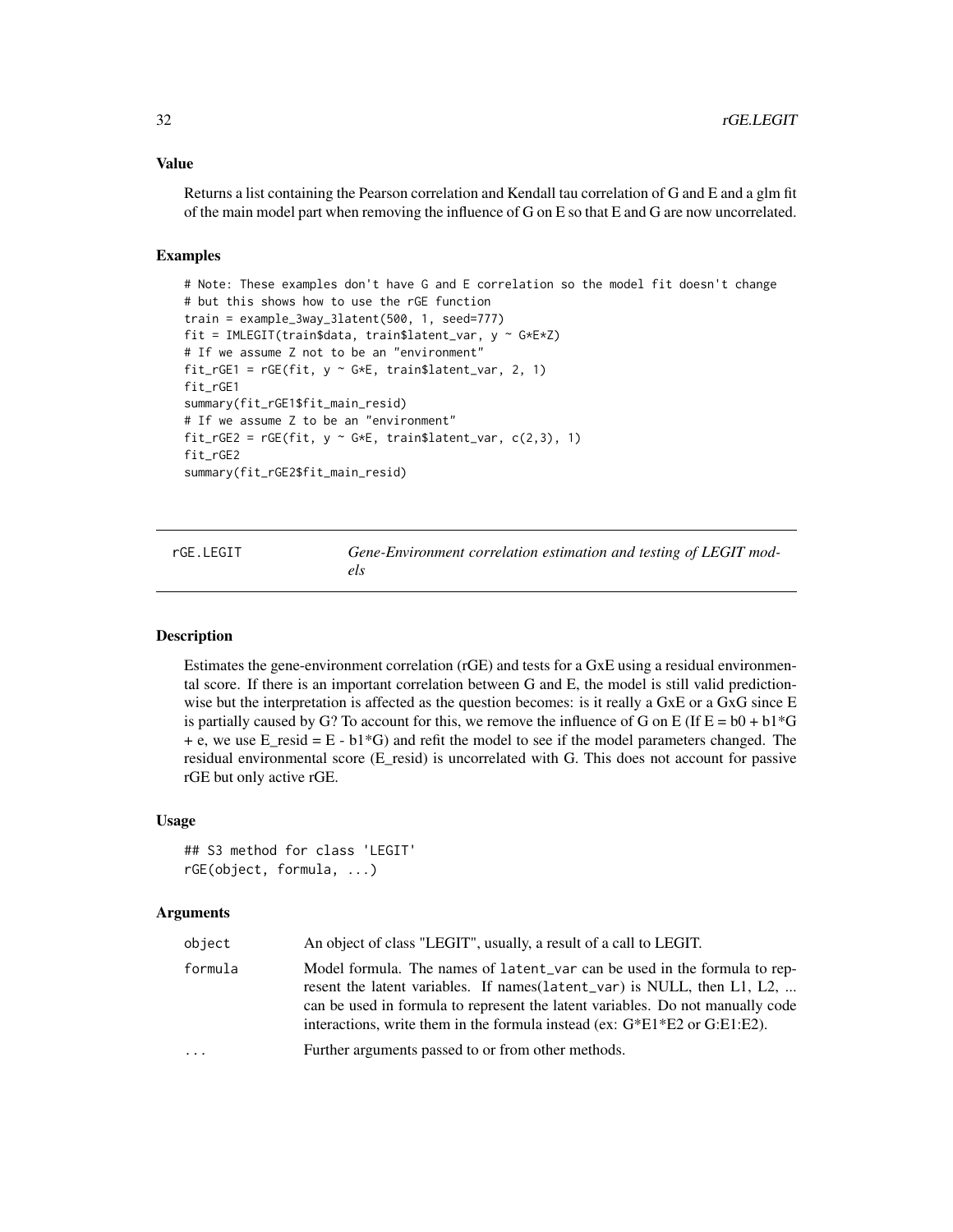#### <span id="page-32-0"></span>stepwise\_search 33

#### Value

Returns a list containing the Pearson correlation and Kendall tau correlation of G and E and a glm fit of the main model part when removing the influence of G on E so that E and G are now uncorrelated.

#### Examples

```
# Note: These examples don't have G and E correlation so the model fit doesn't change
# but this shows how to use the rGE function
train = example_2way(500, 1, seed=777)fit = LEGIT(train$data, train$G, train$E, y \sim G*E)
fit\_rGE = rGE(fit, y ~ c*E)fit_rGE
summary(fit_rGE$fit_main_resid)
```
stepwise\_search *Stepwise search for the best subset of genetic variants or environments with the LEGIT model*

#### **Description**

[Fast, recommended for small number of variables] Adds the best variable or drops the worst variable one at a time in the genetic (if search="genes") or environmental score (if search="env"). You can select the desired search criterion (AIC, BIC, cross-validation error, cross-validation AUC) to determine which variable is the best/worst and should be added/dropped. Note that when the number of variables in *G* and *E* is large, this does not generally converge to the optimal subset, this function is only recommended when you have a small number of variables (e.g. 2 environments, 6 genetic variants). If using cross-validation (search\_criterion="cv" or search\_criterion="cv\_AUC"), to prevent cross-validating with each variable (extremely slow), we recommend setting a p-value threshold (p\_threshold) and forcing the algorithm not to look at models with bigger AIC (exclude\_worse\_AIC=TRUE).

#### Usage

```
stepwise_search(data, formula, interactive_mode = FALSE,
 genes_original = NULL, env_original = NULL, genes_extra = NULL,
 env_extra = NULL, search_type = "bidirectional-forward",
 search = "both", search_criterion = "AIC",
 forward_exclude_p_bigger = 0.2, backward_exclude_p_smaller = 0.01,
 exclude_worse_AIC = TRUE, max_steps = 100, cv_iter = 5, cv_folds = 10,
 folds = NULL, Huber_p = 1.345, classification = FALSE,
 start_genes = NULL, start_env = NULL, eps = 0.01, maxiter = 100,
 family = gaussian, ylim = NULL, seed = NULL, print = TRUE,
 remove_miss = FALSE)
```
#### Arguments

data data.frame of the dataset to be used.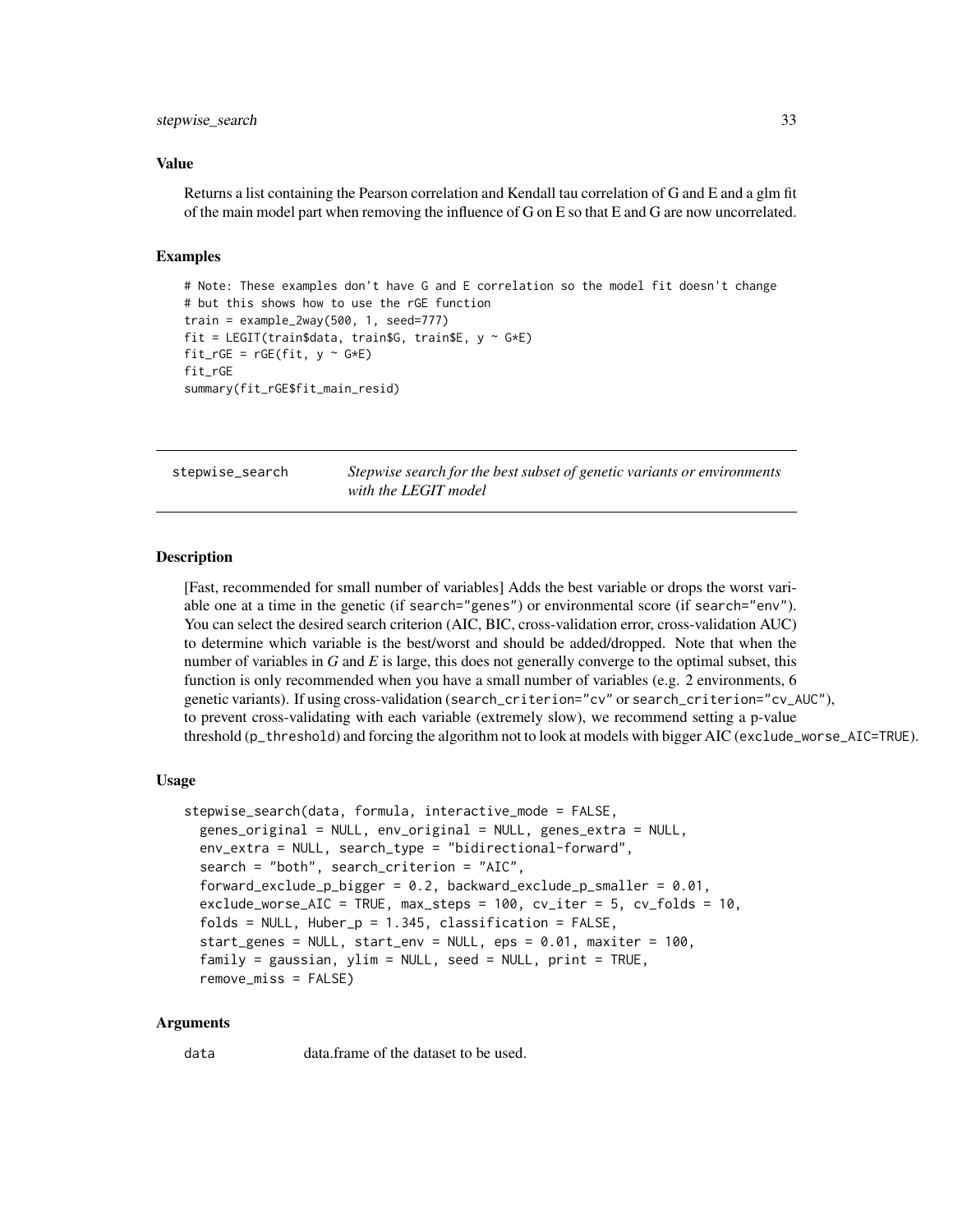| formula                    | Model formula. Use $E$ for the environmental score and $G$ for the genetic score.<br>Do not manually code interactions, write them in the formula instead (ex: $G*E*z$<br>or $G.E:z$ ).                                                                                                                                                                                                                                                                      |  |
|----------------------------|--------------------------------------------------------------------------------------------------------------------------------------------------------------------------------------------------------------------------------------------------------------------------------------------------------------------------------------------------------------------------------------------------------------------------------------------------------------|--|
| interactive_mode           |                                                                                                                                                                                                                                                                                                                                                                                                                                                              |  |
|                            | If TRUE, uses interactive mode. In interactive mode, at each iteration, the user is<br>shown the AIC, BIC, p-value and also the cross-validation $R^2$ if search_criterion="cv"<br>and the cross-validation AUC if search_criterion="cv_AUC" for the best 5<br>variables. The user must then enter a number between 1 and 5 to select the<br>variable to be added, entering anything else will stop the search.                                              |  |
|                            | genes_original data.frame of the variables inside the genetic score $G$ (can be any sort of variable,<br>doesn't even have to be genetic).                                                                                                                                                                                                                                                                                                                   |  |
| env_original               | data. frame of the variables inside the environmental score $E$ (can be any sort of<br>variable, doesn't even have to be environmental).                                                                                                                                                                                                                                                                                                                     |  |
| genes_extra                | data.frame of the additionnal variables to try including inside the genetic score<br>G (can be any sort of variable, doesn't even have to be genetic). Set to NULL if<br>using a backward search.                                                                                                                                                                                                                                                            |  |
| env_extra                  | data.frame of the variables to try including inside the environmental score $E$ (can<br>be any sort of variable, doesn't even have to be environmental). Set to NULL if<br>using a backward search.                                                                                                                                                                                                                                                          |  |
| search_type                | If search_type="forward", uses a forward search. If search_type="backward",<br>uses backward search. If search_type="bidirectional-forward", uses bidi-<br>rectional search (that starts as a forward search). If search_type="bidirectional-backward",<br>uses bidirectional search (that starts as a backward search).                                                                                                                                     |  |
| search                     | If search="genes", uses a stepwise search for the genetic score variables. If<br>search="env", uses a stepwise search for the environmental score variables. If<br>search="both", uses a stepwise search for both the gene and environmental<br>score variables (Default = "both").                                                                                                                                                                          |  |
| search_criterion           |                                                                                                                                                                                                                                                                                                                                                                                                                                                              |  |
|                            | Criterion used to determine which variable is the best to add or worst to drop. If<br>search_criterion="AIC", uses the AIC, if search_criterion="AICc", uses<br>the AICc, if search_criterion="BIC", uses the BIC, if search_criterion="cv",<br>uses the cross-validation error, if<br>search_criterion="cv_AUC", uses the cross-validated AUC, if search_criterion="cv_Huber",<br>uses the Huber cross-validation error, if search_criterion="cv_AUC", uses |  |
|                            | the L1-norm cross-validation error (Default = "AIC"). The Huber and L1-norm<br>cross-validation errors are alternatives to the usual cross-validation $L2$ -norm er-<br>ror (which the $R^2$ is based on) that are more resistant to outliers, the lower the<br>values the better.                                                                                                                                                                           |  |
| forward_exclude_p_bigger   |                                                                                                                                                                                                                                                                                                                                                                                                                                                              |  |
|                            | If p-value > forward_exclude_p_bigger, we do not consider the variable for<br>inclusion in the forward steps (Default = $.20$ ). This is an exclusion option which<br>purpose is skipping variables that are likely not worth looking to make the algo-<br>rithm faster, especially with cross-validation. Set to 1 to prevent any exclusion<br>here.                                                                                                        |  |
| backward_exclude_p_smaller |                                                                                                                                                                                                                                                                                                                                                                                                                                                              |  |
|                            | If p-value < backward_exclude_p_smaller, we do not consider the variable<br>for removal in the backward steps (Default = .01). This is an exclusion option                                                                                                                                                                                                                                                                                                   |  |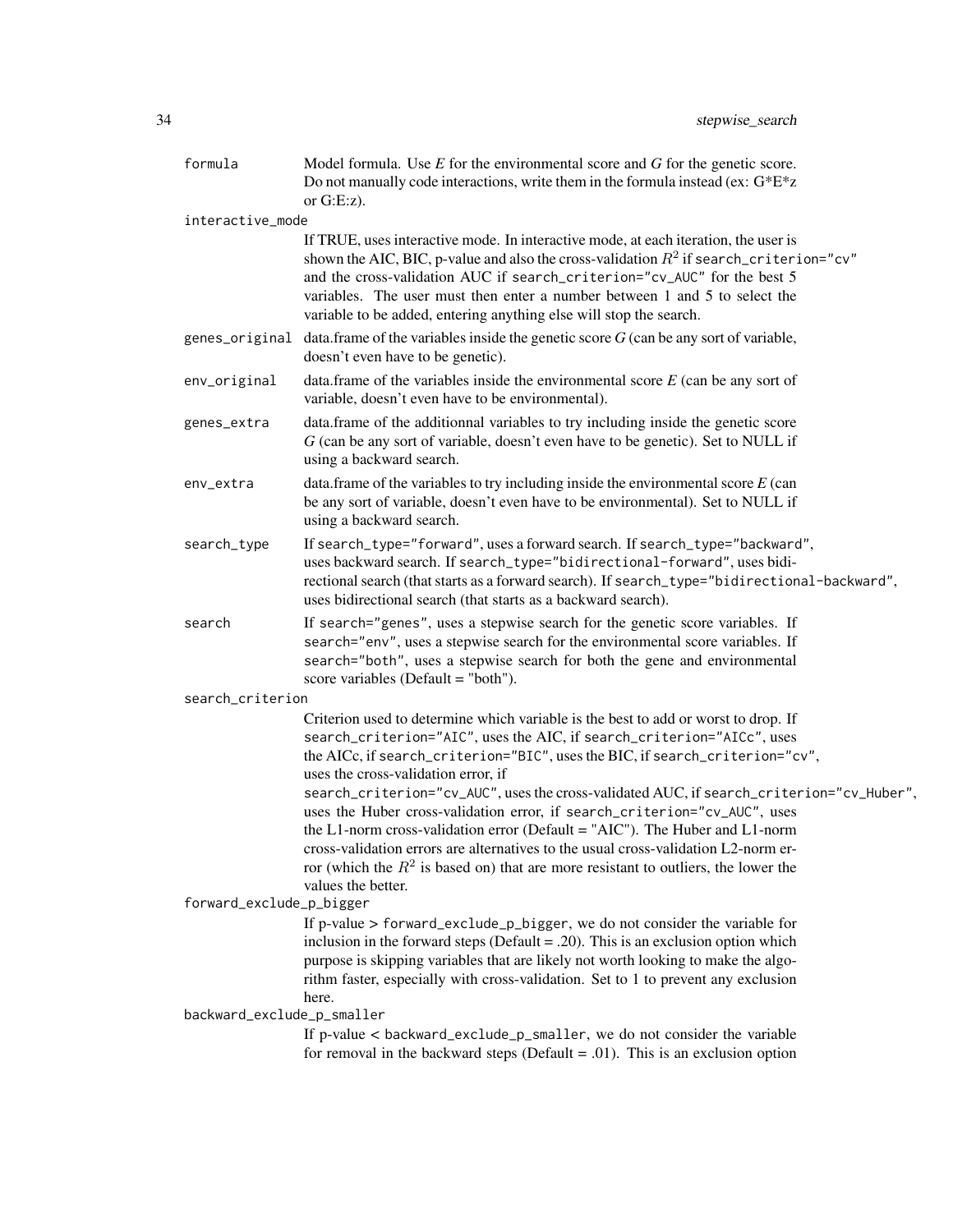which purpose is skipping variables that are likely not worth looking to make the algorithm faster, especially with cross-validation. Set to 0 to prevent any exclusion here.

exclude\_worse\_AIC

|             | If AIC with variable $>$ AIC without variable, we ignore the variable (Default<br>= TRUE). This is an exclusion option which purpose is skipping variables that<br>are likely not worth looking to make the algorithm faster, especially with cross-<br>validation. Set to FALSE to prevent any exclusion here.                                                                                          |  |  |
|-------------|----------------------------------------------------------------------------------------------------------------------------------------------------------------------------------------------------------------------------------------------------------------------------------------------------------------------------------------------------------------------------------------------------------|--|--|
| max_steps   | Maximum number of steps taken (Default = $50$ ).                                                                                                                                                                                                                                                                                                                                                         |  |  |
| cv_iter     | Number of cross-validation iterations (Default $= 5$ ).                                                                                                                                                                                                                                                                                                                                                  |  |  |
| cv_folds    | Number of cross-validation folds (Default = 10). Using cv_folds=NROW(data)<br>will lead to leave-one-out cross-validation.                                                                                                                                                                                                                                                                               |  |  |
| folds       | Optional list of vectors containing the fold number for each observation. Bypass<br>cv_iter and cv_folds. Setting your own folds could be important for certain data<br>types like time series or longitudinal data.                                                                                                                                                                                     |  |  |
| Huber_p     | Parameter controlling the Huber cross-validation error (Default = $1.345$ ).                                                                                                                                                                                                                                                                                                                             |  |  |
|             | classification Set to TRUE if you are doing classification (binary outcome).                                                                                                                                                                                                                                                                                                                             |  |  |
| start_genes | Optional starting points for genetic score (must be the same length as the number<br>of columns of genes).                                                                                                                                                                                                                                                                                               |  |  |
| start_env   | Optional starting points for environmental score (must be the same length as the<br>number of columns of env).                                                                                                                                                                                                                                                                                           |  |  |
| eps         | Threshold for convergence (.01 for quick batch simulations, .0001 for accurate<br>results).                                                                                                                                                                                                                                                                                                              |  |  |
| maxiter     | Maximum number of iterations.                                                                                                                                                                                                                                                                                                                                                                            |  |  |
| family      | Outcome distribution and link function (Default = gaussian).                                                                                                                                                                                                                                                                                                                                             |  |  |
| ylim        | Optional vector containing the known min and max of the outcome variable.<br>Even if your outcome is known to be in [a,b], if you assume a Gaussian distri-<br>bution, predict() could return values outside this range. This parameter ensures<br>that this never happens. This is not necessary with a distribution that already<br>assumes the proper range (ex: $[0,1]$ with binomial distribution). |  |  |
| seed        | Seed for cross-validation folds.                                                                                                                                                                                                                                                                                                                                                                         |  |  |
| print       | If TRUE, print all the steps and notes/warnings. Highly recommended unless<br>you are batch running multiple stepwise searchs. (Default=TRUE).                                                                                                                                                                                                                                                           |  |  |
| remove_miss | If TRUE, remove missing data completely, otherwise missing data is only re-<br>moved when adding or dropping a variable (Default = FALSE).                                                                                                                                                                                                                                                               |  |  |

# Value

Returns an object of the class "LEGIT" which is list containing, in the following order: a glm fit of the main model, a glm fit of the genetic score, a glm fit of the environmental score, a list of the true model parameters (AIC, BIC, rank, df.residual, null.deviance) for which the individual model parts (main, genetic, environmental) don't estimate properly.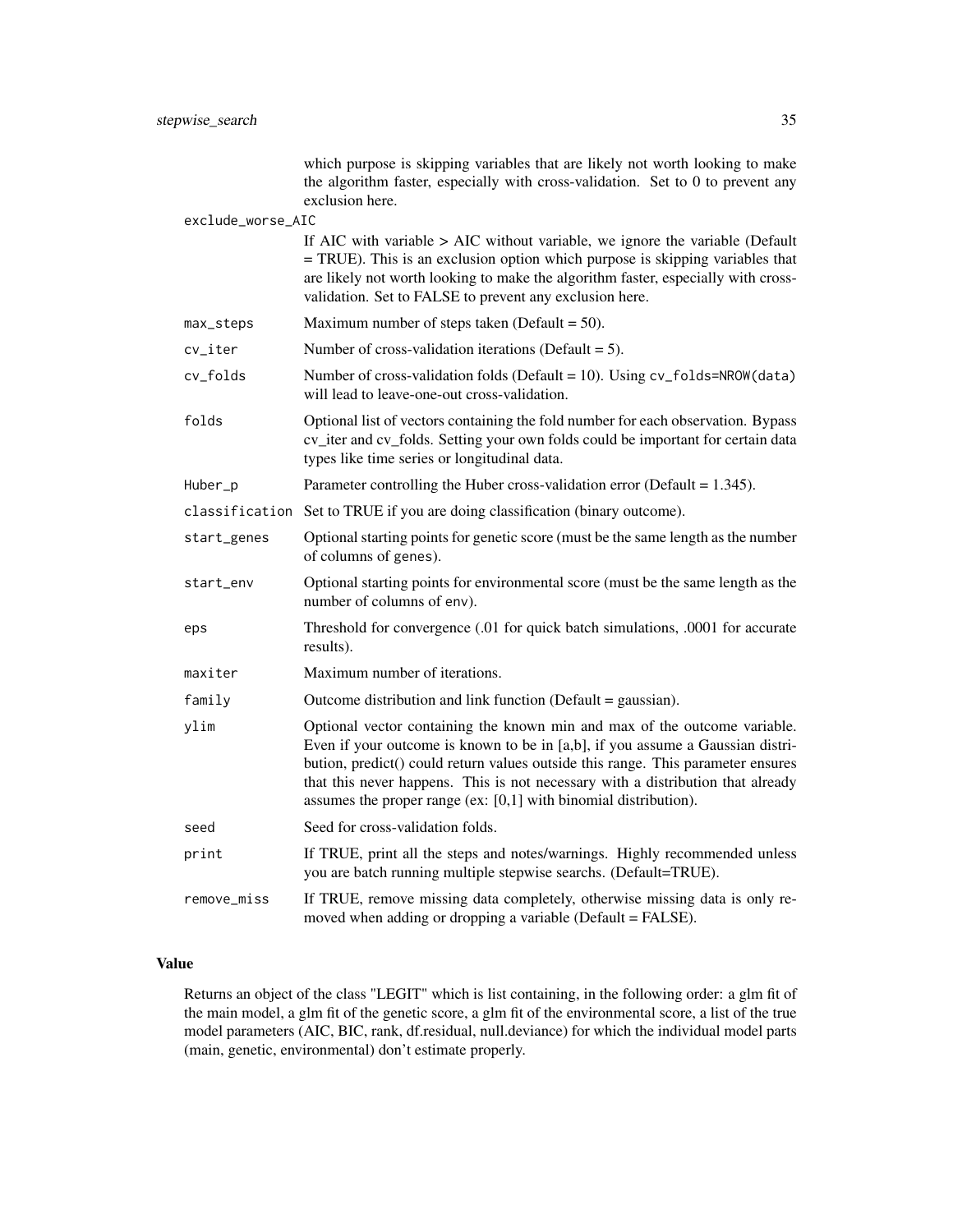### Examples

```
## Not run:
## Continuous example
train = example_3way(250, 2.5, seed=777)
# Forward search for genes based on BIC (in interactive mode)
forward_genes_BIC = stepwise_search(train$data, genes_extra=train$G, env_original=train$E,
formula=y ~ E*G*z,search_type="forward", search="genes", search_criterion="BIC",
interactive_mode=TRUE)
# Bidirectional-backward search for environments based on cross-validation error
bidir_backward_env_cv = stepwise_search(train$data, genes_original=train$G, env_original=train$E,
formula=y ~ E*G*z,search_type="bidirectional-backward", search="env", search_criterion="cv")
## Binary example
train_bin = example_2way(500, 2.5, logit=TRUE, seed=777)
# Forward search for genes based on cross-validated AUC (in interactive mode)
forward_genes_AUC = stepwise_search(train_bin$data, genes_extra=train_bin$G,
env_original=train_bin$E, formula=y ~ E*G,search_type="forward", search="genes",
search_criterion="cv_AUC", classification=TRUE, family=binomial, interactive_mode=TRUE)
# Forward search for genes based on AIC
bidir_forward_genes_AIC = stepwise_search(train_bin$data, genes_extra=train_bin$G,
env_original=train_bin$E, formula=y ~ E*G,search_type="bidirectional-forward", search="genes",
search_criterion="AIC", classification=TRUE, family=binomial)
```
## End(Not run)

stepwise\_search\_IM *Stepwise search for the best subset of elements in the latent variables with the IMLEGIT model*

#### Description

[Fast, recommended when the number of variables is small] Adds the best variable or drops the worst variable one at a time in the latent variables. You can select the desired search criterion (AIC, BIC, cross-validation error, cross-validation AUC) to determine which variable is the best/worst and should be added/dropped. Note that when the number of variables in *G* and *E* is large, this does not generally converge to the optimal subset, this function is only recommended when you have a small number of variables (e.g. 2 environments, 6 genetic variants). If using cross-validation (search\_criterion="cv" or search\_criterion="cv\_AUC"), to prevent cross-validating with each variable (extremely slow), we recommend setting a p-value threshold (p\_threshold) and forcing the algorithm not to look at models with bigger AIC (exclude\_worse\_AIC=TRUE).

# Usage

```
stepwise_search_IM(data, formula, interactive_mode = FALSE,
  latent_var_original = NULL, latent_var_extra = NULL,
  search_type = "bidirectional-forward", search = 0,search_criterion = "AIC", forward_exclude_p_bigger = 0.2,
  backward_exclude_p_smaller = 0.01, exclude_worse_AIC = TRUE,
  max\_steps = 100, cv\_iter = 5, cv\_folds = 10, folds = NULL,
```
<span id="page-35-0"></span>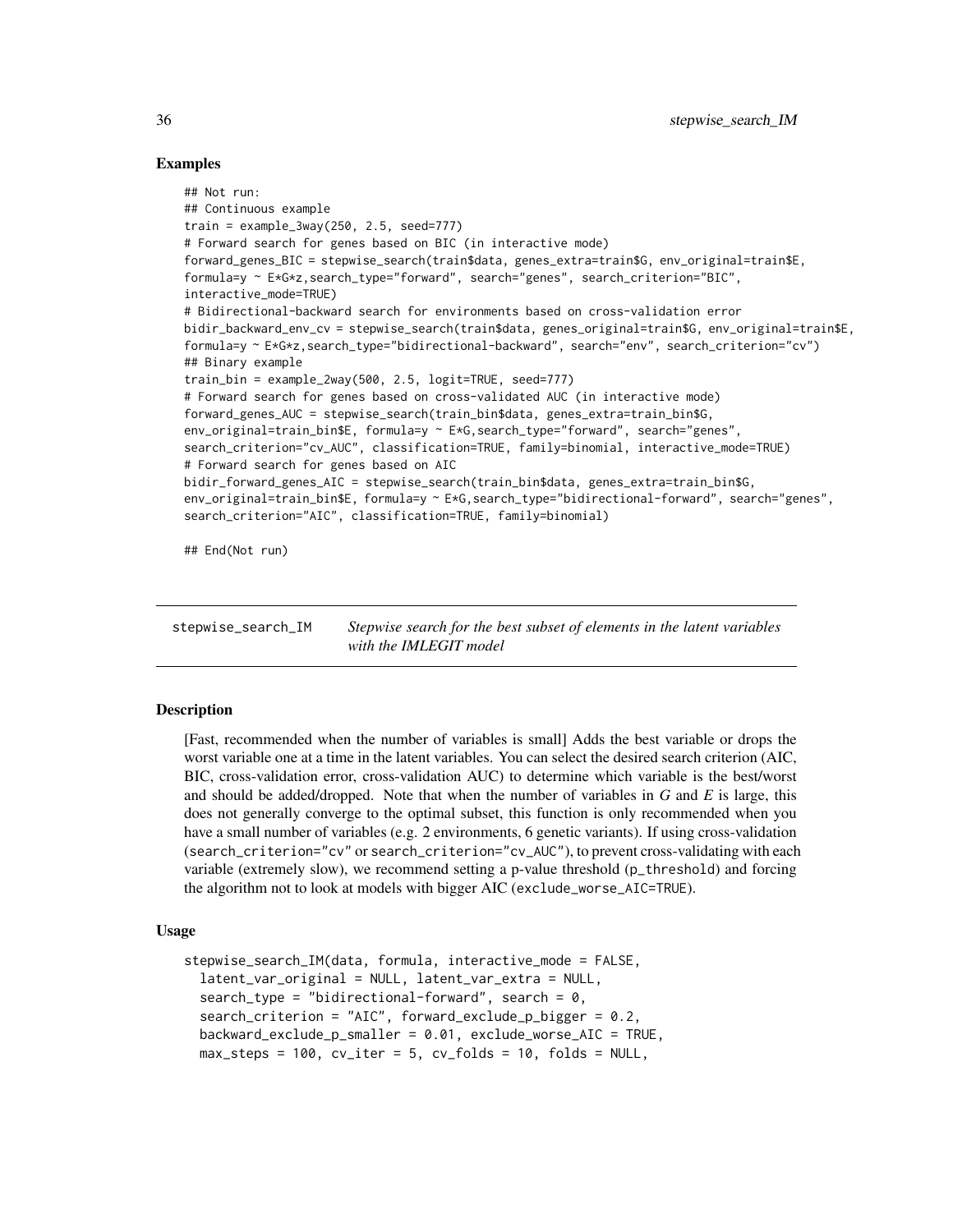```
Huber_p = 1.345, classification = FALSE, start_latent_var = NULL,
eps = 0.01, maxiter = 100, family = gaussian, ylim = NULL,
seed = NULL, print = TRUE, remove_miss = FALSE)
```

| data                     | data. frame of the dataset to be used.                                                                                                                                                                                                                                                                                                                                                                                                                       |
|--------------------------|--------------------------------------------------------------------------------------------------------------------------------------------------------------------------------------------------------------------------------------------------------------------------------------------------------------------------------------------------------------------------------------------------------------------------------------------------------------|
| formula                  | Model formula. The names of latent_var can be used in the formula to repre-<br>sent the latent variables. If names(latent_var) is NULL, then L1, L2,  can<br>be used in the formula to represent the latent variables. Do not manually code<br>interactions, write them in the formula instead (ex: G*E1*E2 or G:E1:E2).                                                                                                                                     |
| interactive_mode         |                                                                                                                                                                                                                                                                                                                                                                                                                                                              |
|                          | If TRUE, uses interactive mode. In interactive mode, at each iteration, the user is<br>shown the AIC, BIC, p-value and also the cross-validation $R^2$ if search_criterion="cv"<br>and the cross-validation AUC if search_criterion="cv_AUC" for the best 5<br>variables. The user must then enter a number between 1 and 5 to select the<br>variable to be added, entering anything else will stop the search.                                              |
| latent_var_original      |                                                                                                                                                                                                                                                                                                                                                                                                                                                              |
|                          | list of data.frame. The elements of the list are the datasets used to construct<br>each latent variable. For interpretability and proper convergence, not using the<br>same variable in more than one latent variable is highly recommended. It is<br>recommended to set names to the list elements to prevent confusion because<br>otherwise, the latent variables will be named L1, L2,                                                                    |
| latent_var_extra         |                                                                                                                                                                                                                                                                                                                                                                                                                                                              |
|                          | list of data.frame (with the same structure as latent_var_original) containing the<br>additionnal elements to try including inside the latent variables. Set to NULL if<br>using a backward search.                                                                                                                                                                                                                                                          |
| search_type              | If search_type="forward", uses a forward search. If search_type="backward",<br>uses backward search. If search_type="bidirectional-forward", uses bidi-<br>rectional search (that starts as a forward search). If search_type="bidirectional-backward",<br>uses bidirectional search (that starts as a backward search).                                                                                                                                     |
| search                   | If search=0, uses a stepwise search for all latent variables. Otherwise, if search<br>$=$ i, uses a stepwise search on the i-th latent variable (Default = 0).                                                                                                                                                                                                                                                                                               |
| search_criterion         |                                                                                                                                                                                                                                                                                                                                                                                                                                                              |
|                          | Criterion used to determine which variable is the best to add or worst to drop. If<br>search_criterion="AIC", uses the AIC, if search_criterion="AICc", uses<br>the AICc, if search_criterion="BIC", uses the BIC, if search_criterion="cv",<br>uses the cross-validation error, if<br>search_criterion="cv_AUC", uses the cross-validated AUC, if search_criterion="cv_Huber",<br>uses the Huber cross-validation error, if search_criterion="cv_AUC", uses |
|                          | the L1-norm cross-validation error (Default = "AIC"). The Huber and L1-norm<br>cross-validation errors are alternatives to the usual cross-validation L2-norm er-<br>ror (which the $R^2$ is based on) that are more resistant to outliers, the lower the                                                                                                                                                                                                    |
| forward_exclude_p_bigger | values the better.                                                                                                                                                                                                                                                                                                                                                                                                                                           |
|                          | If p-value > forward_exclude_p_bigger, we do not consider the variable for<br>inclusion in the forward steps (Default = .20). This is an exclusion option which                                                                                                                                                                                                                                                                                              |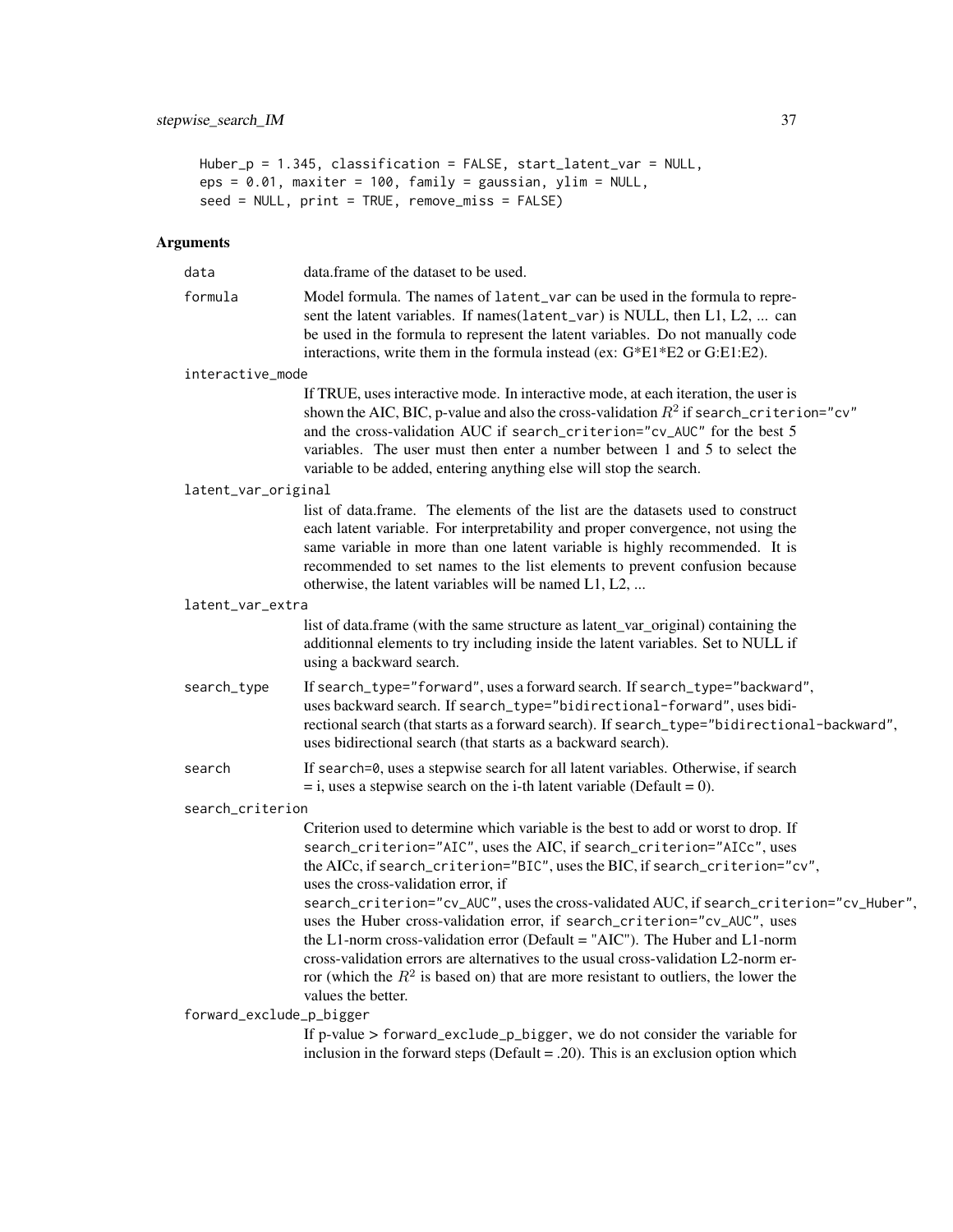purpose is skipping variables that are likely not worth looking to make the algorithm faster, especially with cross-validation. Set to 1 to prevent any exclusion here.

backward\_exclude\_p\_smaller

If p-value < backward\_exclude\_p\_smaller, we do not consider the variable for removal in the backward steps (Default  $= .01$ ). This is an exclusion option which purpose is skipping variables that are likely not worth looking to make the algorithm faster, especially with cross-validation. Set to 0 to prevent any exclusion here.

exclude\_worse\_AIC

If AIC with variable > AIC without variable, we ignore the variable (Default = TRUE). This is an exclusion option which purpose is skipping variables that are likely not worth looking to make the algorithm faster, especially with crossvalidation. Set to FALSE to prevent any exclusion here.

- $max\_steps$  Maximum number of steps taken (Default = 50).
- $cv$ <sub>l</sub> ter Number of cross-validation iterations (Default = 5).
- cv\_folds Number of cross-validation folds (Default = 10). Using cv\_folds=NROW(data) will lead to leave-one-out cross-validation.
- folds Optional list of vectors containing the fold number for each observation. Bypass cv iter and cv folds. Setting your own folds could be important for certain data types like time series or longitudinal data.
- Huber\_p Parameter controlling the Huber cross-validation error (Default = 1.345).

classification Set to TRUE if you are doing classification (binary outcome).

start\_latent\_var

Optional list of starting points for each latent variable (The list must have the same length as the number of latent variables and each element of the list must have the same length as the number of variables of the corresponding latent variable).

- eps Threshold for convergence (.01 for quick batch simulations, .0001 for accurate results).
- maxiter Maximum number of iterations.
- family Outcome distribution and link function (Default = gaussian).
- ylim Optional vector containing the known min and max of the outcome variable. Even if your outcome is known to be in [a,b], if you assume a Gaussian distribution, predict() could return values outside this range. This parameter ensures that this never happens. This is not necessary with a distribution that already assumes the proper range (ex: [0,1] with binomial distribution).
- seed Seed for cross-validation folds.
- print If TRUE, print all the steps and notes/warnings. Highly recommended unless you are batch running multiple stepwise searchs. (Default=TRUE).
- remove\_miss If TRUE, remove missing data completely, otherwise missing data is only removed when adding or dropping a variable (Default = FALSE).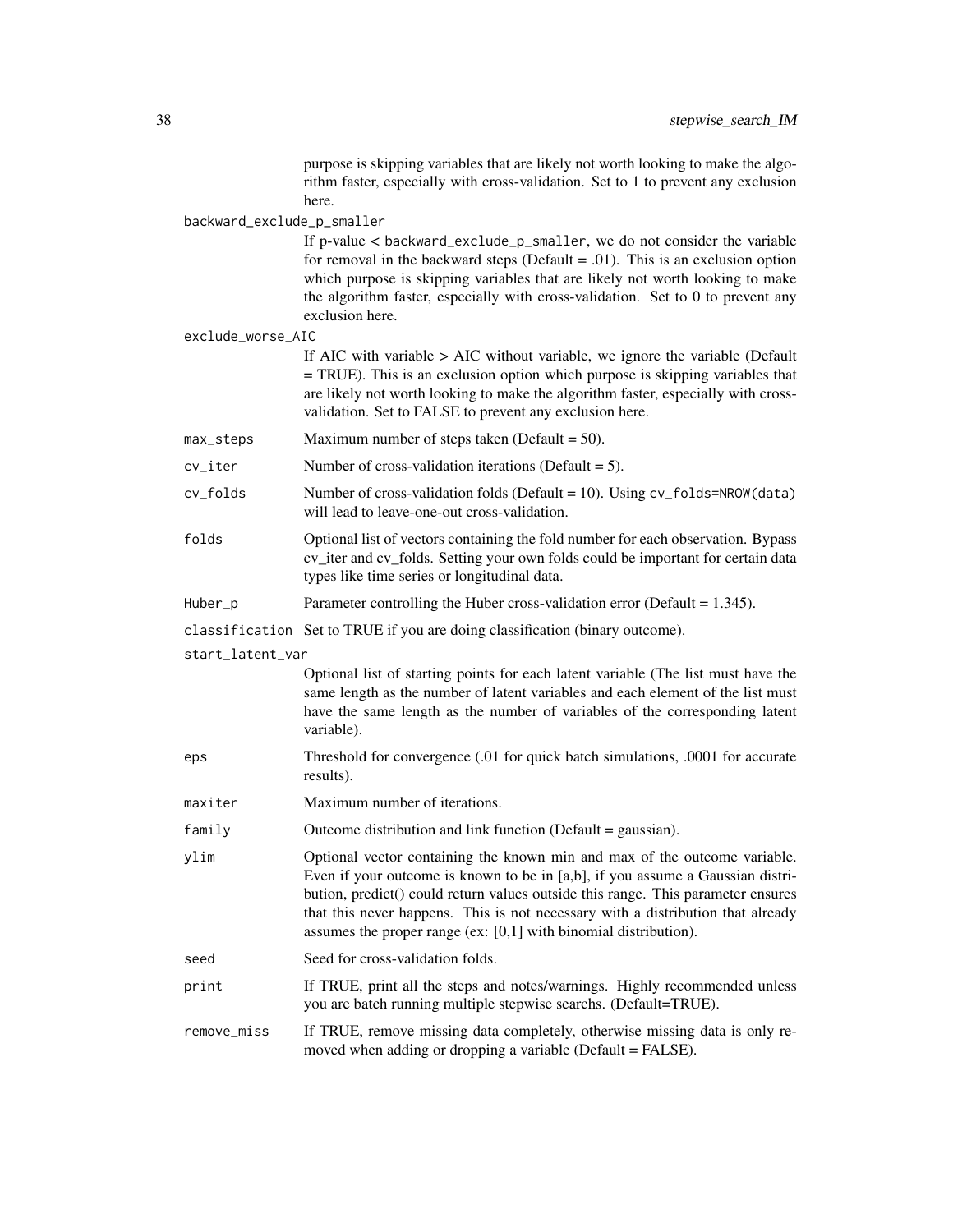<span id="page-38-0"></span>Returns an object of the class "IMLEGIT" which is list containing, in the following order: a glm fit of the main model, a list of the glm fits of the latent variables and a list of the true model parameters (AIC, BIC, rank, df.residual, null.deviance) for which the individual model parts (main, genetic, environmental) don't estimate properly.

#### Examples

```
## Not run:
## Example
train = example_3way_3latent(250, 1, seed=777)
# Forward search for genes based on BIC (in interactive mode)
forward_genes_BIC = stepwise_search_IM(train$data,
latent_var_original=list(G=NULL, E=train$latent_var$E, Z=train$latent_var$Z),
latent_var_extra=list(G=train$latent_var$G,E=NULL,Z=NULL),
formula=y ~ E*G*Z,search_type="forward", search=1, search_criterion="BIC",
interactive_mode=TRUE)
# Bidirectional-backward search for everything based on AIC
bidir_backward_AIC = stepwise_search_IM(train$data, latent_var_extra=NULL,
latent_var_original=train$latent_var,
formula=y ~ E*G*Z,search_type="bidirectional-backward", search=0, search_criterion="AIC")
```
## End(Not run)

summary.IMLEGIT *Summarizing IMLEGIT fits*

#### **Description**

Shows the summary for all parts (main and latent variables) of the LEGIT model.

#### Usage

```
## S3 method for class 'IMLEGIT'
summary(object, ...)
```
#### Arguments

| object                  | An object of class "IMLEGIT", usually, a result of a call to IMLEGIT. |
|-------------------------|-----------------------------------------------------------------------|
| $\cdot$ $\cdot$ $\cdot$ | Further arguments passed to or from other methods.                    |

# Value

Returns a list of objects of class "summary.glm" containing the summary of each parts (main and latent variables) of the model.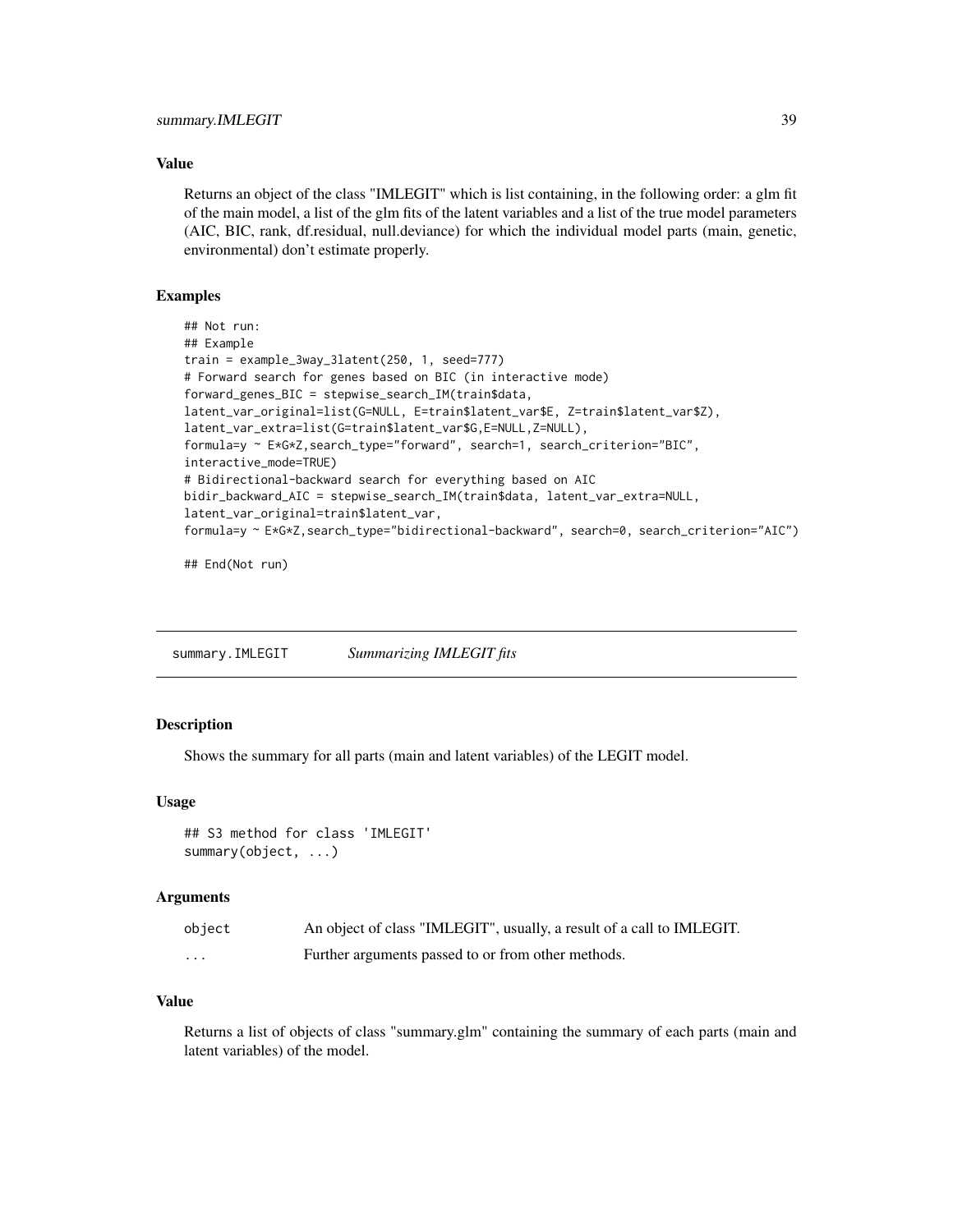# Examples

```
train = example_2way(250, 1, seed=777)
fit_default = IMLEGIT(train$data, list(G=train$G, E=train$E), y ~ G*E)
summary(fit_default)
```
summary.LEGIT *Summarizing LEGIT fits*

# Description

Shows the summary for all parts (main, genetic, environmental) of the LEGIT model.

#### Usage

```
## S3 method for class 'LEGIT'
summary(object, ...)
```
# Arguments

| object | An object of class "LEGIT", usually, a result of a call to LEGIT. |
|--------|-------------------------------------------------------------------|
| .      | Further arguments passed to or from other methods.                |

# Value

Returns a list of objects of class "summary.glm" containing the summary of each parts (main, genetic, environmental) of the model.

#### Examples

```
train = example_2way(250, 1, seed=777)
fit_default = LEGIT(train$data, train$G, train$E, y ~ G*E)
summary(fit_default)
```
<span id="page-39-0"></span>